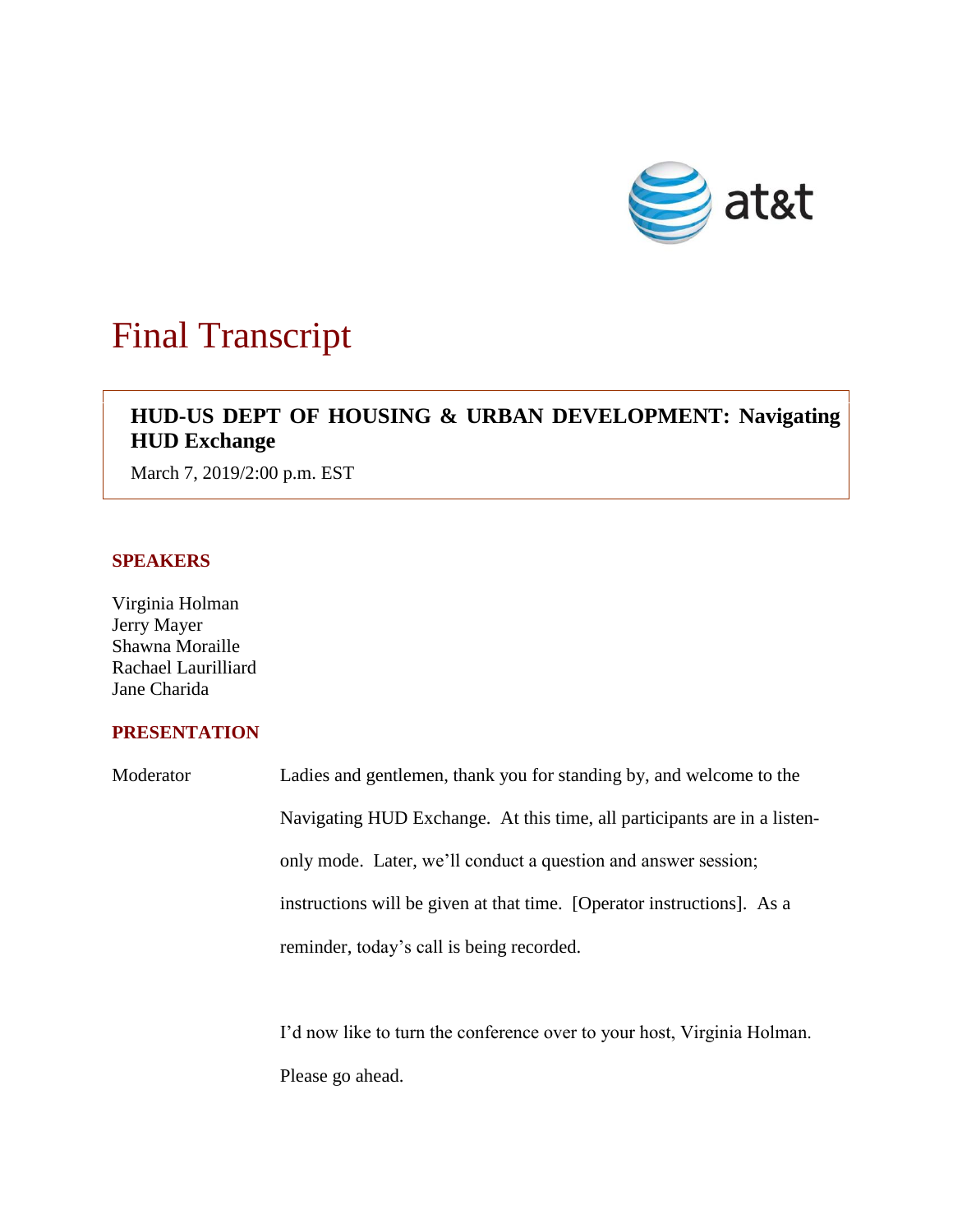Virginia Thank you very much, and welcome to today's really important webinar on navigating the HUD Exchange. We hope that everybody uses it all the time, but it has lots of tools that we'd like to update you on.

> As the operator said, the audio is being recorded. We will be posting the playback number along with the PowerPoint and a transcript on HUD Exchange in the Archives section, and that's usually about seven to ten days for it to get on there. The training digest on HUD Exchange will also be updated when that webinar is posted.

I did send out the handout this morning. It is also available in the control panel on the right-hand side of your screen. So, if you just click on the document name, you can go ahead and download it.

There are going to be some polling questions, so please take time to respond to those. Because of the large number of attendees we have today, we will probably not take live questions, but we do have some alternate ways for you to ask those questions. Again, on the panel on the right-hand side of your screen there is a box labeled questions, and if you just type your questions, some of us will be watching and monitoring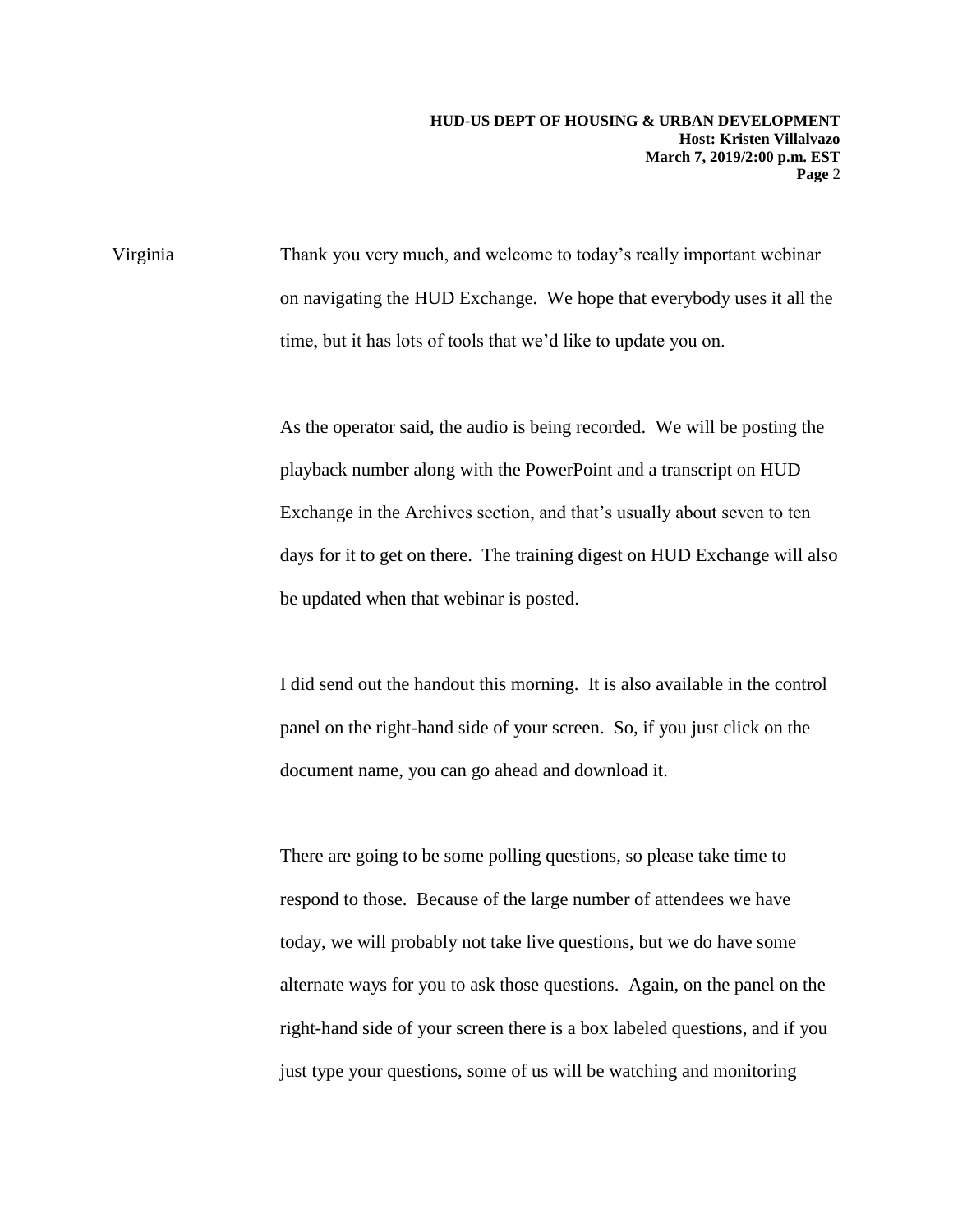those and passing them onto the presenters. After the webinar, you can also send your questions and comments to housing.counseling@HUD.gov and put the webinar topic, the HUD Exchange, in the subject line so we can get it to right people. Again, because of the large number of people, we probably will not have an open discussion.

At this point, I'd like to turn the call over to Jerry Mayer, the Director of the Office of Outreach and Capacity Building. Jerry?

Jerry Thank you, Ginger, and welcome, everyone, to today's webinar on how to navigate the HUD Office of Housing Counseling's webpage on the HUD Exchange. The HUD Exchange is part of HUD's Community Compass Grant Program and is maintained by ICF for the Office of Housing Counseling.

> We're pleased to be able to bring the advantages and features of the HUD Exchange to all of our housing counseling industry professionals. We transitioned to the HUD Exchange platform about three years ago because we wanted a place for you to go to get the latest information and gain access to technical assistance. The flexibility of the HUD Exchange platform allows us to be more responsive and rapidly post information.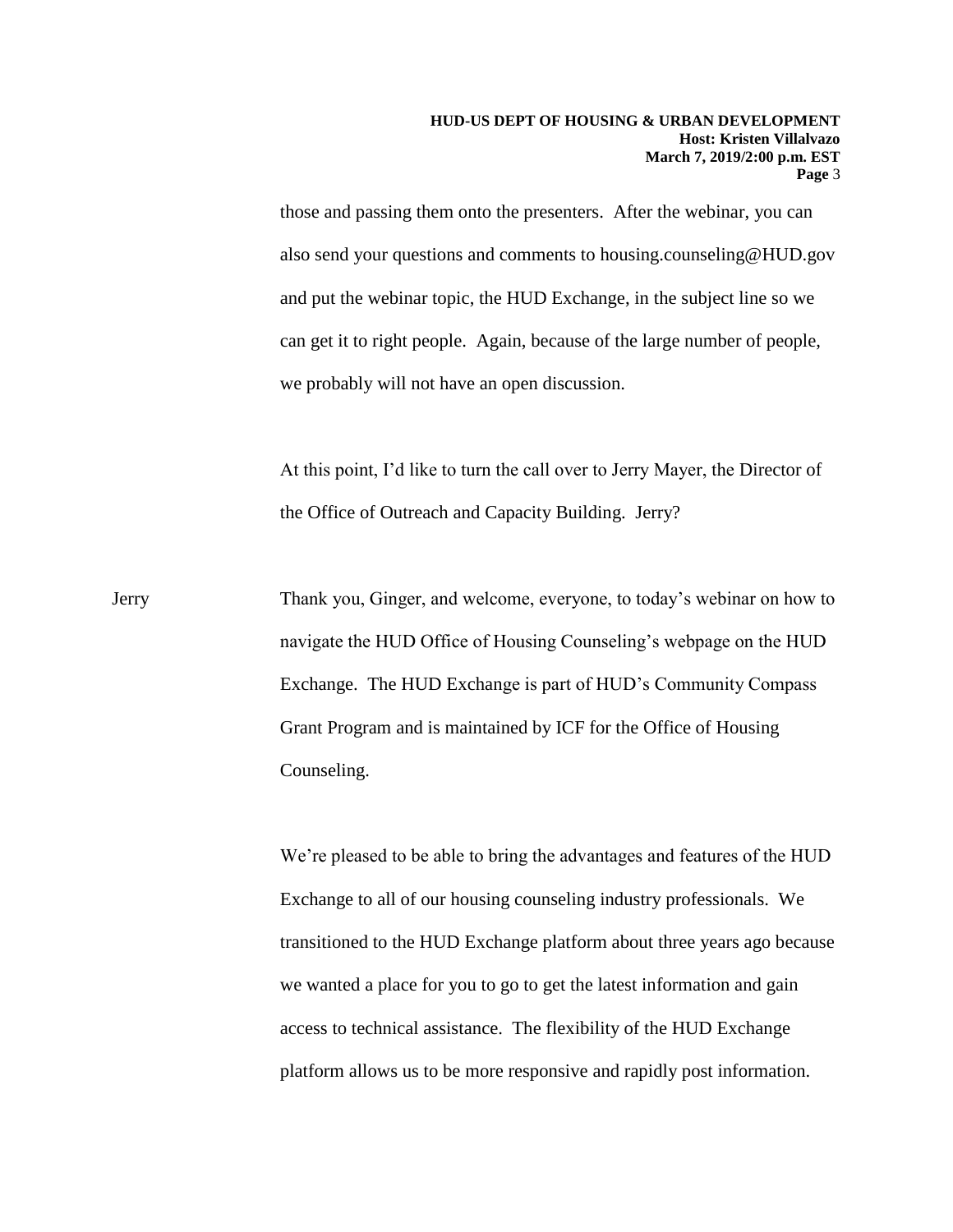Some of the highlights you'll hear about today will help you navigate HUD Exchange to find the great resources that are located there including toolkits, webinars, newsletters, systems, guidance, and a whole lot more. Our presenter today is Shawna Moraille. She is the lead person from ICF for the Office of Housing Counseling.

So, without further ado, take it away, Shawna.

Shawna Thanks so much, Jerry. Good afternoon, everyone, or good morning depending upon where you are in the country. I am pleased to be here and deliver this webinar with my deputy manager on the Community Compass Grant, Rachael Laurilliard. She will be taking a deep dive on the HUD Exchange showing you many different topics from some basic functions as well as what's available on HUD's Housing Counseling program page.

> And then I'm also joined by Jane Charida and Virginia Holman, and they will be monitoring the inbox, helping us with polls, etc. So, thanks so much to those folks for supporting.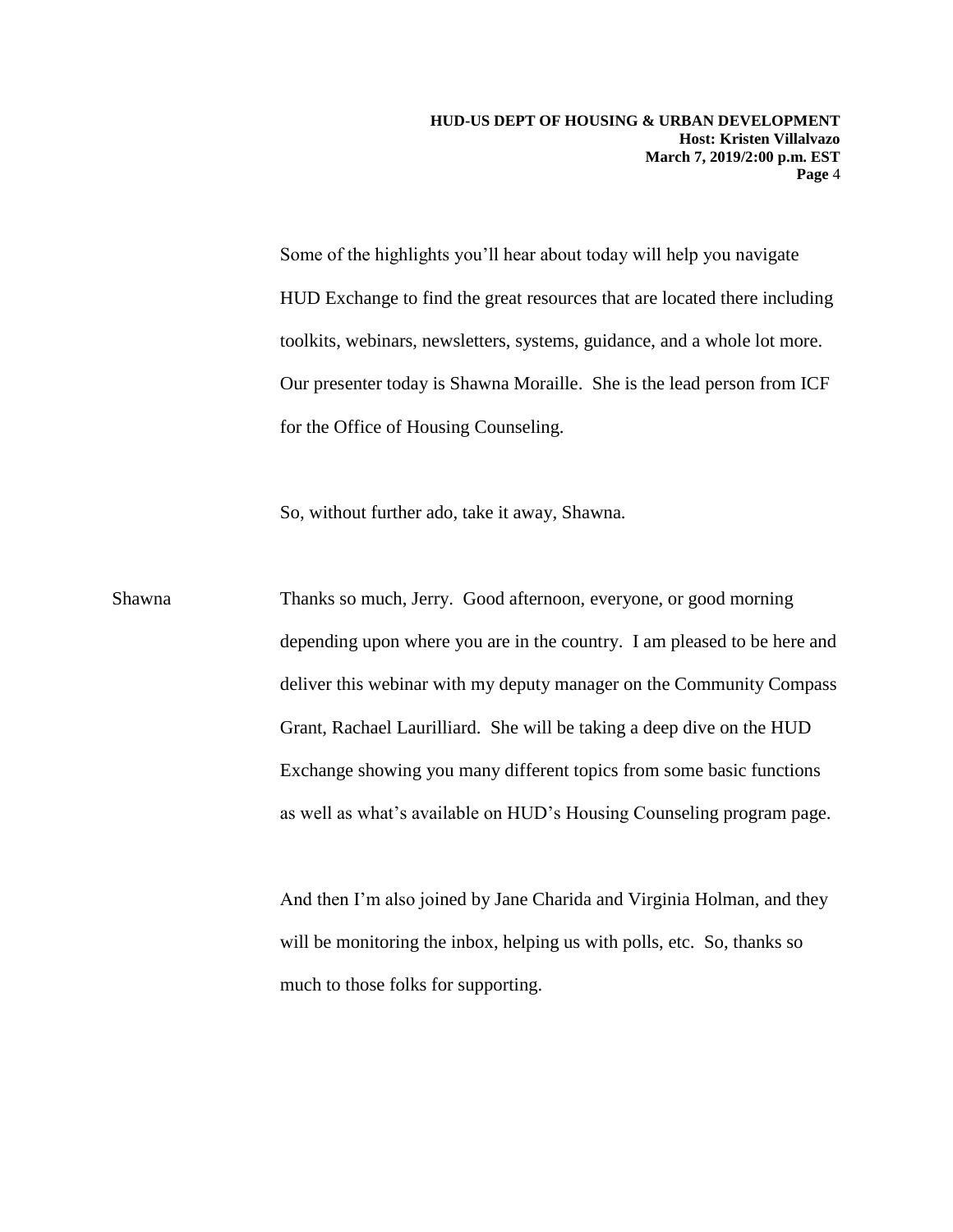So, just a little bit on the background of the HUD Exchange. The HUD Exchange has been around for a very long time in former uses. We were developed separately underneath the Neighborhood Stabilization Program; that was NSPTA. We had a home TA website for the home program which is in CPD [ph], and we also had a home list like Resource Exchange. So, we all got together in 2009 and now are part of the National HUD Exchange.

So, we're going to talk about some basic HUD Exchange functions, how to set up a user account, the homepage that's available and hopefully you'll bookmark. There's a training section. There's resources and frequently asked questions.

Rachael will also show the site wide search which is probably the more popular way to find your resources, and then also this Need Housing Assistance page that is pretty important to show you and all the good resources that are there. So, there are some housing counseling specific pages or functions that Rachael will demonstrate for you, most importantly, how do you sign up for Jerry Meyer's listserv, the housing counseling mailing list. She'll show you where to sign up there. Particularly, if you're new to the Housing Counseling Program, that's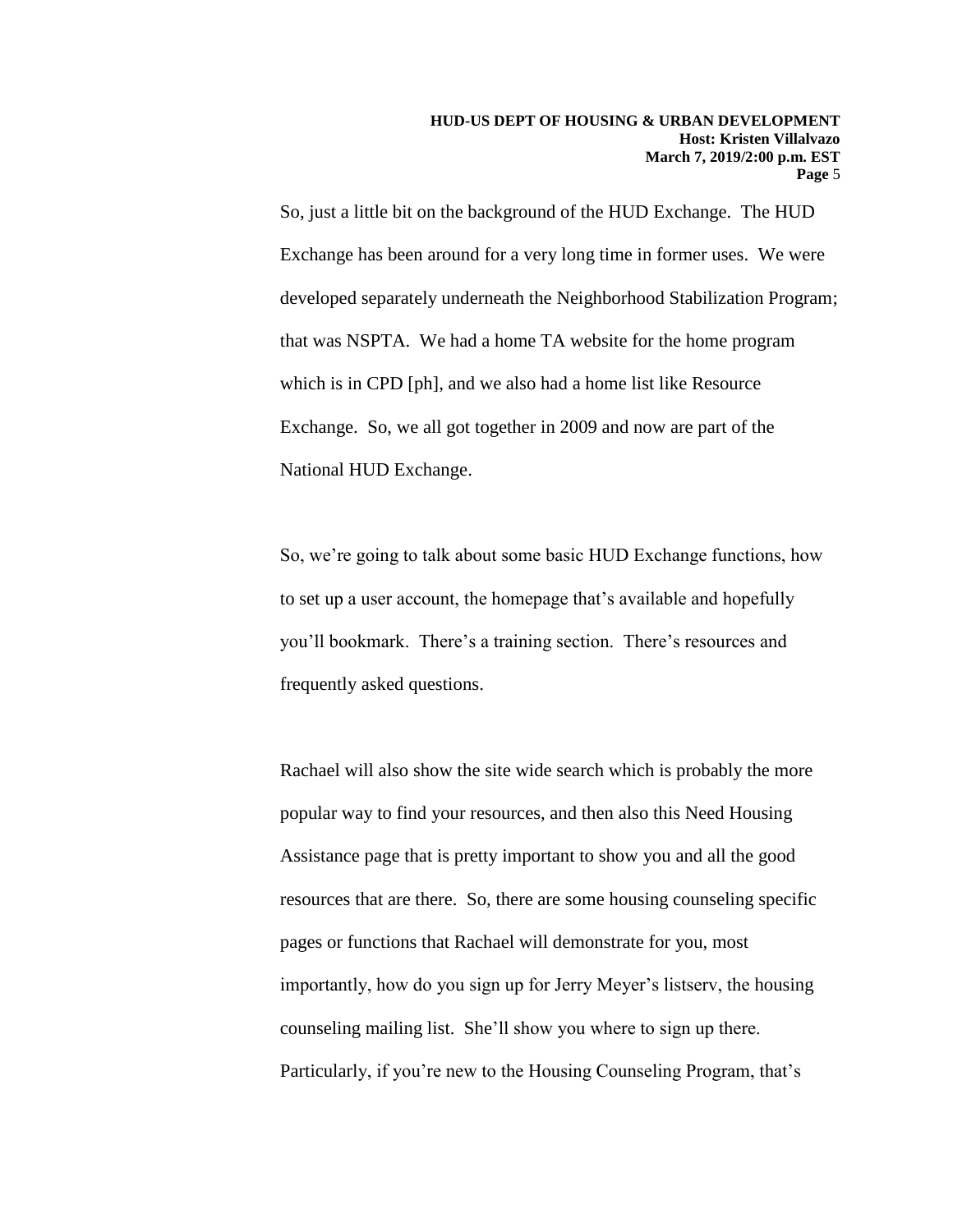always a great one to get. You find about trainings and other offerings around the country.

Rachael's also going to navigate the specific Housing Counseling Program pages, how to find housing counseling agencies. Some of I know because you provide referrals or maybe somebody calls you who's looking for a housing counseling particular type that you don't offer type of service, you might use it for referrals that type of thing. So, Rachael will show you that.

There are, as Jerry said, a variety of program resources, toolkits, guidance, etc., that we will show you from basic all the way to advanced courses. We do have for the Housing Counseling Program a training digest that is available weekly. It's updated weekly that we launched last year, so Rachael will show you that.

And then also for this particular training, we'll talk about how you'll get a certificate after the webinar. However, lots of folks have HUD Exchange user accounts and want to make sure that this course is listed as a webinar that they've taken, and so Rachael will show you how to get credit for webinars and also take online training modules.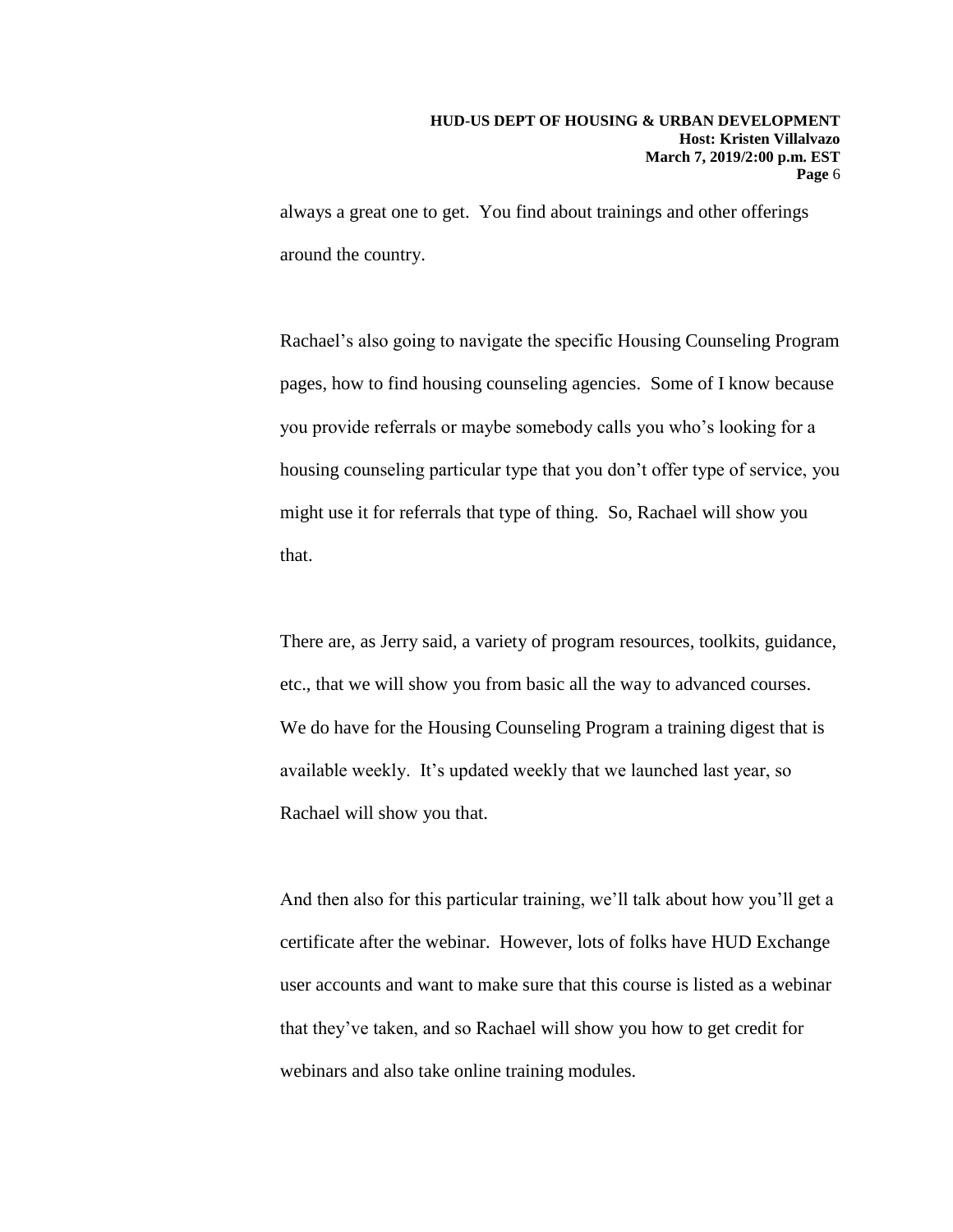We thought we'd open up with a polling question for you to self-identify what type of organization you represent. So, please select one of the following, and the polls are open. The first option is participating local Housing Counseling Agency, so you work with HUD's Housing Counseling Program today and you're a local.

Maybe you're a participating Housing Counseling Agency, but you actually are a sub-grantee of a HUD intermediary or a State Housing Finance Agency like NeighborWorks, NCRC, many of our partners out there. Maybe you're a participating intermediary, so you have HUD approval because you're a large regional or national organization, State Housing Finance Agency, etc. So, that's a participating intermediary.

Some of you may be non-participating. We did market this on the HUD Exchange as well as the Housing Counseling mailing list, so maybe you're joining because you're working in the home program and you may need to become a participating agency in the future.

And then finally, federal agency, might be HUD staff, CFPB or others. So, please, the polls are open. Make a selection.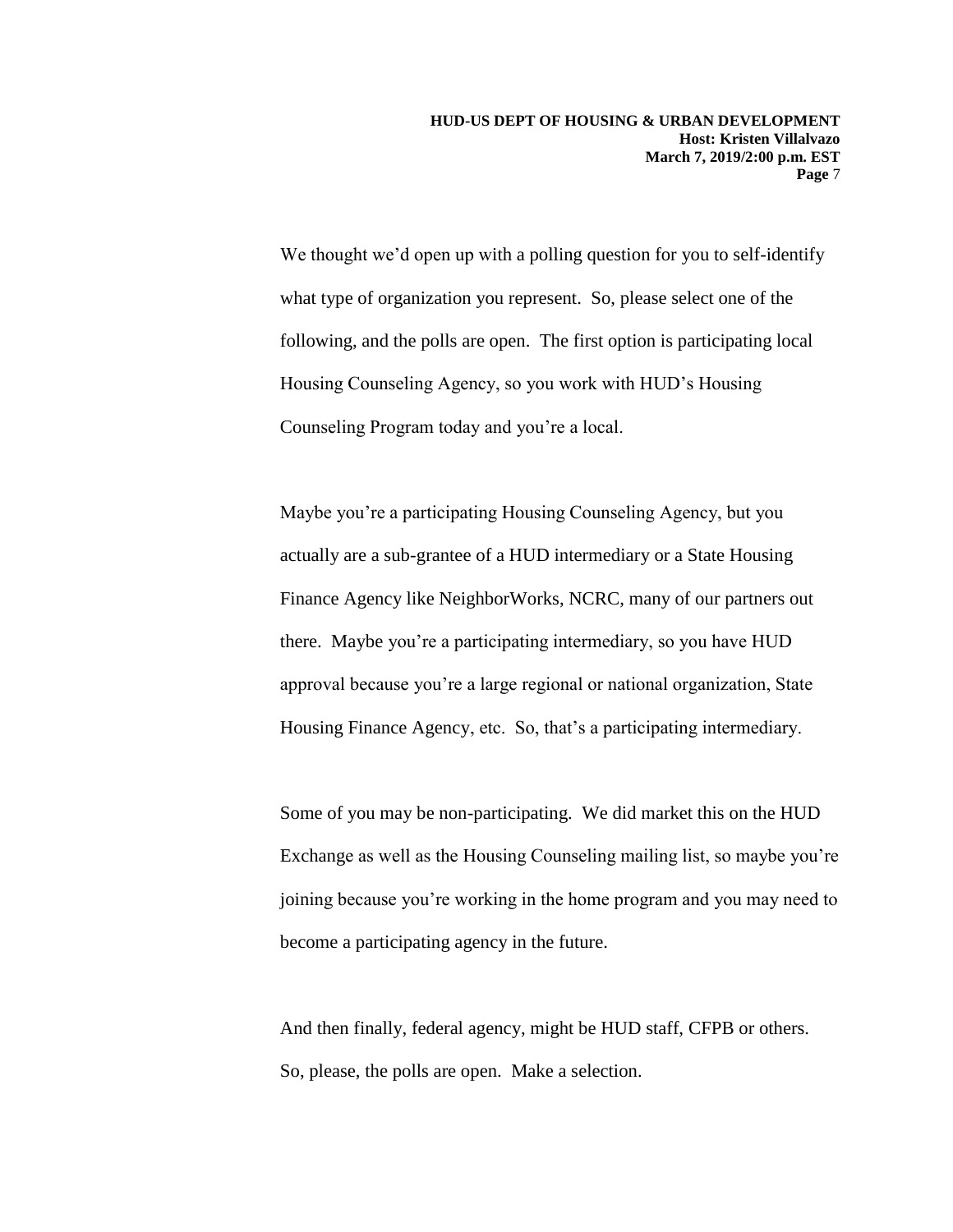Wonderful. Look at those results. So, it's wonderful to see there are 20% of you that are local participating. Some of you are participating as a subgrantee to an intermediary. You have 13% intermediaries out there or state HFAs, etc., but we have 40%, so we have to speak to you on this webinar, it's a good reminder that are non-participating. It's wonderful to have you, and we're really happy that you're here. There's lots of great resources that you'll see on the HUD Exchange for Housing Counseling Program. And then finally, we do have some HUD staff and other federal agency staff as well, so thanks, everyone.

We'll go through the background and purpose of the HUD Exchange. I was thinking of one when I said 2009, so yes, we rebranded ourselves HUD Exchange in 2012. As Jerry mentioned, this is part of Community Compass, which is a technical assistance grant that we manage the HUD Exchange and develop resources, etc.

The HUD Exchange is meant to be like a multimodal online platform. It's very dynamic. We are the knowledge management for a lot of HUD's programs, and I'll show you those sections of HUD that we currently participate.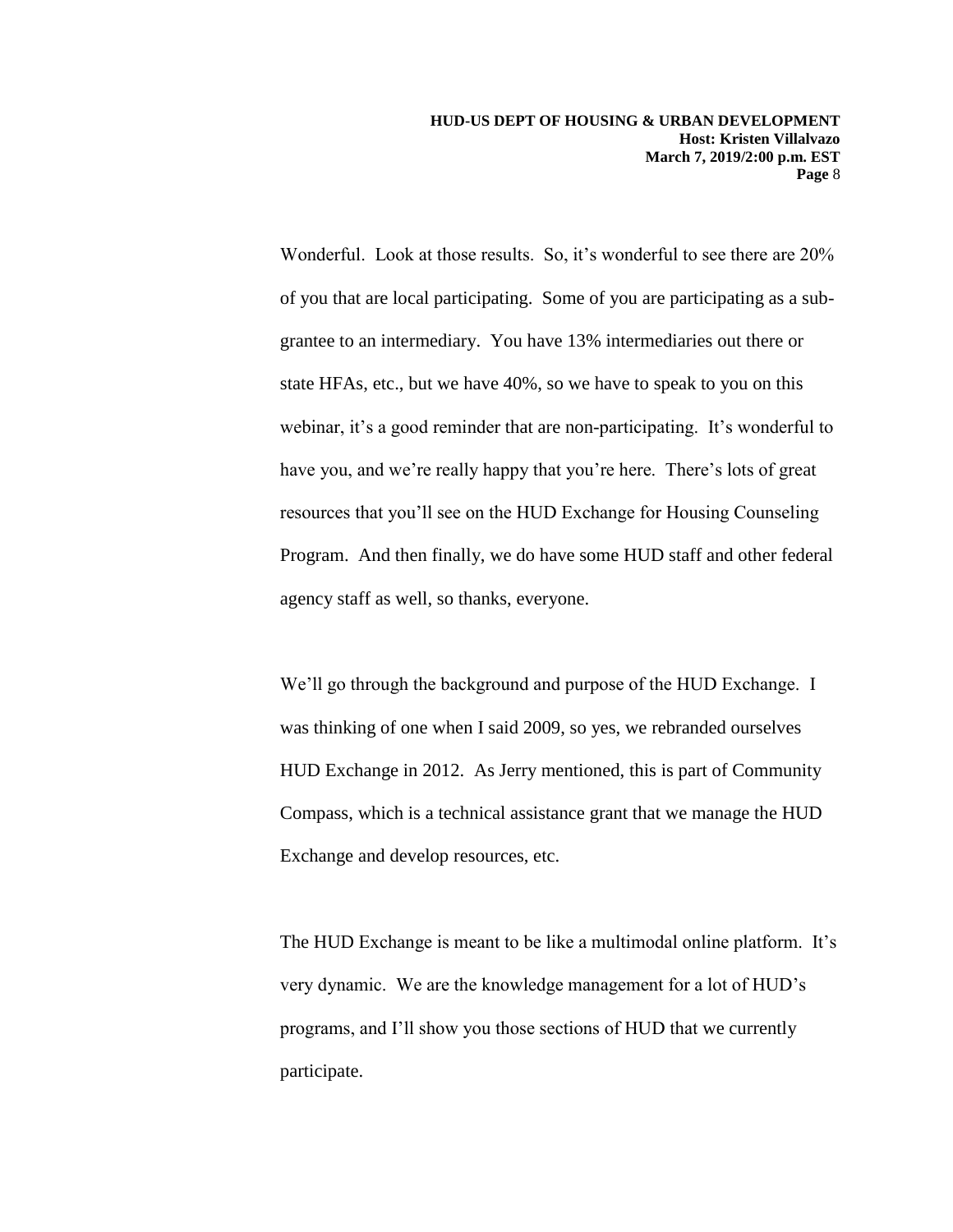We have a really robust data resources, data collection, like I mentioned like frequently asked questions, etc., but we really want to make sure that we continue to be a good repository of the best resources available. We're here to help you build skills and cross-expertise. I mean the fact that we have this webinar for housing counseling agencies and some of you are non-participating, this is for you to learn about HUD's Housing Counseling Program and what's available for you on the HUD Exchange.

We do want to reduce time, increase productivity. Rachael's going to briefly mention a tool. For those of you that are non-participating, you might want to take this tool to figure out if you're ready to start participating in HUD's Housing Counseling Program, the Housing Counseling Agency Eligibility Tool, and that is an example of trying to help you folks save time and energy.

We do customize based on user experience. We'll leave some time at the end if folks want to write in and give us any general feedback about the HUD Exchange. We'd like to hear from you later, but we do pride ourselves on listening to what you're feedback is because we don't assume that we have all the answers on the HUD Exchange team.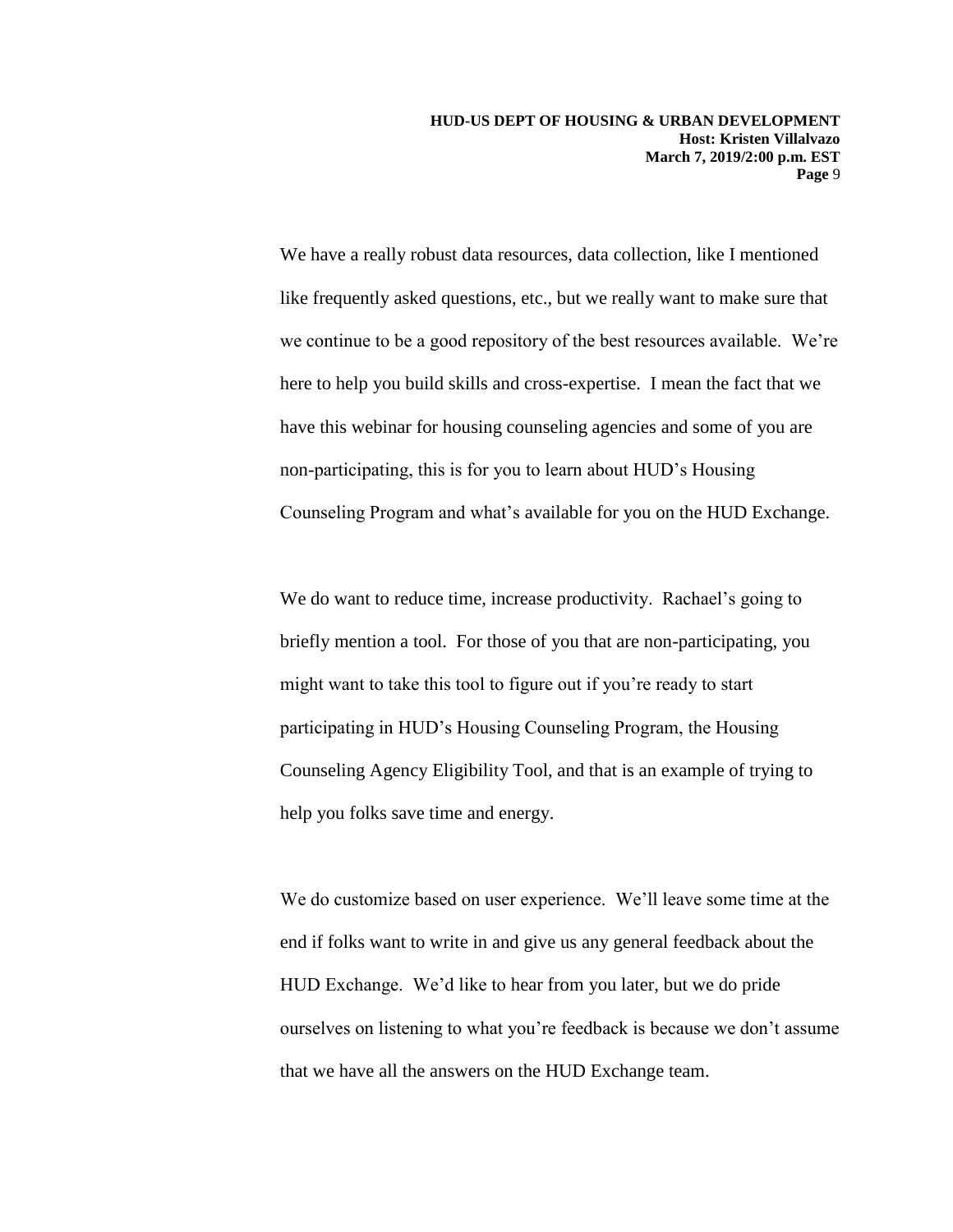The HUD Exchange was designed and delivered by ICF, the company that Rachael and I work for, but we're working on HUD's behalf. I mean really, they direct the content on the HUD Exchange. We work with offices day in and day out like HUD's Housing Counseling Program, those in community planning and development, etc., to make sure that we're giving you the best customer service possible.

We have so many offices now that currently participate on the HUD Exchange, so community planning and development. If you're here from the Community Development Program for example, that's within CPD or the home program.

We also work with Fair Housing and Equal Opportunity. There are a lot of resources related to Fair Housing on the HUD Exchange, and there will be more in the future.

HUD's Housing Counseling Program as I mentioned. We work with housing. Both multifamily—various offices within multifamily have resources on the HUD Exchange. Public and Indian Housing and also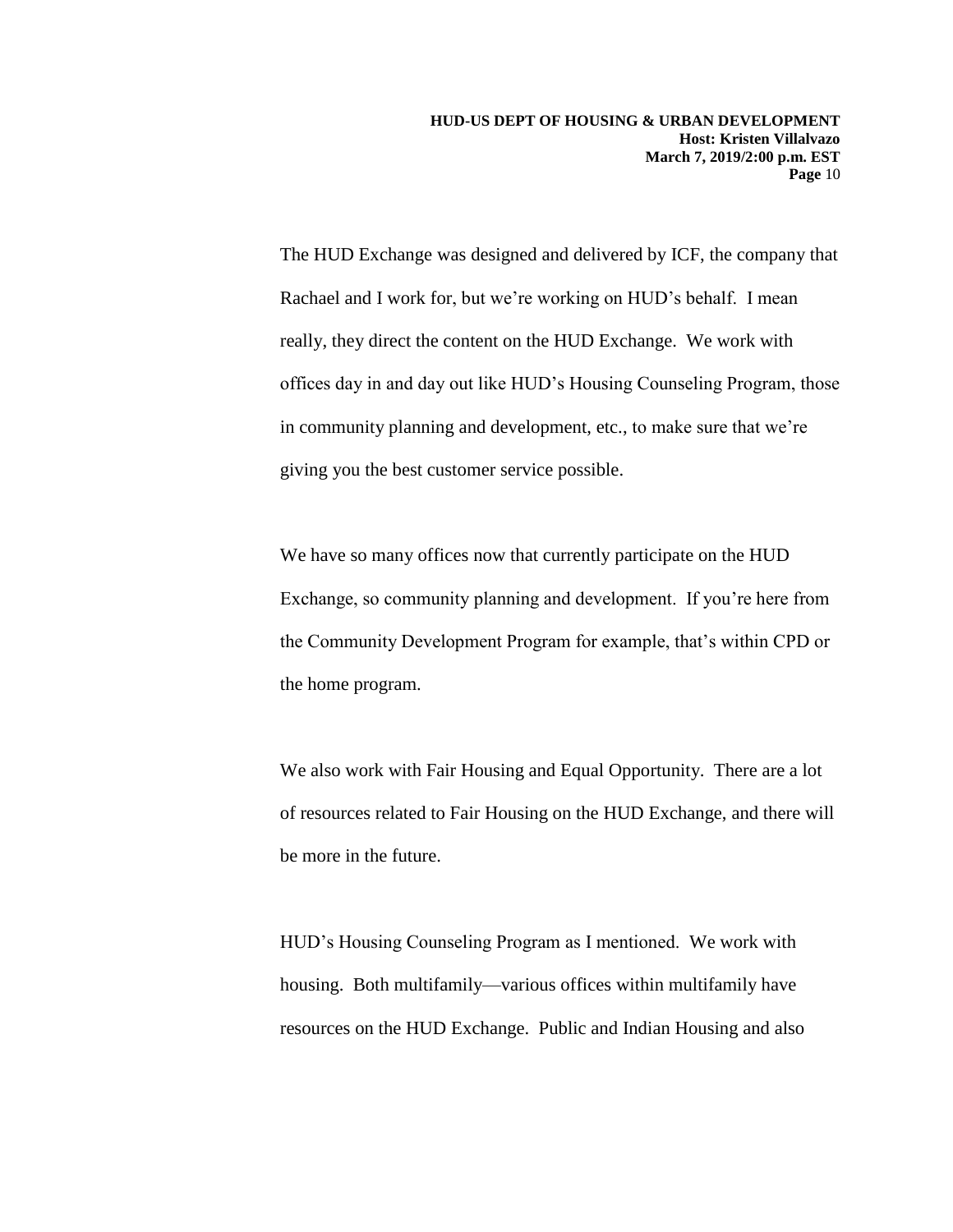Healthy Homes and Lead Hazard Control has a small footprint today, and that will be expanded in the future.

Housing counseling is unique because, as I mentioned before, they have their own mailing list and their own mailing list functions, and Jerry and others that we work with day in and day out in the Office of Capacity Building manage all those functions with a large team of people.

I'm going to turn it over to my colleague Rachael Laurilliard, and she's going to talk about the basic HUD Exchange functions. Rachael?

Rachael Thanks so much, Shawna. I'm Rachael, and as Shawna mentioned, I help manage the Office of Housing Counseling content on the HUD Exchange. Shawna and I with HUD's directive built out all of these pages for you, so I'm really excited to show you what we have today and the different ways that you can use the HUD Exchange for your goals.

> First, a quick slide before we get started is I wanted to go over how to set up a user account and why you might need one. A lot of you on the phone might already have a user account, but there might be some confusion as to why you would need one or what you can do with your user account.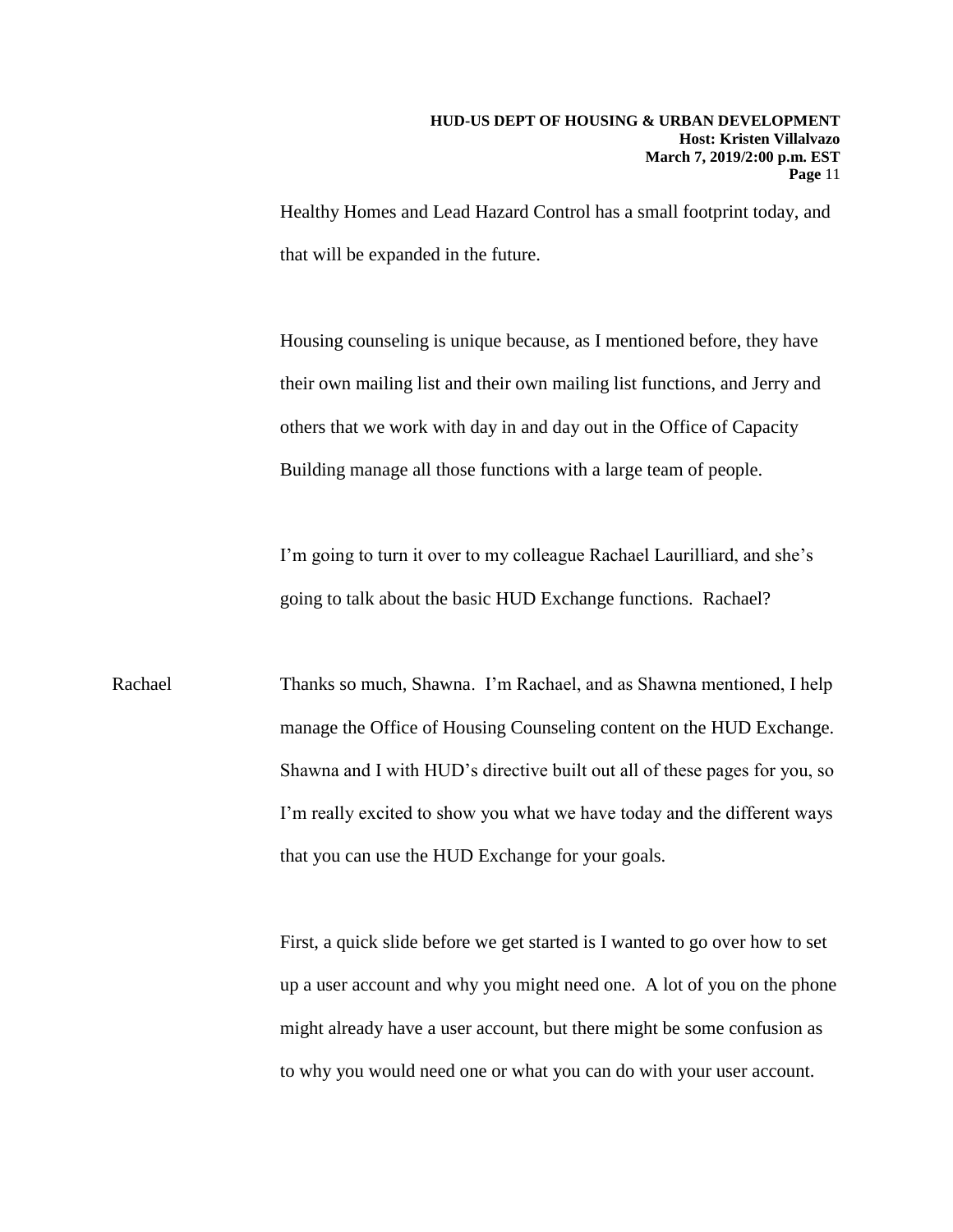So, the user account really allows you to do a bunch of the different functions on the website, so for example, you can access the housing counseling online training modules. You can take the Housing Counseling Agency Eligibility Tool. I'll talk a little bit more about this tool later. You can get create for housing counseling webinars. You can register for HUD trainings, and you can also access different tools and other sorts of functions like the CPD Income Eligibility Calculator for example.

So, the Housing Counseling Agency Eligibility Tool that I mentioned, this allows prospective agencies to find out if they are ready to seek approval to become HUD approved. The income calculator that I mentioned, this allows the HUD CPD-funded programs to determine if someone is income eligible prior to providing them with housing counseling services. So, this calculator is not required, but it's definitely helpful to some housing counseling agencies.

And then others might just want to make a user account to register for HUD trainings and webinars including those that have already taken place. Shawna mentioned this before, but a Get Credit button is available for all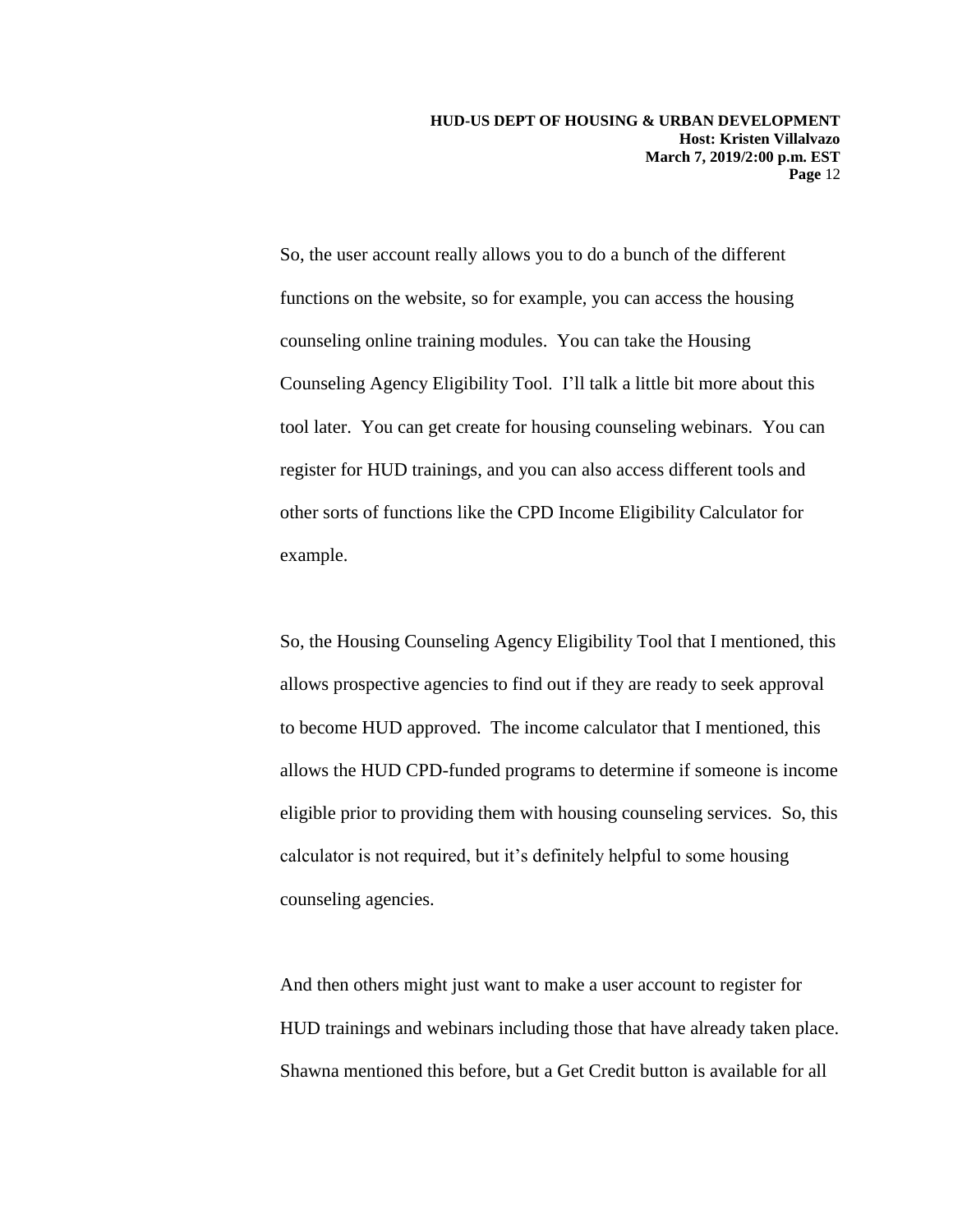past webinars. And then you can also receive a transcript for online training.

And then finally, we just wanted to note that a HUD Exchange account is not a housing counseling system account. HCS is a separate system that is not affiliated with the HUD Exchange, so these different account credentials allow you to do different things.

Now I'm going to show you how to set up a user account. It's fairly easy. I'll navigate to the website to show you how. So, if you're looking at the HUD Exchange website, this our landing page or our homepage. At the top right corner of page, and actually on every page on the HUD Exchange, you'll find a login button. Once you click that login button, you'll see that my user credentials are already prepopulated because I already have an account, and I clicked remember me. So, it's pretty easy to log in. I don't have to remember my password or anything like that.

But if you're a new user to the HUD Exchange, you'll want to click this create an account button under the New to HUD Exchange section. So, I'll click create an account, and now you can see all of the different fields that are required for you to set up a user account.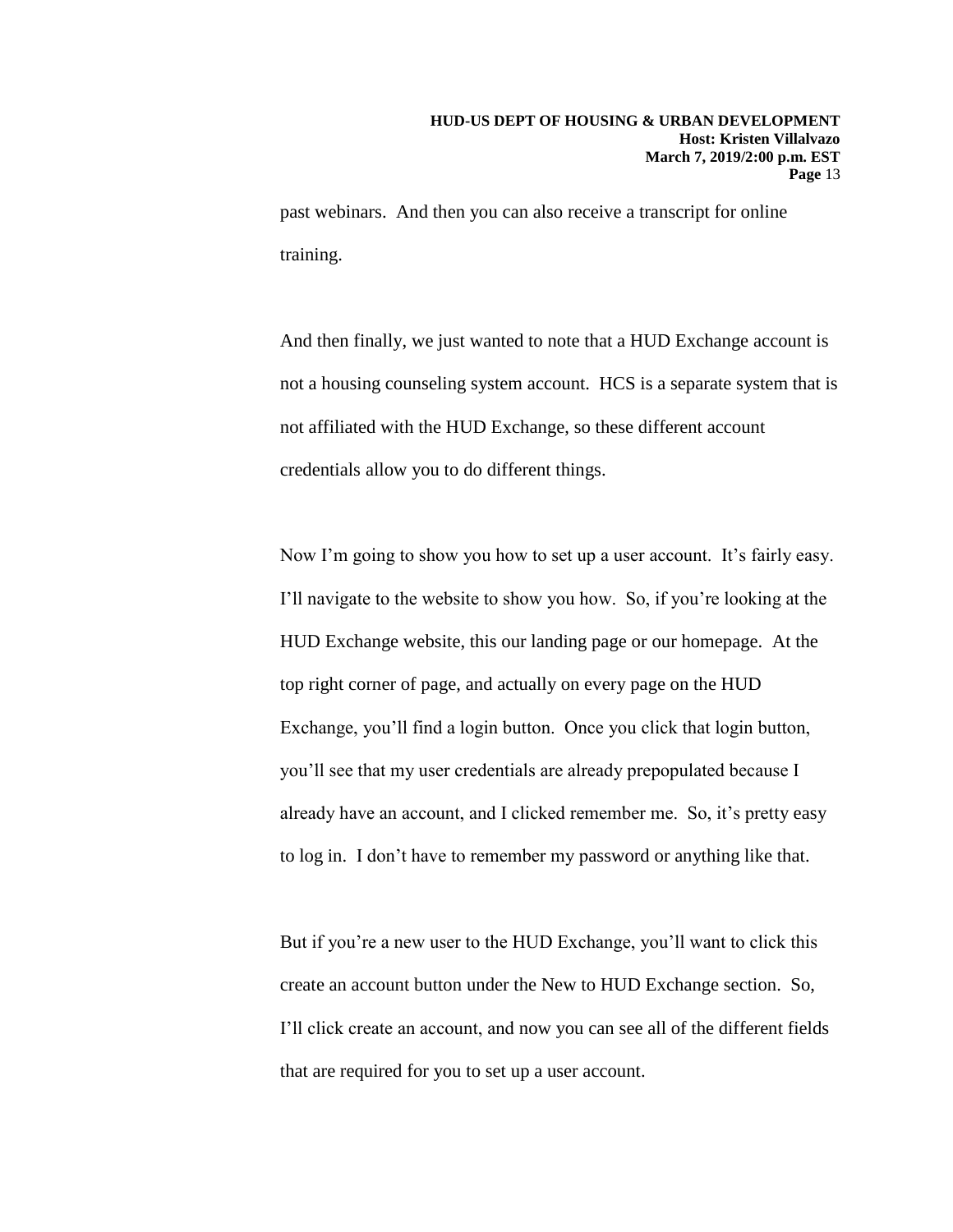There's just one page of information that we ask users to fill out as well as establishing a username and password, and the information is really just your name, your location, your phone number, and your email address. The location information is important because it allows you to select the organization that you work for. For example, if you select Alaska, you'll see at the bottom that the organization type comes up.

Let's say that I click state or local government, then you'll see in the dropdown list all of the different state and local government agencies that we have registered for user accounts logged here. So, you can either pick one of these if it applies to you, or you can enter your organization name and attach it to your account.

So, entering your organization information is important for a variety of reasons when you have a HUD Exchange account, but one of the reasons is for the Housing Counseling Agency Eligibility Tool. It will allow the tool to see who you are and where you work for and then route you through the proper pathway based on your organization. So, for example, if you're a non-profit or a government entity, it'll take you to specific screens within the too', but if you're a for-profit entity or a HUD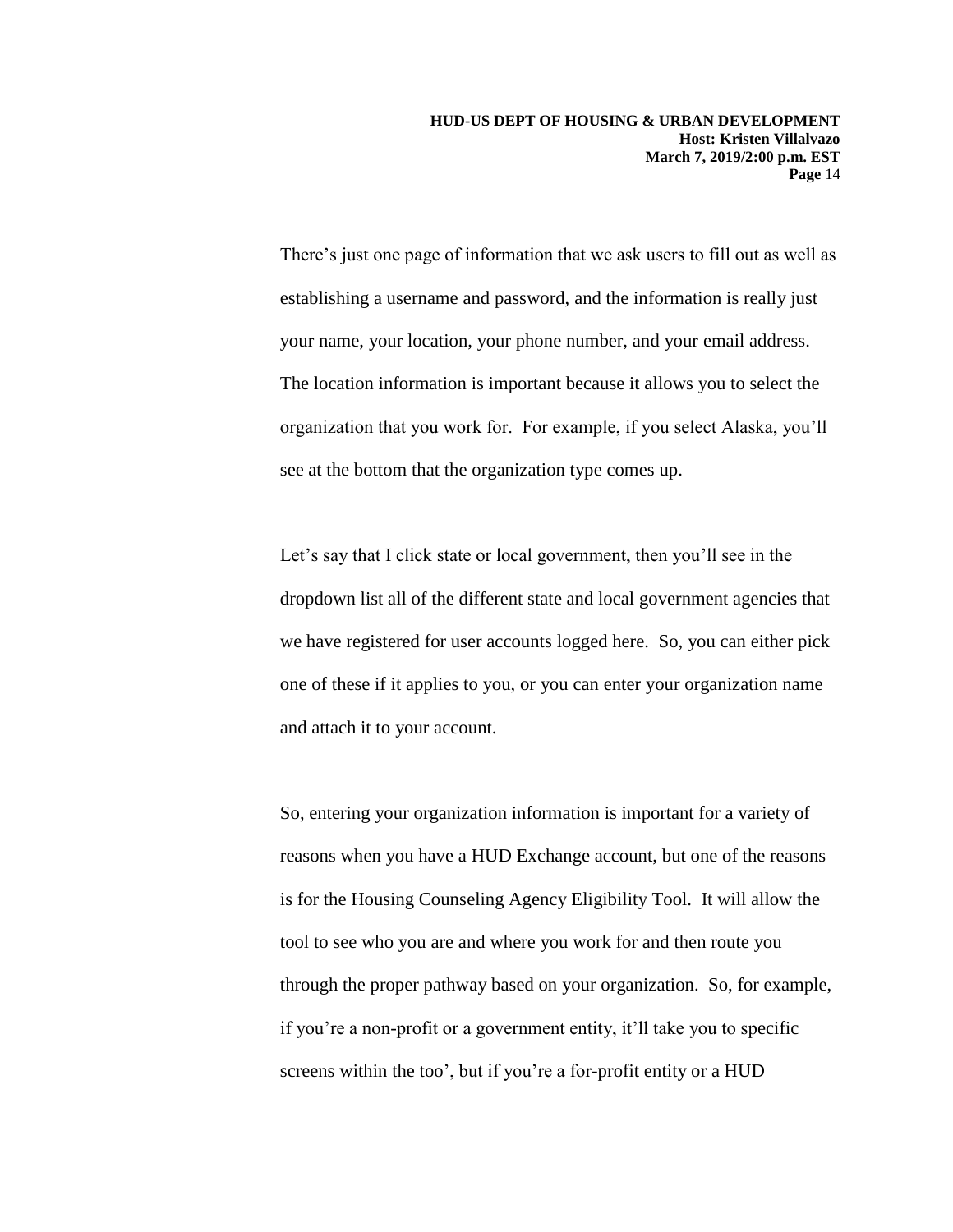employee at national headquarters, you are ineligible to become HUDapproved. So, you won't be able to complete the tool.

So, those are some of the things that this information is used for once you create your account, and at the end once you fill it all out, you can simply click Create Account at the bottom of the page here. And then, you're all set.

Shawna Rachael, can I just mention for a second? It is different than being on the HUD Exchange mailing list. I always tell people that in the upper righthand corner of the HUD Exchange, if you see your name up there, some type of "Hi, Shawna," for example, then you'll be able to tell if you have a HUD Exchange account. So, they are two different functions that are available.

Rachael Thanks, Shawna.

Virginia Excuse me. We do have a question. It says, "What if you work for two organizations, full time for one and on contract for the other?" I guess this is in terms of what organization to select.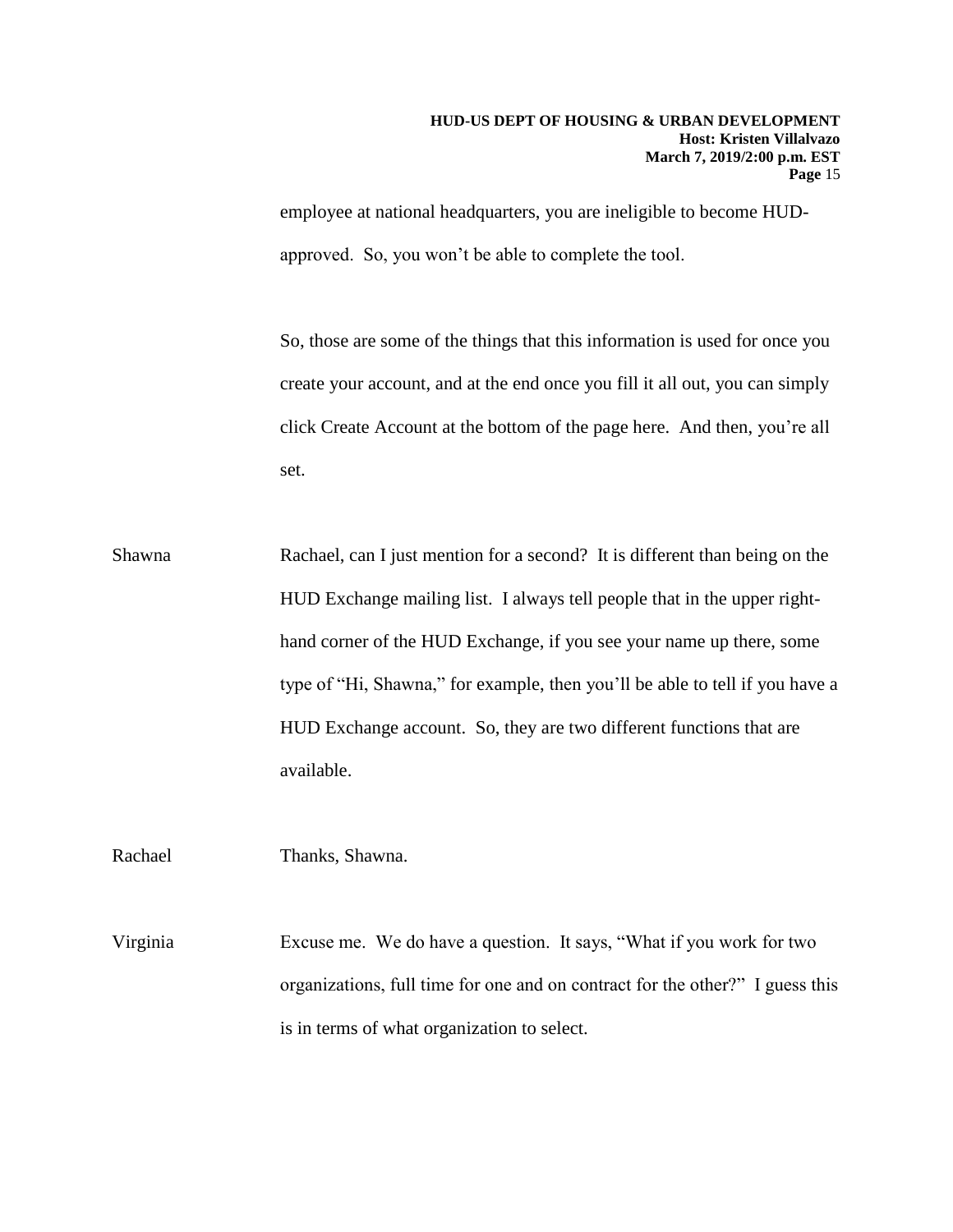Rachael The HUD Exchange only allows you to select one organization, so my advice would be to select whichever one that you most often come to the website in relation to. If it's either, you can just pick whichever one is your more full-time employer. Thanks for that question, Ginger.

> Now that I've gone over the HUD Exchange creating an account process, I'll talk a little bit about the most visited page on our site, that's right, the homepage of course. So, I will show you a few things on the homepage, and we swap out the main story on the homepage every so often. So, you can see in the screenshot in the slide deck we are featuring actually a housing counseling training, and we feature housing counseling content quite a bit on the HUD Exchange homepage. But we swap out this story every couple of weeks with anything super relevant or interesting to the visitors to our site, so right now the story is about the CDBG low- and moderate-income data that's currently available.

Some other items that are available on the site, I'll scroll down, right on the homepage are recent news items that are relevant to folks, a subscription link to sign up for HUD Exchange emails. So, I'll go over this a little bit more later, but as folks have already mentioned, the Housing Counseling Office runs their own mailing list. So, there's a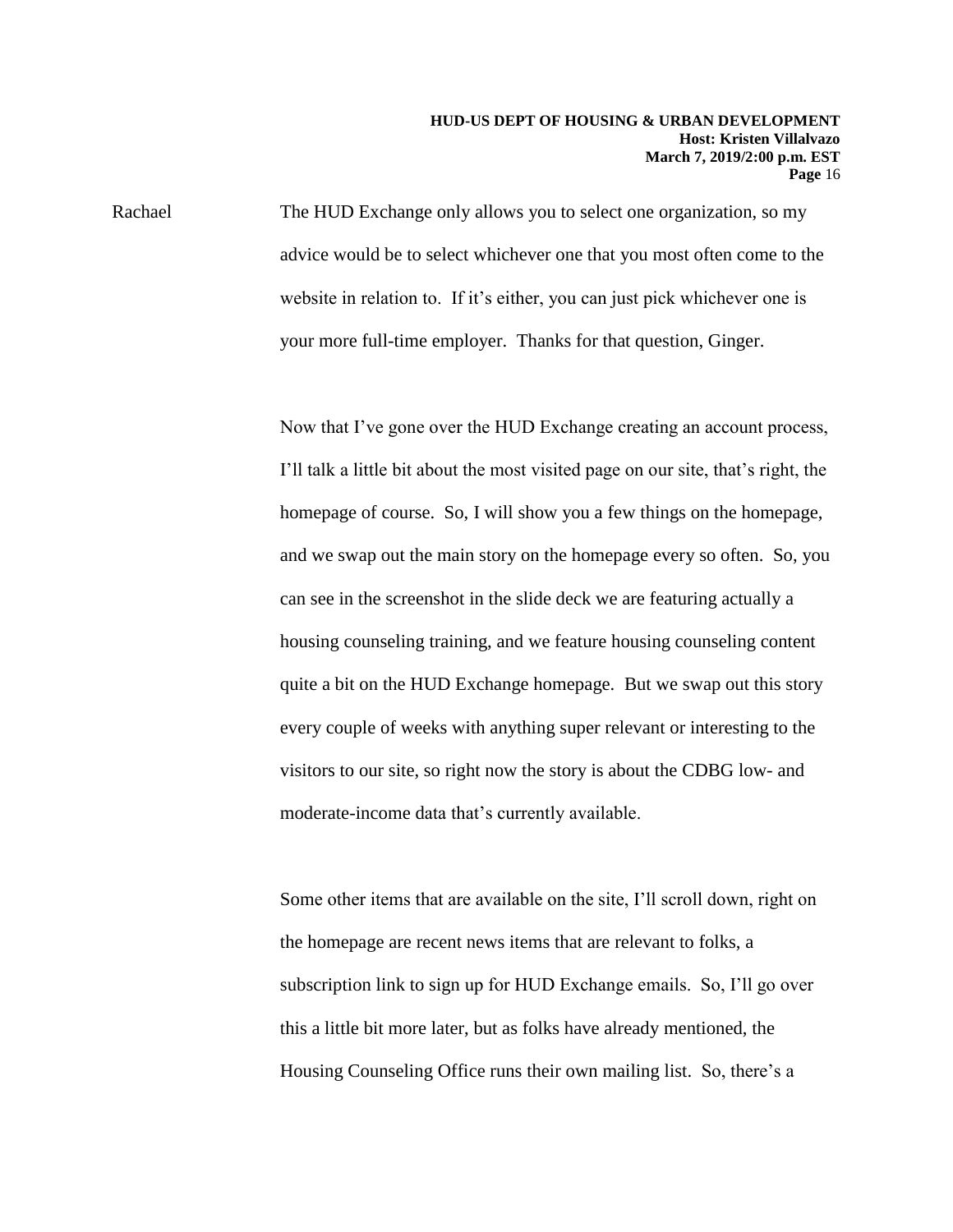separate subscription process to that mailing list, but if you'd like to subscribe to other HUD Exchange programs or systems, for example getting updates about the COC Program, the CDBGR Program, anything like that, you can click on the Subscribe button right from the homepage.

We also feature resources and programs and topics, and we swap these out on a regular basis. If you're new to HUD, there's some overall information about HUD policy areas, and then at the bottom, we highlight some different trainings. So, we have training videos, online trainings, and then upcoming webinars. So, you can see this webinar right now is featured on the homepage.

Next, I'm going to talk about some different areas of the website that sort of relate to all programs and systems, so users can look at the trainings part of the website or the resource library or the frequently asked questions. They can search through materials that apply to all different sorts of programs and systems.

I'll go back to the HUD Exchange. On the website, there's a mega menu which means at the top you can see programs, resources, and trainings. But if you hover over any of these items that has an arrow next to it, you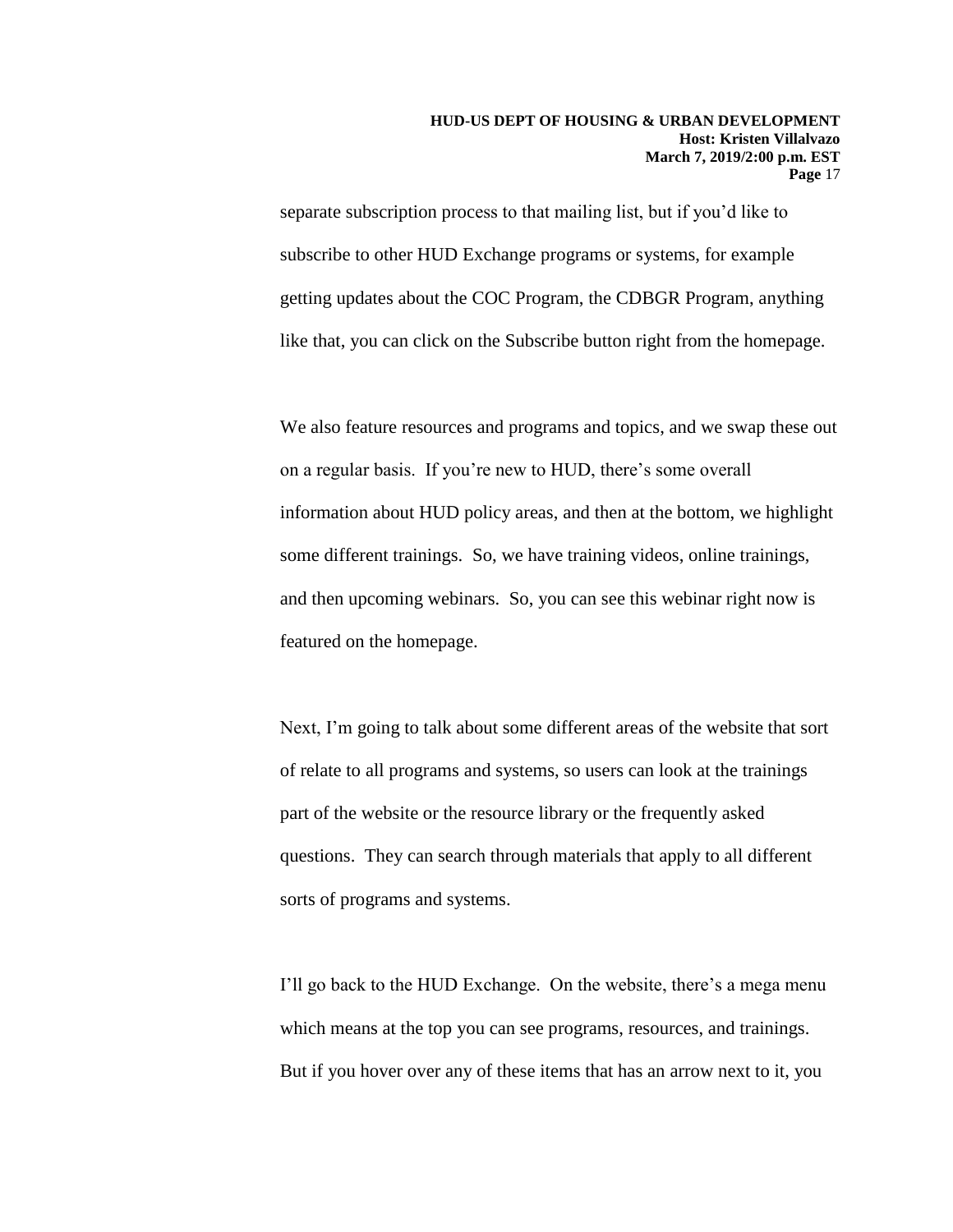can expand to see the content beneath it. So, for example, resources, you can click to see that the resource library and the FAQ collections are both available from this landing page.

I'm going to start with training, so to get there, you just click on Trainings at the top of the page. This mega menu is on every page of the site, so no matter where you are, you can always click back to get to any of these items. So, within the training section of the website, you can browse through all of our self-paced online trainings. I mentioned this earlier, but the Office of Housing Counseling has a bunch of self-paced training modules that are great to take, such as Intro to Housing Counseling. That one is really good if you're looking for just a quick overview of the program, and I think that only takes about 25 minutes.

You can also register for upcoming webinars, and then you can view past trainings and see if there's any content available for you to browse. So, we post these all for housing counseling and many other programs post things on the site as well.

Then the resource library is similar. It lets you browse just through resources, which is typically written guidance. So, for example, folks post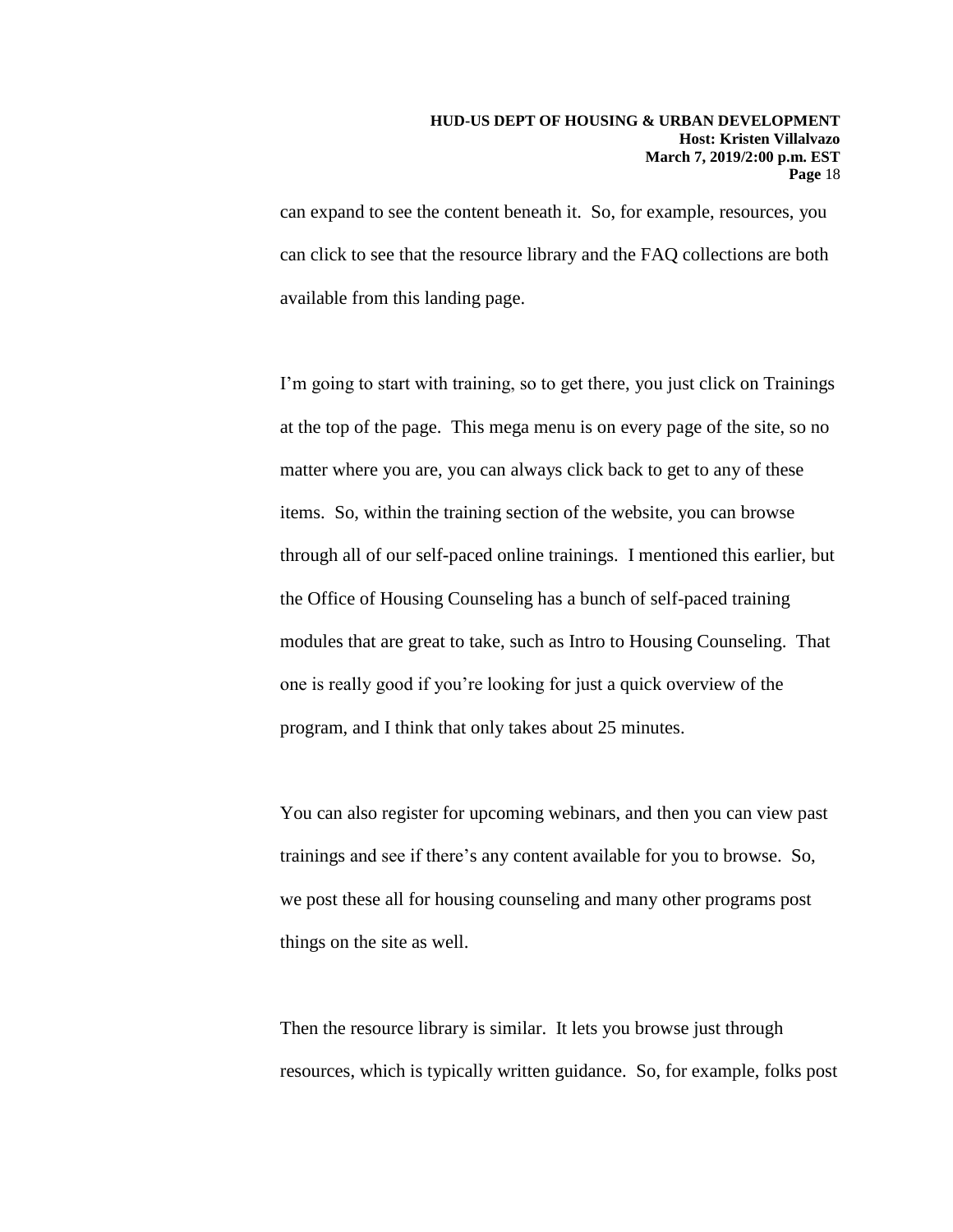HUD guidance and training manuals here as well as new HUD regulations get posted here, things like that. You can browse through just by searching or you can order by date or relevance if you search. You can also drill down to specific programs and systems on the left-hand side of the page.

And then finally, the FAQ collections. There's a housing counseling FAQ collection which I'll talk about a little bit later, but we have FAQ collections for pretty much every program and system that has a presence on the site. So, for example, if I wanted to look at, IDIS FAQs, I could click on that collection, and then you can filter down by topic and use the keyword search to browse just that specific FAQ collection.

Next, I'm going to talk about the site-wide search. So, the site-wide search is different than these individual searches that I mentioned. So, for example, if you're looking at the training section of the site and you use the search bar on the page, you're only searching through trainings. So, that's really great if you know that you want to see all of the trainings available on a specific topic or there's one specific training and you know the title of it.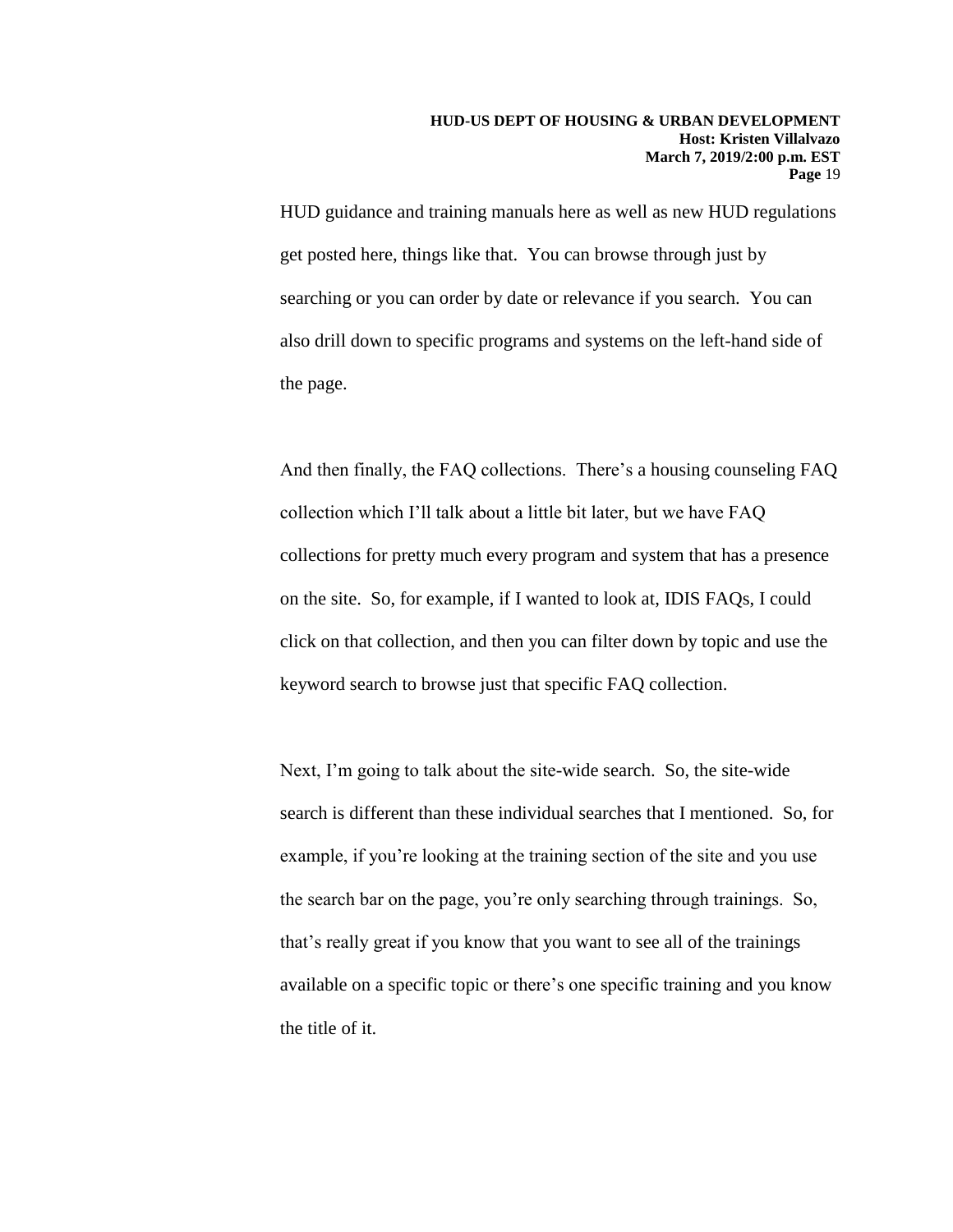But let's say you don't really know if something's a training or a resource or you just want to see all the search results for housing counseling certification for example. On any page of the site, you can press the button for the magnifying glass in the top corner, and then you can enter your search terms. So, housing counseling certification is what I'm entering, and it's pretty much like Google, but just for the HUD Exchange.

So, when I type in housing counseling certification, it'll give me results in order. You can see there's always a recommended result typically, so it recognized the word housing counseling, and it's saying, oh, maybe you want to go to the housing counseling landing page. But also, you can see that it's giving me certification-specific resources. So, if this is the page I want, I'll click on that and get to my search result.

But let's say if what I want to search for is not coming up in the search results, if none of these look right to me, you can actually click on the topics on the left-hand side to drill down even further. That's really good if let's say you come here and you type in financial management or something like that, that could relate to many different programs and systems across the site, so clicking on these program names for more general terms like that can really help narrow down your results.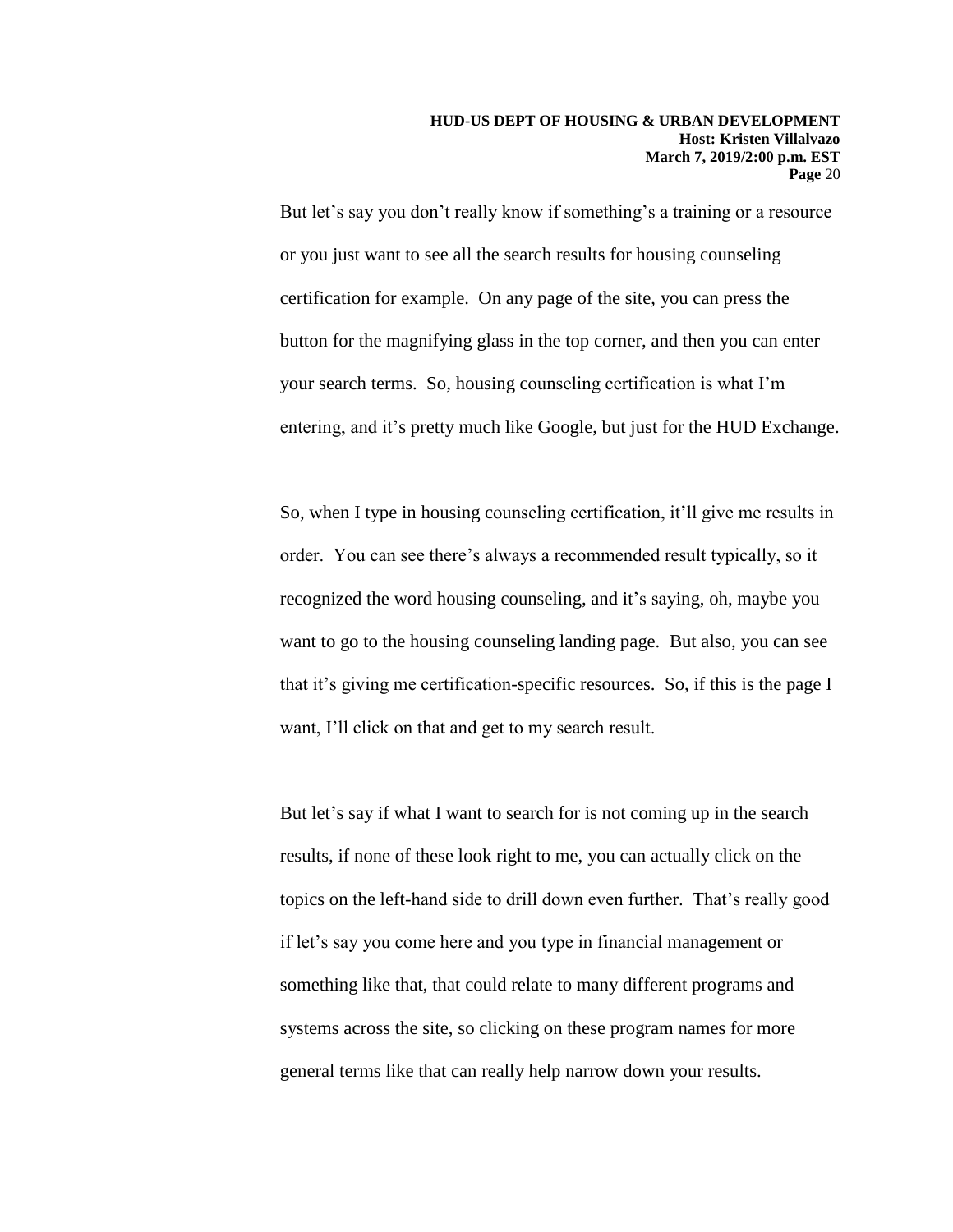Shawna Rachael, sometimes I'm not sure if something is considered a resource versus like a page on the HUD Exchange, so I find the magnifying glass is my go-to because it gives me pages and it gives me resources. So, I just wanted to add that quick tip.

Rachael Definitely. Thanks, Shawna. That's the site-wide search. Next, I'm going to talk about the Need Homeless and Housing Assistance page on the HUD Exchange. This page is really useful for a variety of reasons, but first and foremost, the audience of the HUD Exchange are not members of the general public. It's grantees of HUD funding. With that said, members of the general public often find their way to the HUD Exchange looking for assistance, and we definitely want to make sure that we can point them in the right direction.

> So, on the HUD Exchange at the top of every page there is an orange button that takes you to this Need Housing Assistance page. You can find it form any page. If you're a member of the public, but have found your way to the HUD Exchange, it'll be really easy for you to just locate this button.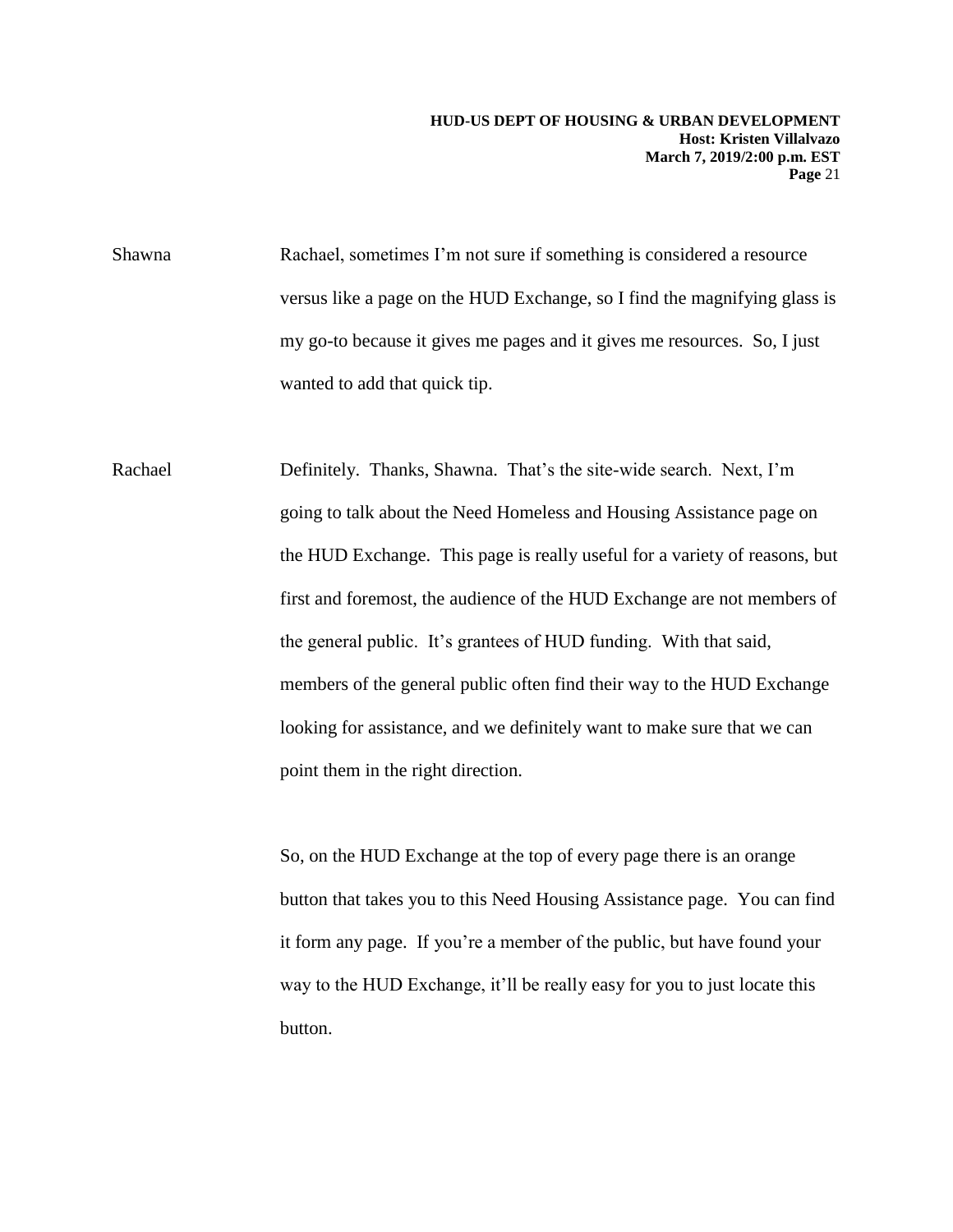You can see on this page that we've broken the resources down into types, so there's housing assistance, food, health and safety, disasters, employment and job training, and resources for veterans. This page can be especially useful for housing counselors that are looking to make a referral or to send their clients to specific resources. This has a lot of really helpful links. So, if someone's looking for employment of job training or maybe disaster preparedness or recovery resources, this is a really good collection of links that we have found people most often are looking for access to.

Now, I'll go back to the slide deck, and we are going to start talking about the housing counseling specific functions. So, thus far on the webinar, I've covered different parts of the HUD Exchange that are helpful to any user no matter what they're coming to the website for, and going forward, I'll talk about the housing counseling specific resources on the HUD Exchange.

First, we're going to do our second polling question. This polling question is, "How comfortable are you navigating the housing counseling content on the HUD Exchange?"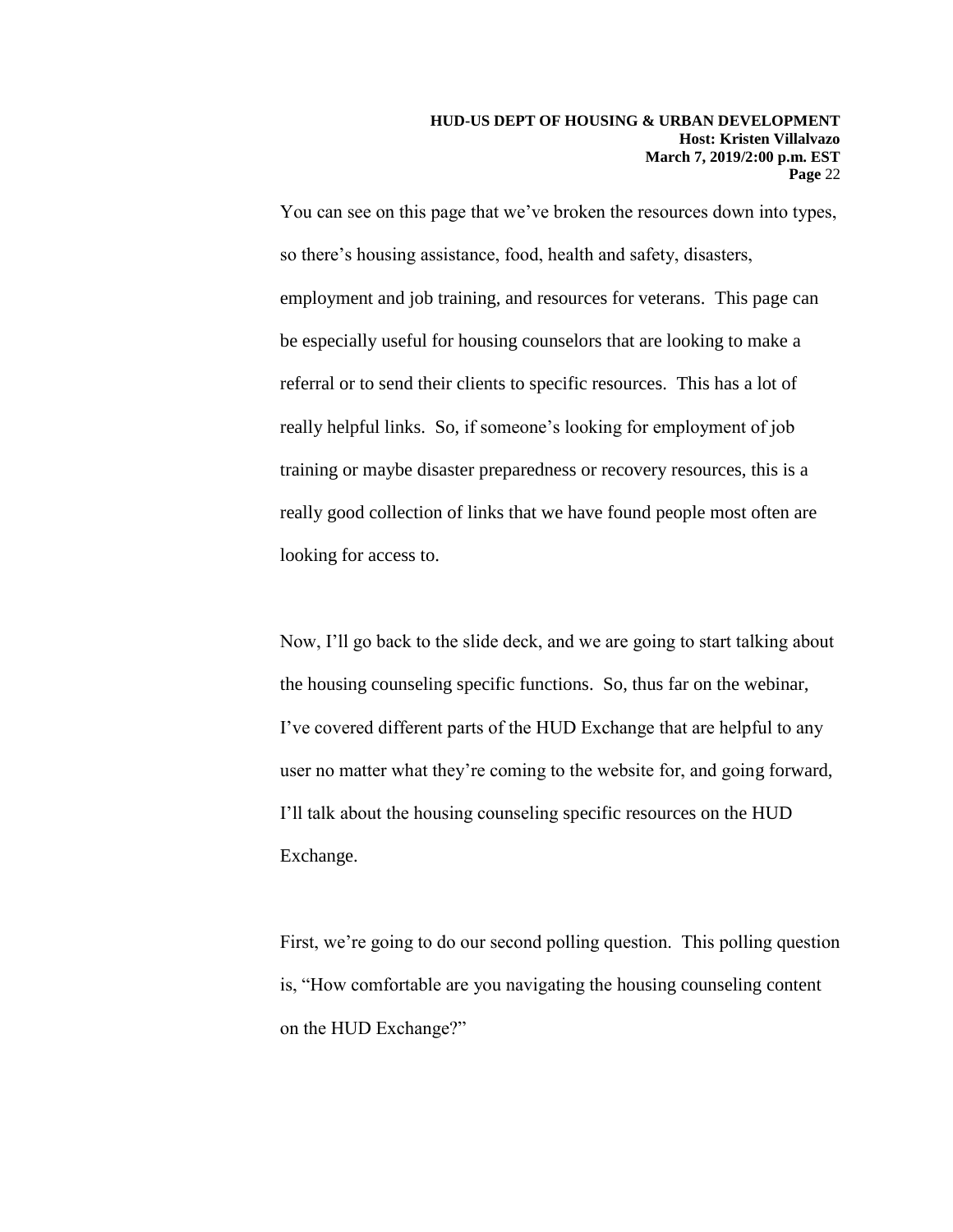Answer one is, "I access information often and am comfortable finding resources." Answer two is, "I search for information sometimes, but need more tips for finding information." And then number three is, "I do not search for information often because I don't know much about the HUD Exchange." So, go ahead and select your answer. The polls are open.

Shawna I can't wait to see the results, Rachael.

Rachael This will be really helpful for the rest of the presentation because I'll know how familiar everyone is and hopefully be able to show you some tips based on your level of familiarity.

> Great. I see that the least amount of people say they access information often and are comfortable finding resources. That is perfectly okay because this webinar will help everyone a lot. And then I see it's about even with people who search sometimes but would like more tips for finding information and then people who aren't very familiar with the HUD Exchange.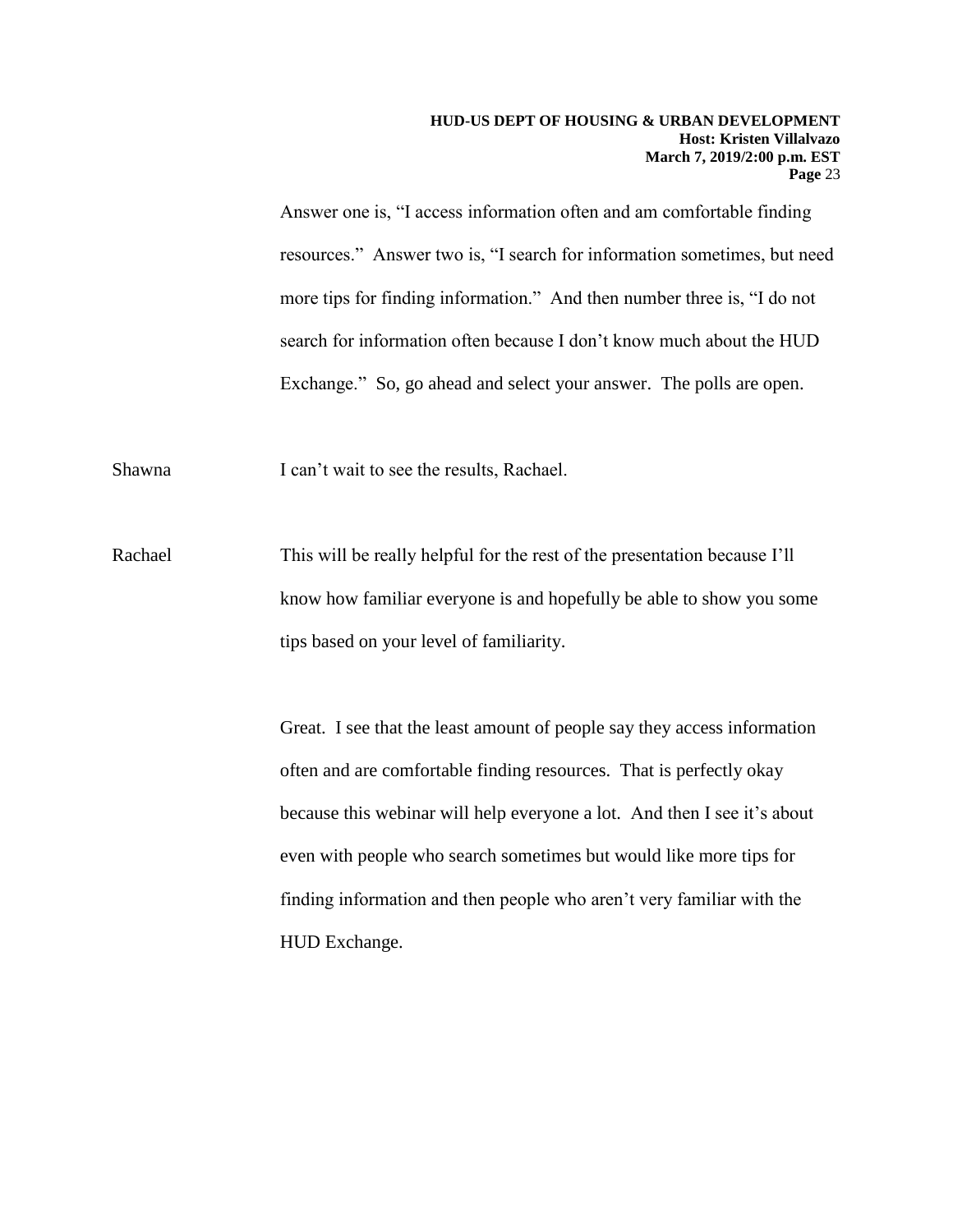So, that's great. That means you're all in the right place, and this webinar will give you awesome tips and tricks for finding your resources and then also just give you a better picture of everything that's available.

Shawna Rachael, if you don't mind, I think one thing to add just since we do have some folks that said that they're not sure where to go, I mean I, because I cross so many different programs, I work in the home program, I work in CDBG, I work in housing counseling, I find just going to the Program tab in the mega menu is where I start literally getting to know what's on the mini sites for individual programs—thank you, Rachael—and then kind of jumping off from there.

> We just have like a smattering of individual programs here, but you can also click on the View All Programs and then search if you're looking for Housing Trust Fund or what have you. But I really find that that's like one of the main takeaways that I would say would be really helpful and to get those individuals pages bookmarked and/or just get used to using that program tab.

Rachael Thanks, Shawna. Yes, that's a really helpful tip. I think the programs part of the mega menu, like Shawna said, you can access a few different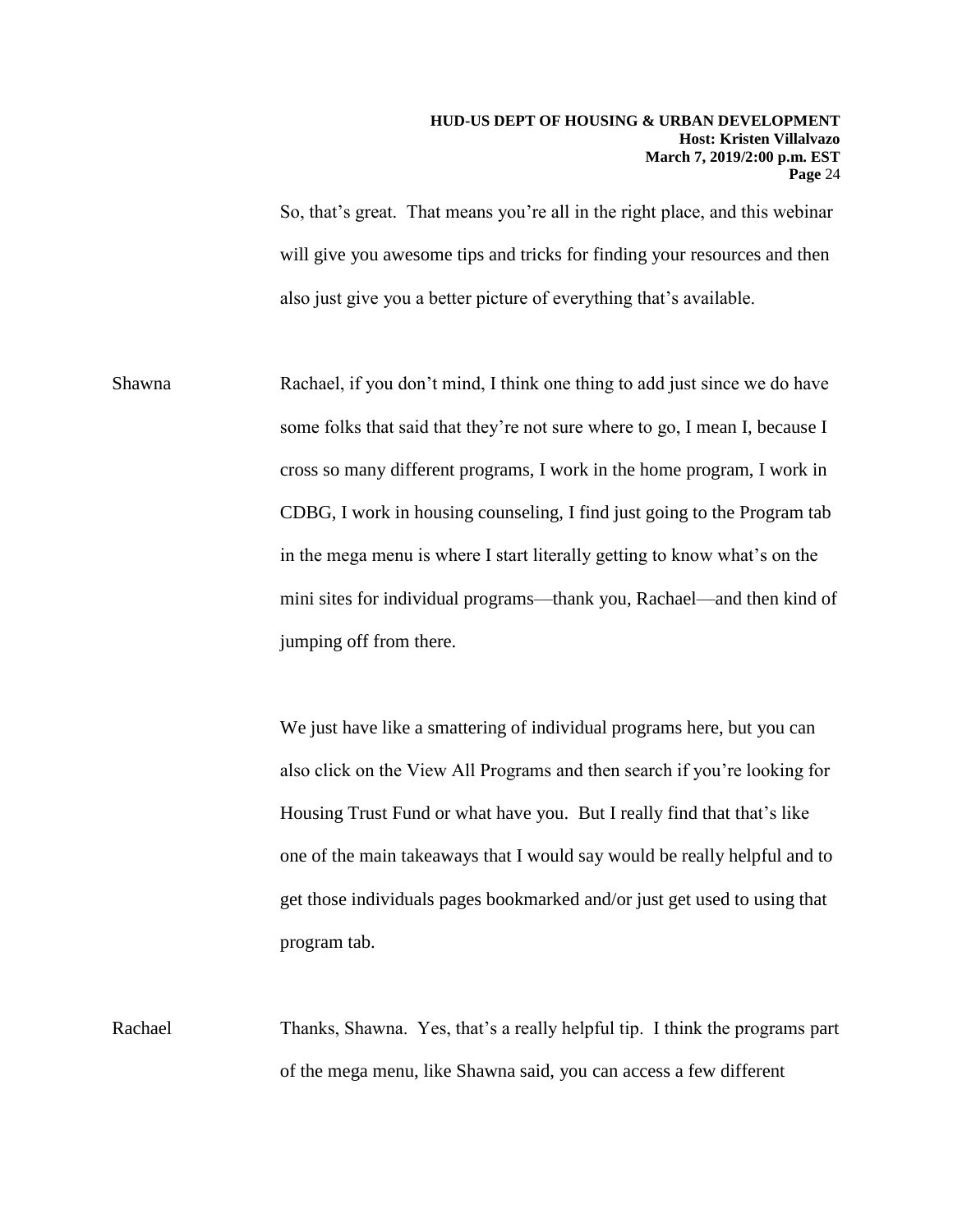programs, and we do rotate these out. But you can also view all and filter down to your specific program.

We organize all of the content on the HUD Exchange by mini site, so each office has a mini site. I'll be talking mostly about the housing counseling mini site today, but there's also mini sites for pretty much every program in the system. So, even though you can find all the resources and training across the site for all programs and systems, if you're looking for specific topical information, this is often the best place to go.

This actually jumps me right into what I was going to do next which is show you all the landing page for the Housing Counseling Program mini site. So, as Shawna said, you can just click on it right from this menu, and now we're looking at the mini site landing page for housing counseling.

So, the housing counseling landing page is really robust. It changes often, and we highlight any new resources or pages that we've launched right here on the landing page. It's really a great place to check if you're looking to find new resources or maybe just see what's been updated recently. We have so many links on this page just so people don't have to spend too much time searching for what they need.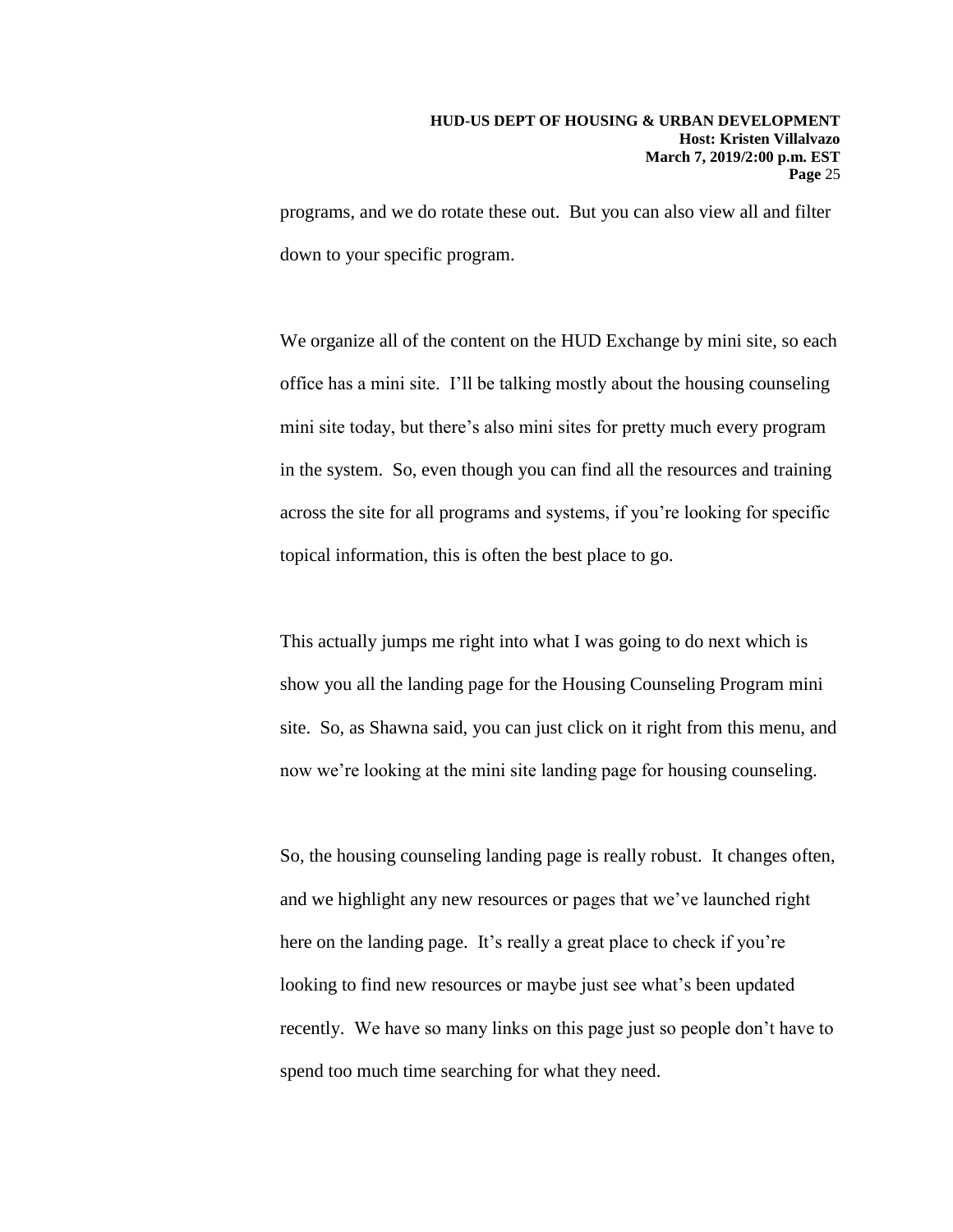I'm going to actually scroll down the landing page and just sort of highlight what's new or what's available. On the left-hand side of the page, we typically highlight new pages that we've launched, and we update screenshots, things like that. On the right-side of the page, it's more of a menu for different things you might want to access based on the topic. So, you can see as I scroll down the landing page on this right-hand side we have information about the mailing list. We have agency approval information, which I'll talk about a bit more in a second.

We also have housing counselor certification information, several different pages related to policy guidance, so that can be FAQs, a link to the handbook, mortgagee letters. We have grant information and awards, and then system and reporting. So, we have information about HCS, CMS's 9902 Reporting, things like that.

And then in the center of the page we're featuring mostly things that we have launched recently or reorganized or things we want to call extra attention to. I'm not going to click on everything right now because most of this I'm covering later in our presentation.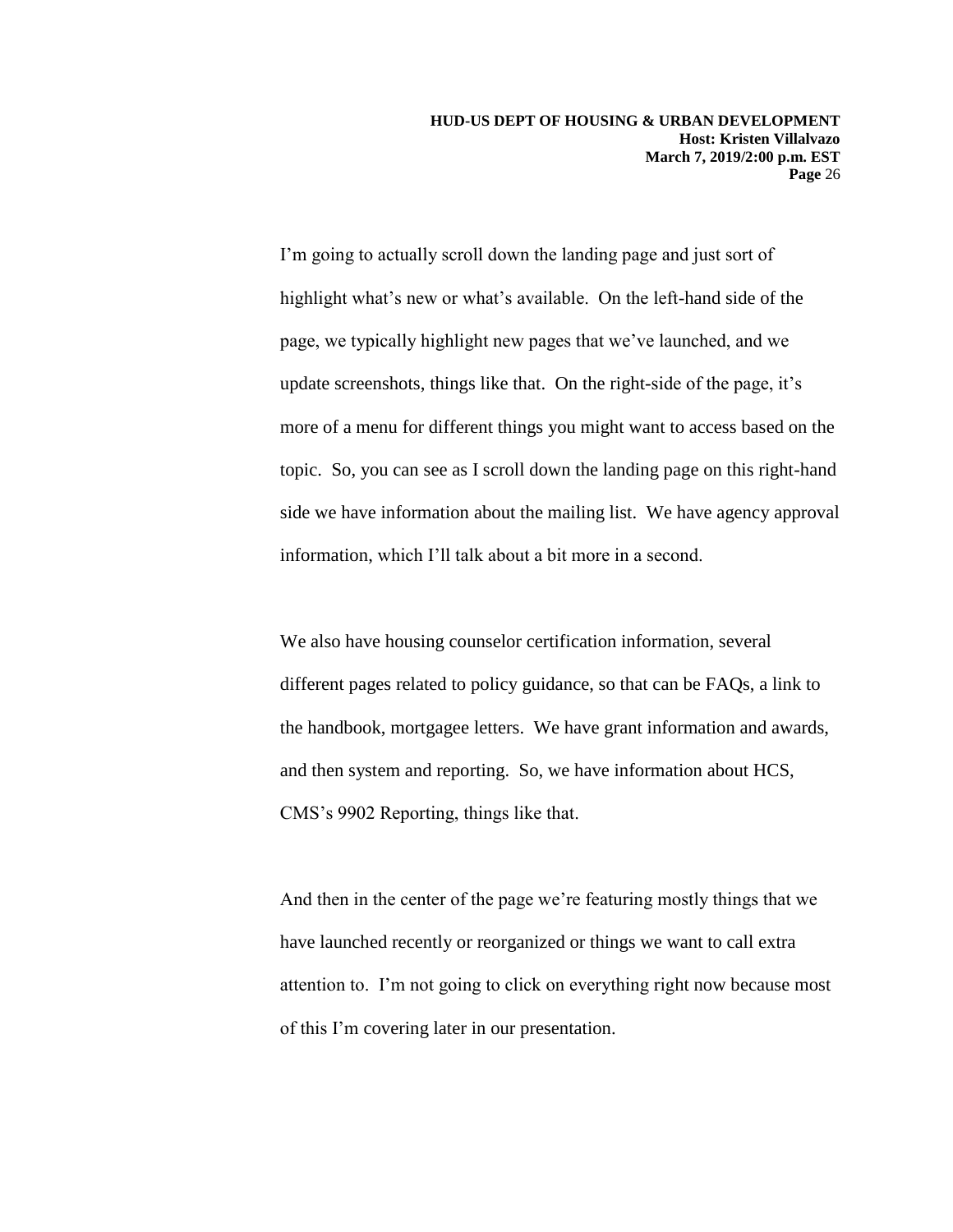And then further down the page we have information organized into different resource types. We have all of our training information all right there in one section and our research and studies page. And then finally, the housing counseling news and announcement section is populated with the six most recent news items, and the news items are just copies of the mailing list messages that Jerry sends out.

One thing I wanted to highlight now since we have so many nonparticipating agencies on the line who may want to become HUD approved at some point or just learn more about agency approval are these agency approval links, so we have a whole page dedicated to becoming a HUD-approved housing counseling agency. This gives you a good overview of different ways to participate in the program. It also goes through the qualifying criteria and how to submit applications for approval.

We feature some frequently asked questions on this webpage that people often ask when they're trying to become HUD-approved, and then on the top right corner you can also access the Agency Eligibility Tool. Now, this is the tool I was talking about earlier on in the presentation where we draw on user's account type information. The tool is a series of yes/no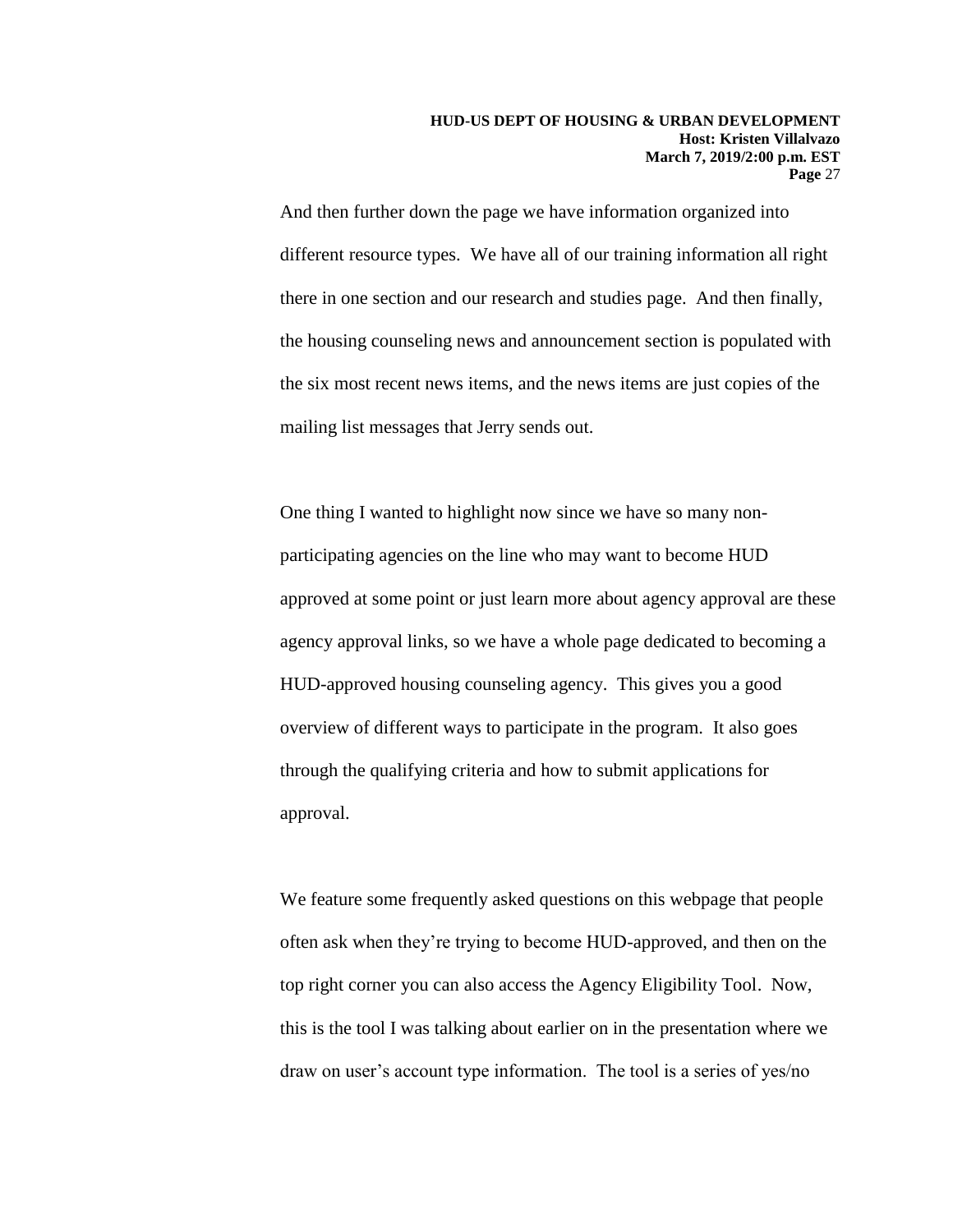questions. It doesn't take very long to complete, and it really helps you understand all of the criteria for becoming a HUD-approved agency and understand whether or not you would be ready to apply for HUD approval or if there's anything you need to do to become ready.

Shawna Rachael, we know that a lot of HUD intermediaries also use that tool when they are talking to agencies that are looking to affiliate with a HUD intermediary or a state housing finance agency, so really that tool is for a lot of different purposes and should be used as such.

Rachael Yes, Shawna. Thank you. Speaking of intermediaries, we also have a page dedicated to intermediaries under the agency approval section as well.

> So, the first thing that I am going to show you right from this landing page is how to find other housing counseling agencies. Right at the top you can see there's a link for finding a housing counselor. If you click that link, you're taken to the Agency Customer Service Feedback and Finding a Housing Counselor page.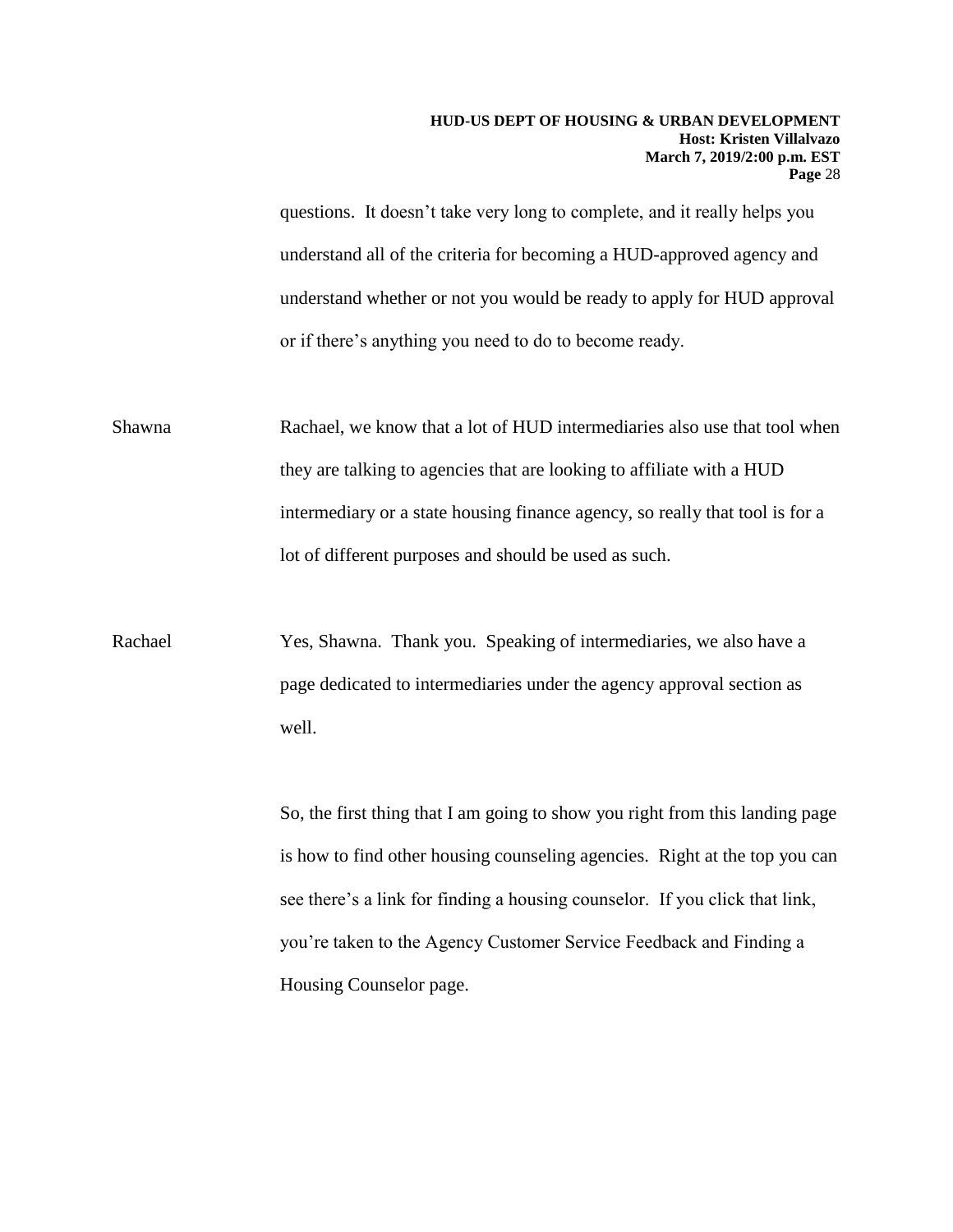There's a couple of different ways to search. You can either search a map online or you can search by zip code, and this link is on the forefront right at the top of the housing counseling landing page because it's really useful for HCAs who may be providing referrals to agencies who provide other services or who may want to see what other HCAs are working in their area in case they're able to expand.

And then going back to our landing page, the next thing I wanted to touch on which we've talked about a lot but it's super important is the housing counseling mailing list. So, as we said earlier, there are two different mailing lists. One is specific to housing counseling, and then the HUD Exchange has a site-wide mailing lists where you can sign up for specific programs and topics.

Jerry Mayer, who kicked off the webinar, runs the housing counseling mailing list, and he sends really important updates every week. So, if you need housing counseling news or are looking for more updates or notifications about upcoming trainings, things like that, you should really subscribe. So, you can subscribe just by clicking this button, and you can send an email to listserv@HUDlist.HUD.gov and that will subscribe you. If you're looking to bulk subscribe, let's say you want to subscribe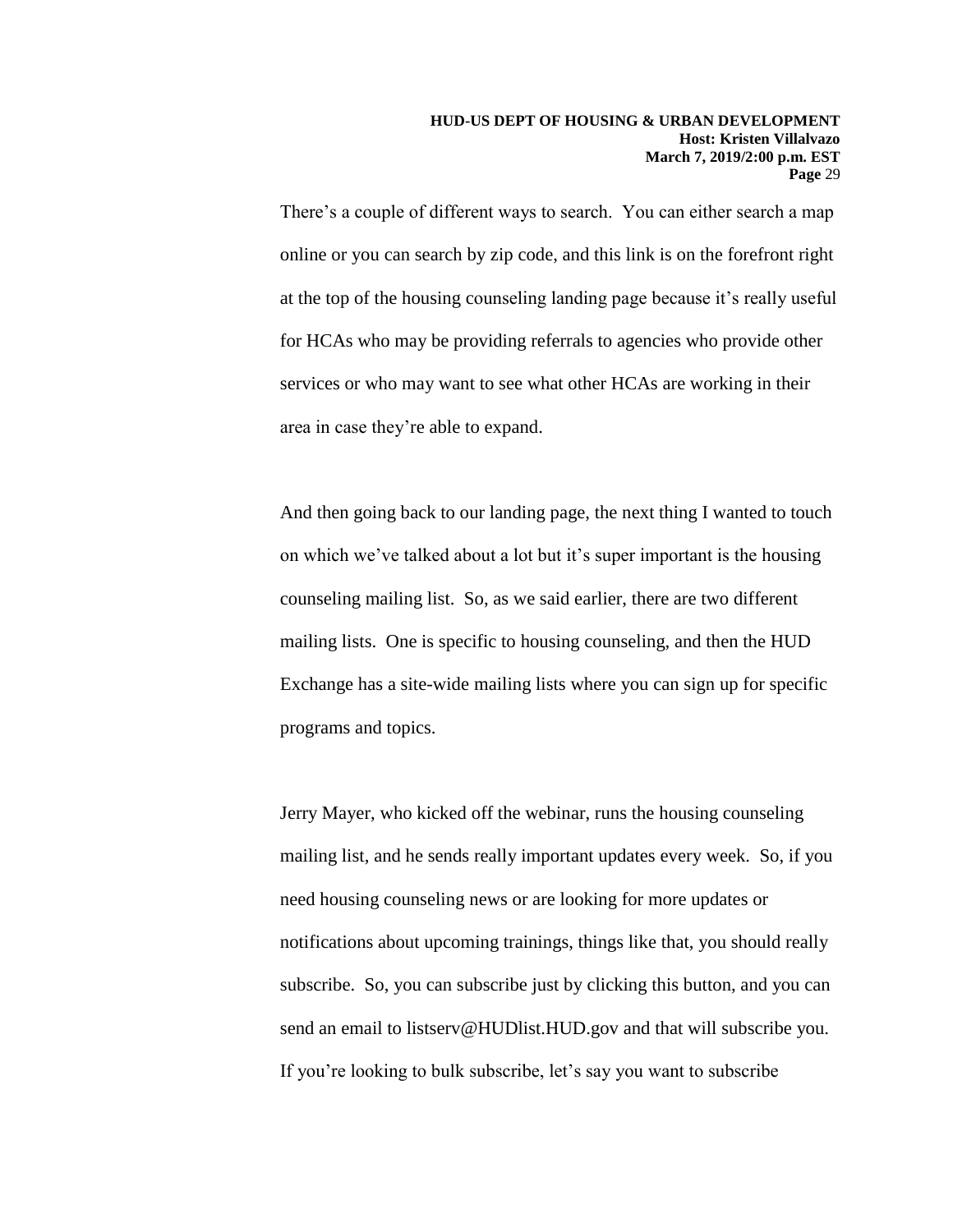everyone from your agency, you can just click that button and then list out all the staff emails that you'd like to subscribe right in the email.

The next page I wanted to highlight is the Housing Counseling Outreach Information. We're featuring this on the middle of the webpage right now, and this has a lot of really important fact sheets, flyers, posters, videos, and different guides for agencies to use. You can also order these materials free of charge for your agency, and you can order up to 25 copies. So, if you'd like to be sent copies of any of these materials, there's instructions for doing that right on this outreach page.

I'll just scroll through this flyers, posters, and fact sheets page so you can see what's all available, but there's quite a bit of information. So, there's first-time homebuyer brochures. There's beat the odds info graphics. There's a bunch of disaster recovery flyers, and these are really great because they are available in many different languages you can see on this table. There's also mortgage fact sheets and then some different fact sheets and flyers. So, that's our outreach page, and now I'm going to go back to the homepage.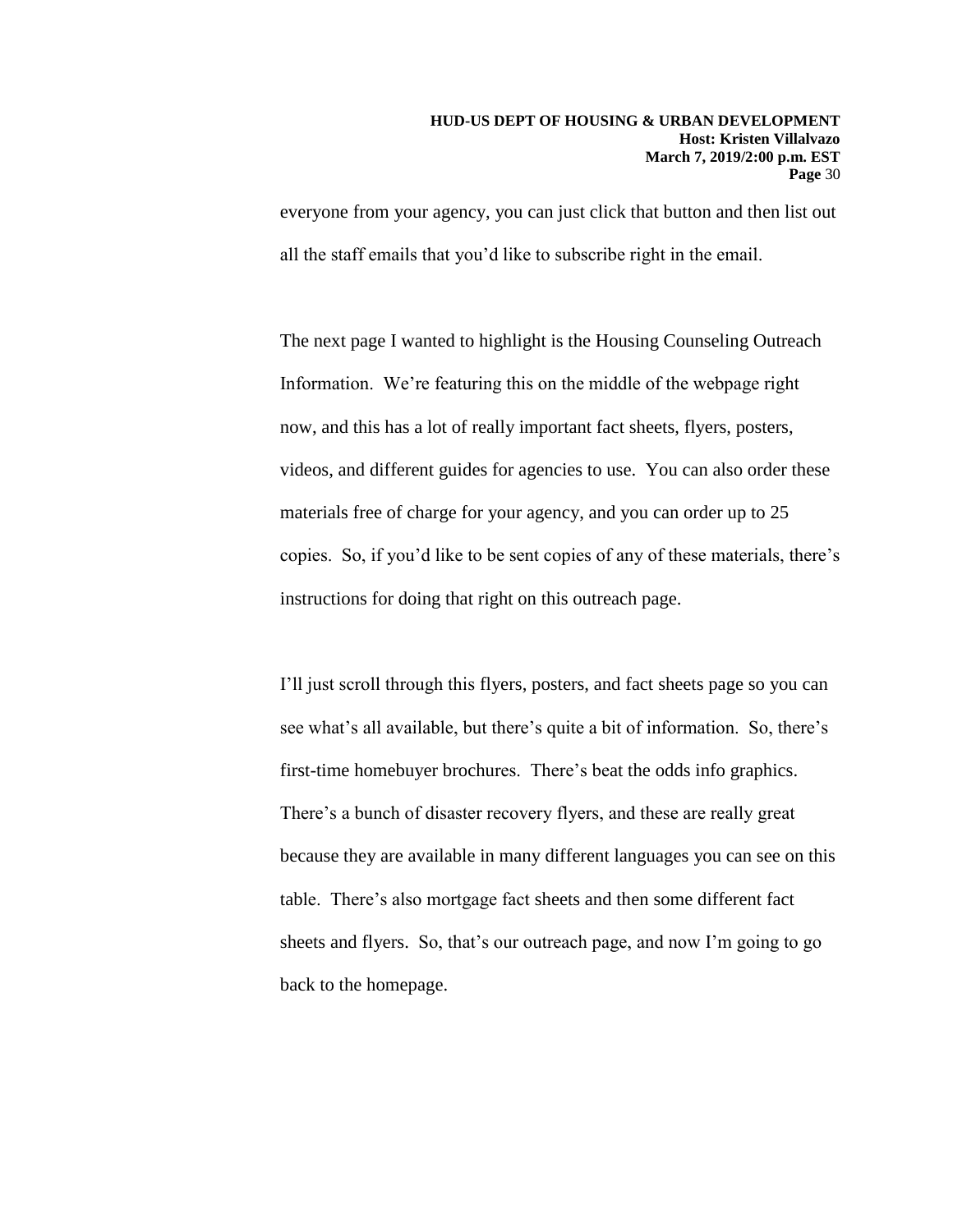I'll show the Capacity Building Toolkit and just our toolkits in general. So all of our toolkits are available in this resource section of the landing page. If you click on Toolkits, you'll be taken to this toolkit page that shows you all of the different topics that you can browse through. Outreach was one of them that I just touched on.

The Capacity Building Toolkit is the one I really wanted to highlight because this toolkit has a ton of really great resources and just a lot of information. For example, there's a Healthy Housing Toolkit and a Rental Counseling Toolkit. You can also see a Managing Expenditures and Avoiding Recapture Toolkit. In this middle tab on Sample Program Policies and Procedures, there is information on client disclosure, monitoring and performance information including the 9910 form, information on client action plans, and then some other sample forms.

Shawna I would just say, Rachael, just this particular stuff that you're showing right now that if you are just getting yourself going in terms of your Housing Counseling Program, this is where a lot of the best information lives in terms of like the disclosure toolkit, budgeting, work plan, etc.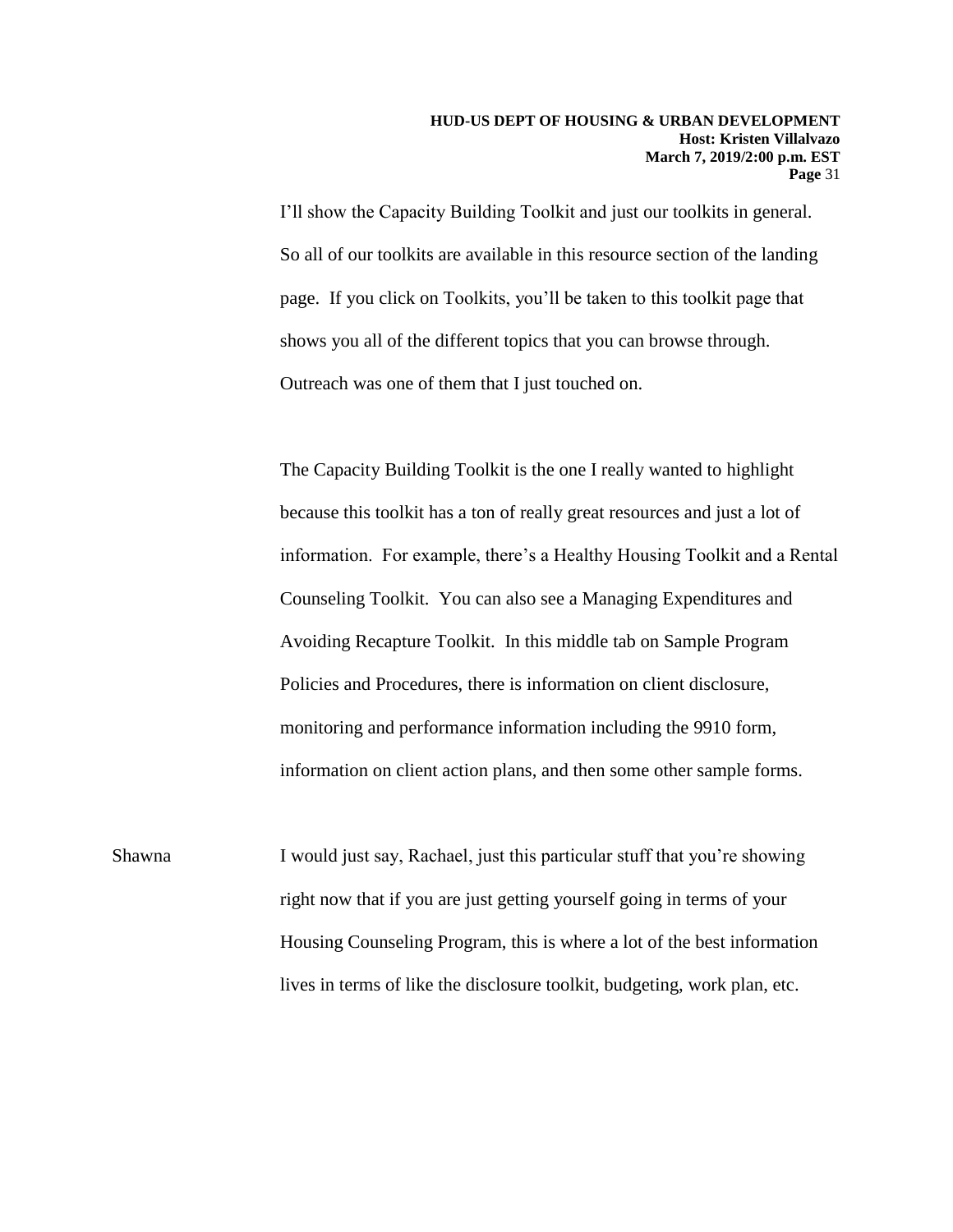Rachael Thanks, Shawna. Yes, definitely. Finally, there are some toolkits specifically for intermediaries on a variety of topics such as reporting, orientation, eligibility criteria, and quality control.

> So, we just really wanted to highlight this specific toolkit because the information is pretty robust and pretty helpful, especially for agencies that are getting started, but again, this toolkits page that's available right off the housing counseling homepage has a bunch of different topics on here. So, if you're interested you can browse through all of the ones available.

Next, I wanted to touch on the disaster recovery and emergency preparedness information. We have a toolkit that collects all of the different disaster-related materials including specific information about CDBG-DR and then a collection of webinars as well. But the page that we update probably the most often is this Disaster and Emergency News and Resources for Housing Counselors page. So, we update this every time there's a new disaster that FEMA has declared individual assistance for. We post it to this FEMA Declarations tab.

We also keep an ongoing list of housing counseling disaster resources. These are all specific to housing counselors, but the really awesome thing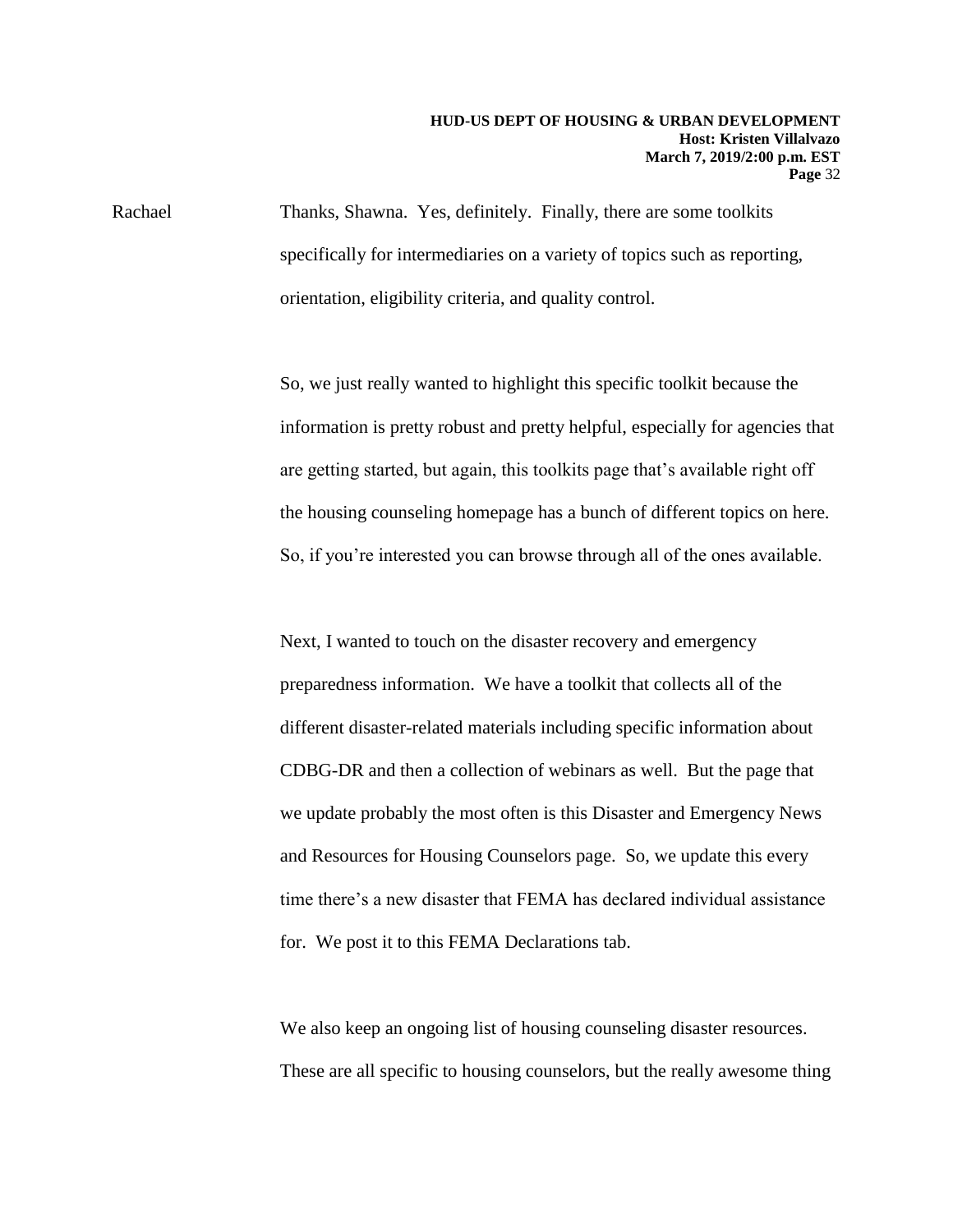about this page is that as it's grown over time, we realized that a lot of the links that would be helpful for housing counselors are actually helpful for the public at large or for anyone coming to the site. So, information that has been posted on this page really helps inform the disaster list on that Need Housing Assistance page that I covered earlier. It's really been a collaborative effort to build out all of these resource links and make sure everyone has all of the resource and information they need across the HUD Exchange. It was a big effort last year to post all of the disasters that happened, and we are continuing to focus on that going forward.

Whenever there was a large disaster that occurred, we collected information specific to that disaster in these tabs on the left, so any FEMA announcements or presidential declarations that might be of interest to folks as well as specific guidance or information that went out from FHA or Freddie Mac, things like that, those are all gathered on these different tabs.

Shawna Can I just mention, though, just because we work on so many other programs including the Community Development Block Grant Disaster Recovery that this page has really grown over time particularly because of the 2017 national disasters. So, we know this page has been a go-to for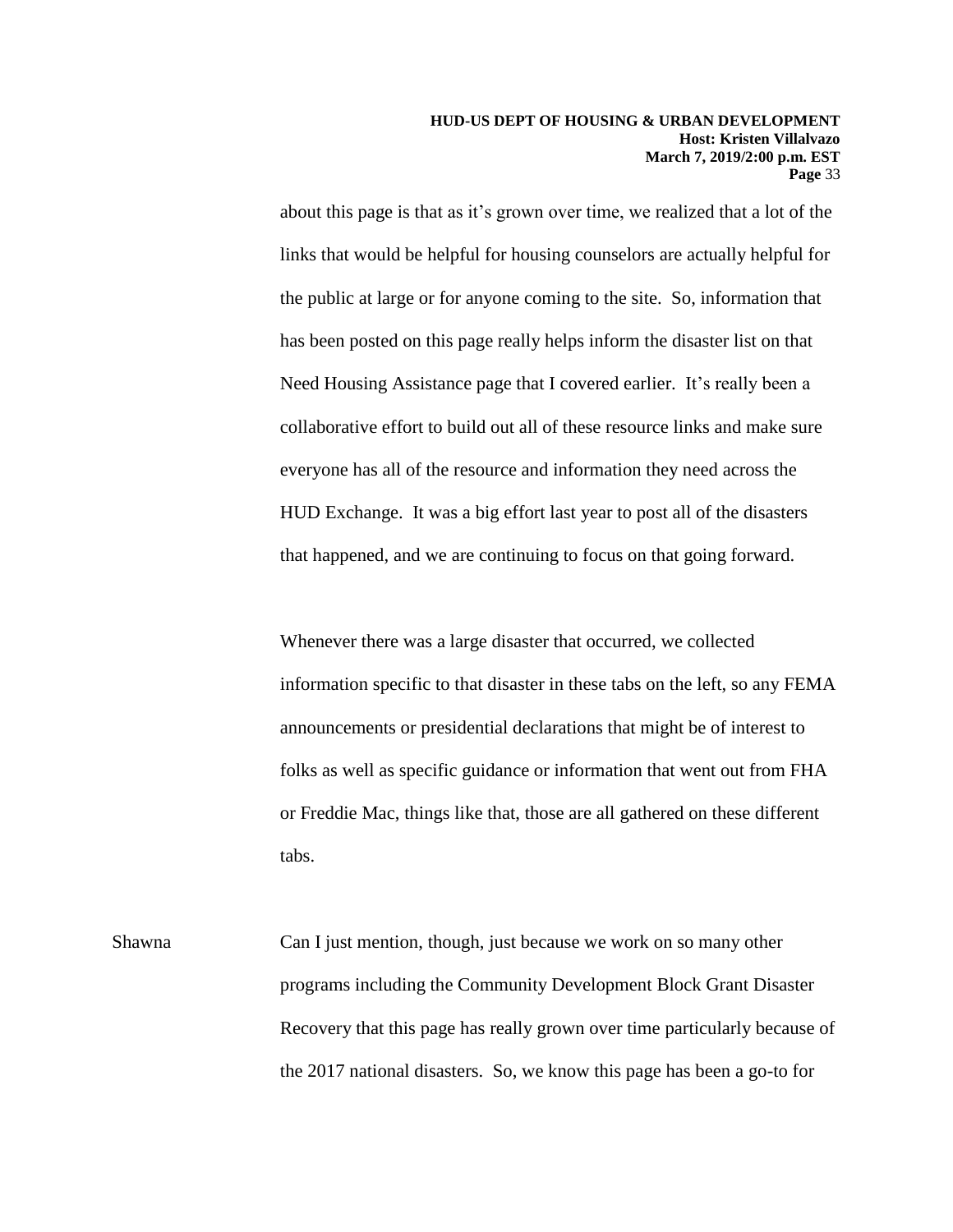not just housing counselors, but across HUD grantees because a lot of those declarations happened well before there is Community Development Block Grant Disaster Recovery funds. So, hopefully, folks find that this page is useful to them in any program.

Rachael Definitely, and as far as I know, this is one of the pages that gets updated most often on the site in terms of disaster news and announcements, so I definitely think it can be helpful to folks no matter if they're participating in HUD's Housing Counseling Program or a different program.

> And then I also wanted to highlight the Disaster Recovery Toolkit which launched in 2018, so it's fairly new. It's a really comprehensive guide for housing counseling agencies, but it also creates some synergy across programs. It connects the Housing Counseling Program to the CDBG-DR program and gives some best practices and advice for how to coordinate with your community post disaster.

> The guide is separated into preparing for a disaster and then operating post disaster guide. Both of the guides really help housing counseling agencies themselves recover their agency from a disaster and get their agency in order. They also help them work with their clients to help their clients be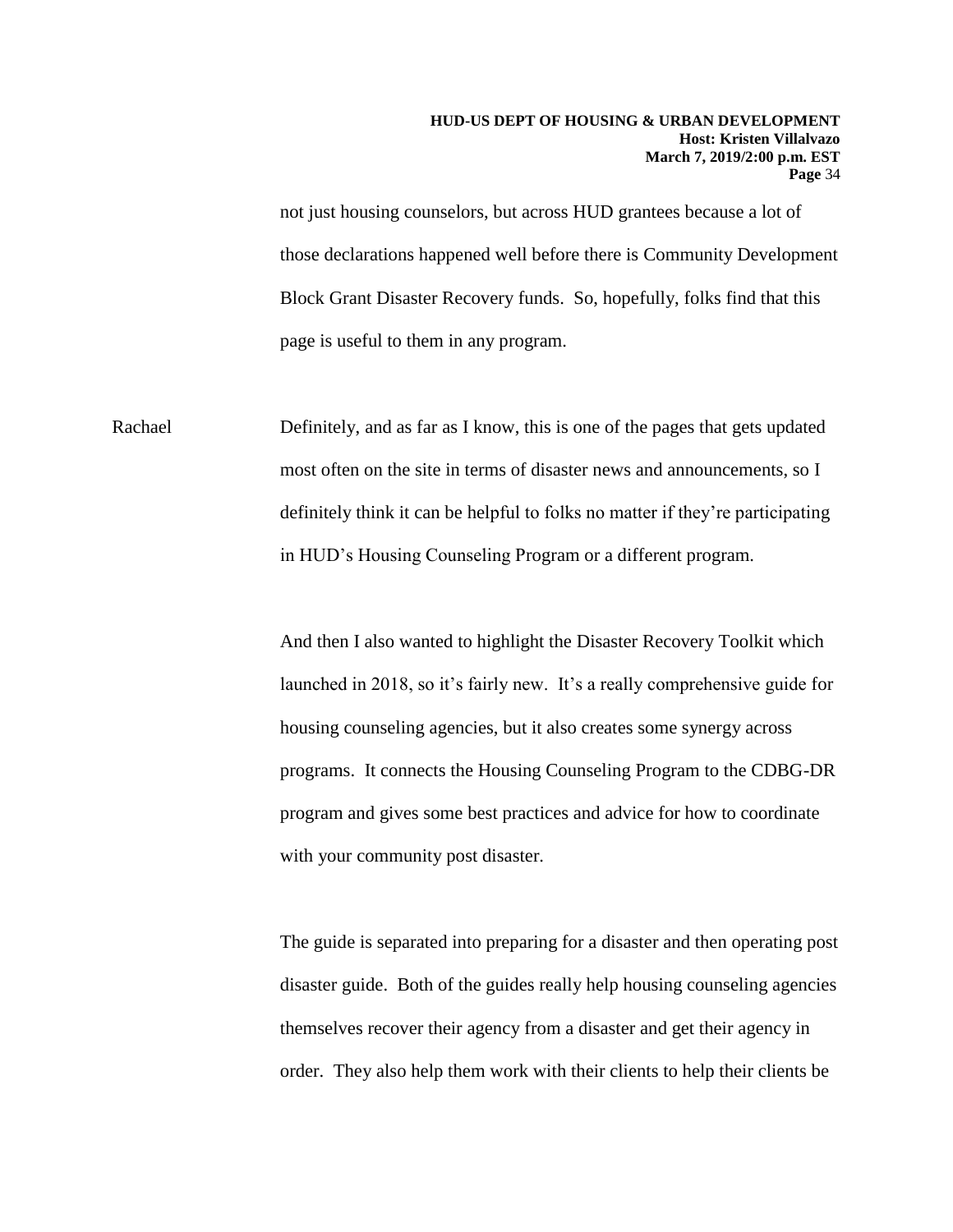prepared and operate after a disaster, get the assistance they need. This resource collection is really comprehensive. This is also continuing to grow overtime. This is our first cut that has been launched but we are going to continue creating resources and adding them to this toolkit over time. When any resources get added to this Jerry will announce that via his listserv to make sure people know to come in and check out the new resources. This is a very comprehensive and a really robust guide to preparing and operating post disaster.

Shawna If I could say two quick things on this. This guide is helpful for anyone who needs to create a continuity of operations plan or COOP. We have a nice template there, some samples. Also, if you're curious if you're working in disaster recovery and don't know the role of what a housing counseling agency can do for you, maybe that's why you're here today, this toolkit is one of the places to start.

Rachael Yes. Absolutely. Thanks, Shawna. I'm going to continue on highlighting all the different resources we have available. We've covered, so far, capacity building, disaster recovery and preparedness, and now I'm going to talk about 9902 reporting. A little bit different than what we've been talking about but 9902 reporting is obviously an essential requirement for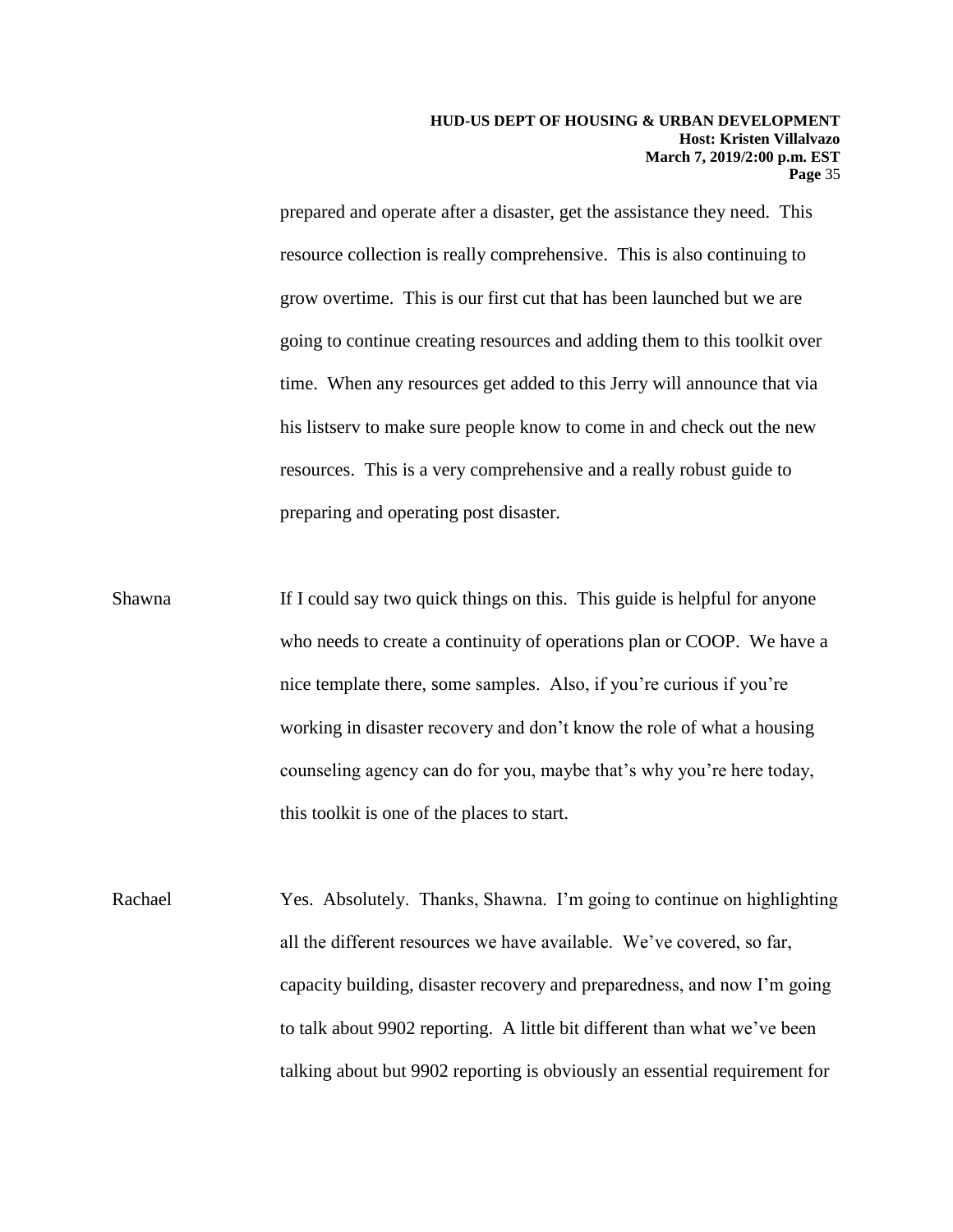anyone participating in the HUD program. It's also really an important tool for agencies to access the impacts that they're having in their community and agencies are impacting their community in terms of counseling. It's a really measurable way to keep track of how the counseling housing agency is functioning and how they're affecting their community. Then also what types of clients that they're counseling and all that type of data.

The 9902 form it's pretty robust. There's many different sections to it and many different items that need to be reported on. We've broken this toolkit into a couple of different sections. The 9902 General Overview page really just gets at the bones of the 9902 reporting. It goes through the reporting period schedule but it also talks about what is 9902 reporting, who files the 9902, how do they report, making sure your reporting is accurate, all that. This is really good for staff turnover or anyone who's curious about 9902 reporting requirements.

Then we also have a deep dive into the 9902 report, which is available from that landing page as well. This goes through frequently asked questions. Then it goes through every single section of the form and offers tips for reporting on every section. If you're looking specifically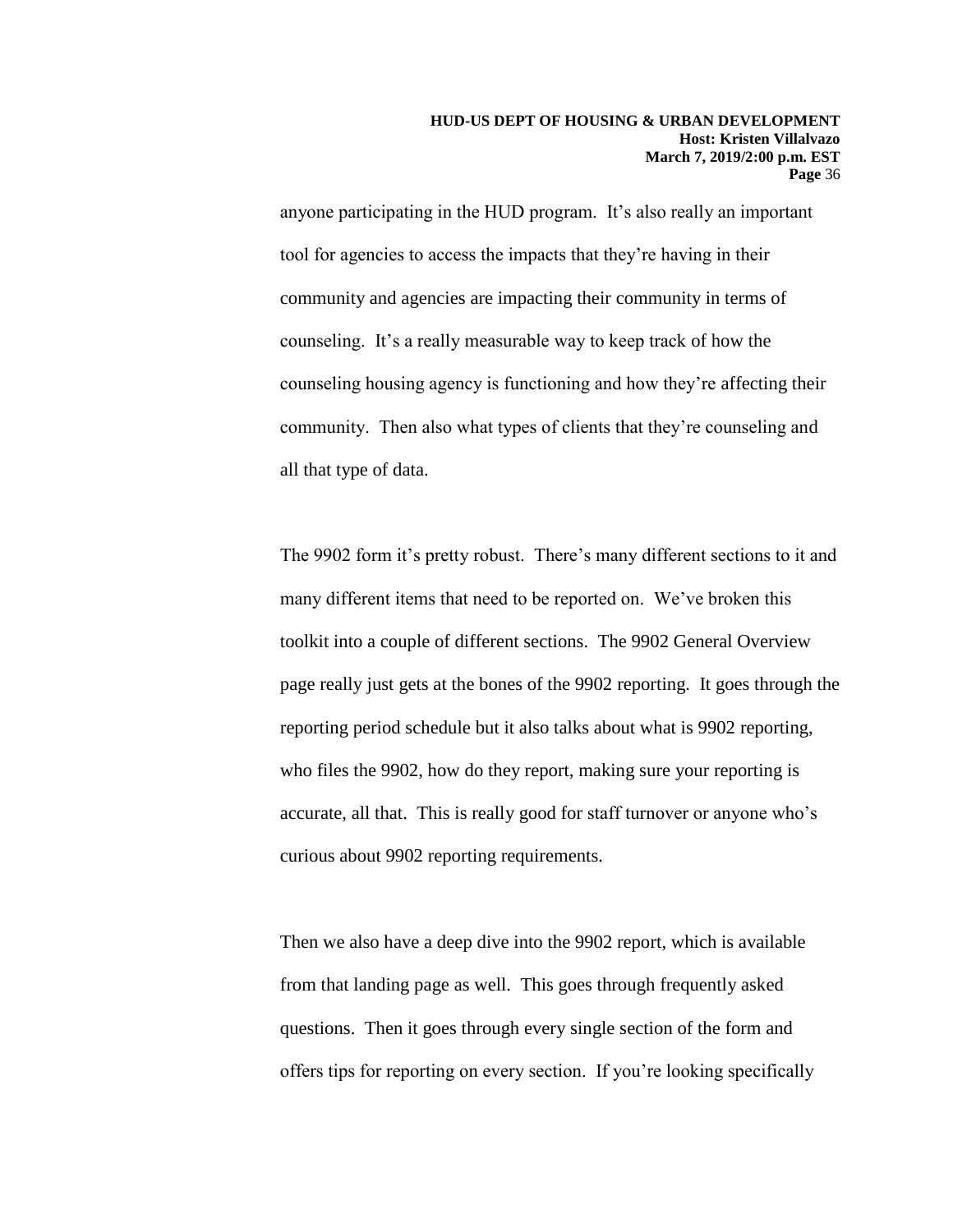how to report on improving financial capacity with your clients you can go to section 10 and click on that Impact and then it'll give you examples of who to count in your section and then also helpful hints on how to add up your numbers and things like that. Then there's some case studies at the end so you can see how you would count real-life clients in your 9902.

Also available on that landing page is client management system or CMS guidance. Agencies use client management systems to keep track of all their client data and to transmit their 9902 reports. That guidance is available right here as well and then national quarterly 9902 report.

HUD is in the midst of creating more robust views of the 9902 data so definitely be on the lookout for that within the next year. That'll be available from this landing page, too, as soon as it launches. That will allow people to look at nationwide and state level 9902 data. It'll have several different dashboards that people can toggle, data views in and that will really help communicate 9902 impacts and help agencies understand the big picture of 9902 data. We're definitely really excited about that.

Shawna Rachael, before you go back, just show the completes, show the deeper dive just for a second. Just that I think that especially if you're new to an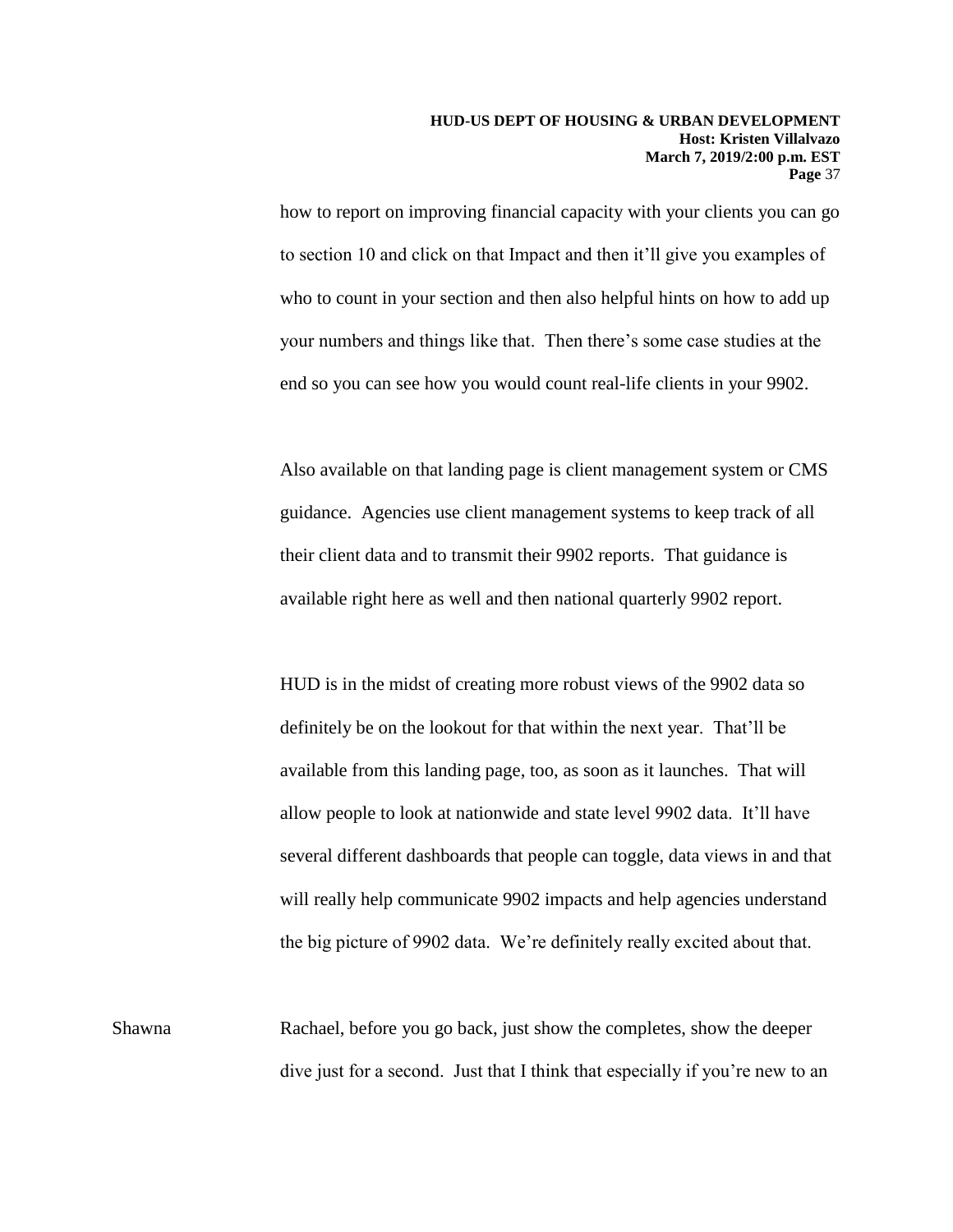agency or new overall just to have individual links that go through section by section of the 9902 is definitely I think one of my favorite parts of the toolkit that Rachael's showing you today that goes into greater detail and provides HUD's best guidance for how to complete those sections. I just wanted to have you pause right there just for a quick look.

Rachael Yes. Thanks, Shawna. This is also printable so you can print any one of these sections or you can download the full toolkit as a PDF and print it out. I know we're all different learners and some of us like to print things out and highlight them. We wanted to be able to give people that functionality as well.

> Then I'm going to talk about the housing counseling certification pages. This just recently launched and it's a suite of information available. Some of this was available before so you might recognize some of these pages such as the Final Rule and Exam page. A lot of this information is brand new.

> They contain a ton of information regarding counselor certification, the exam, the various HUD programs covered by the Final Rule, how to apply for certification and then FHA connection and much more. There's also a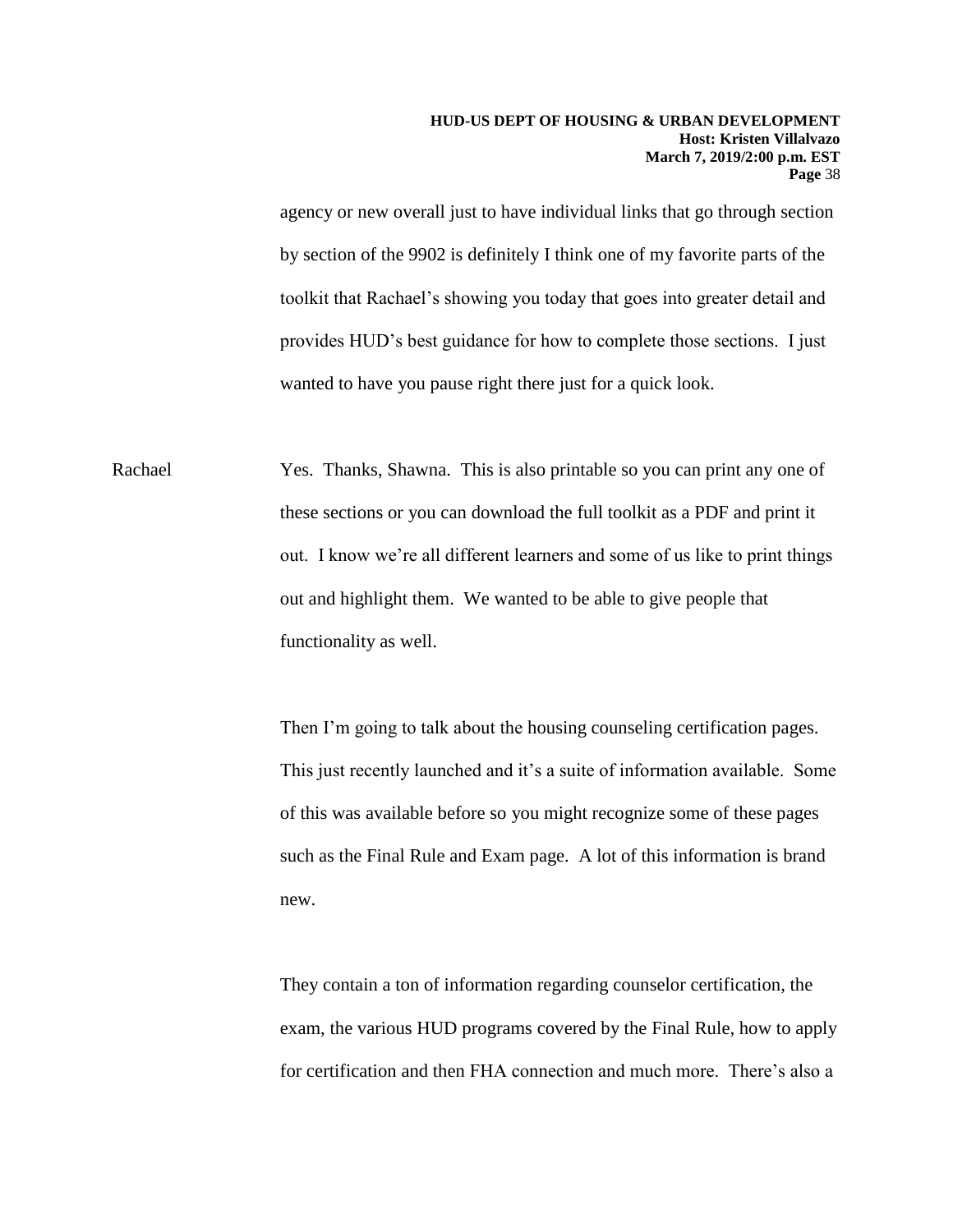page dedicated towards tracking, agency progress towards meeting their goals, success stories, and then there's certification specific FAQs that are available in the FAQ database.

Now, like I said there's a ton of information here and many of these pages are brand new. We're actually going to have a webinar in May that touches on all of these pages and all the information that's available for agencies or anyone who's getting HUD certified housing counselors. I'm not going to do that big of a deep dive during this webinar because the information is so robust. I just wanted to make sure everyone was aware of all the different pages that are available.

The FAQs specifically are going to be super useful for folks so I'll open that page. I also wanted to touch on this HUD programs covered by the Housing Counseling Certification Final Rule. I know there's a lot of people on this webinar that are not currently participating agencies but they might be affected by the Certification Final Rule. If you're part of one of the other HUD programs and you think you're affected you could go to this page and click on one of these programs and find out if you might be affected by the Final Rule. Then if you determine that you are affected there's a bunch of next steps and different options for you to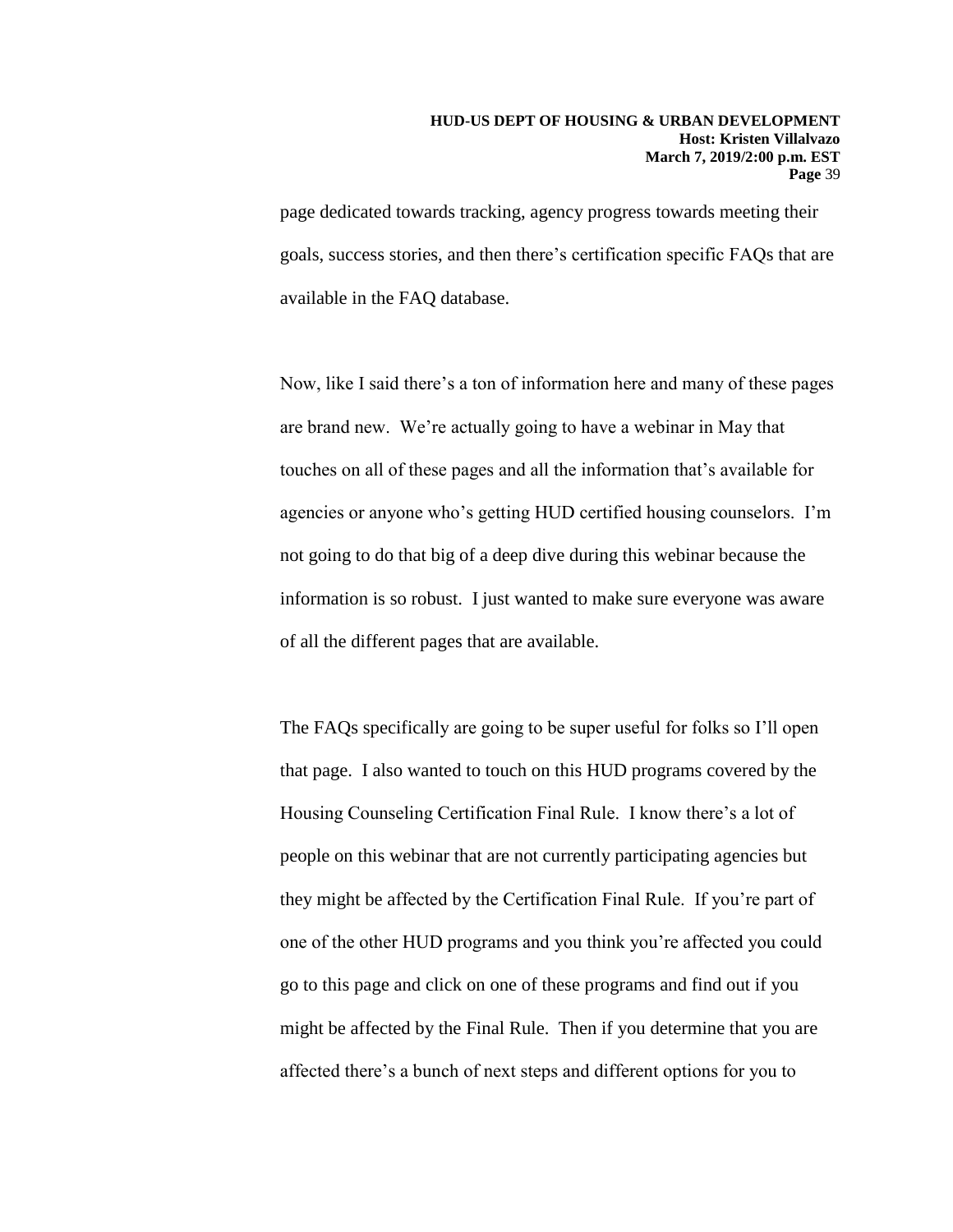proceed. This is a really great resource that's just become available recently in 2019.

Shawna, do you have anything to add about this page? Hopefully, you're [ph] creating this great resource.

Shawn Yes. We hope this page is helpful not just for those of you that are new but also for others who currently participate and where you might want to talk to your local CDBG or home grantee or those that work in public housing because the short scenarios that we wrote underneath each of those programs they help you with your talking points about how the rule is triggered or may be triggered for those other HUD programs. I think this page will really be useful for many of you. We're working on some real case examples that we'll add at some point in the future.

I think you got it, Rachael. I hope people find it helpful.

Rachael Yes. Definitely. Thanks, Shawna. Also the FAQs, which I also opened, there are FAQs as I mentioned earlier for the Office of Housing Counseling and other programs and systems site-wide. The housing counseling FAQs cover a lot of different topics. You can see on the left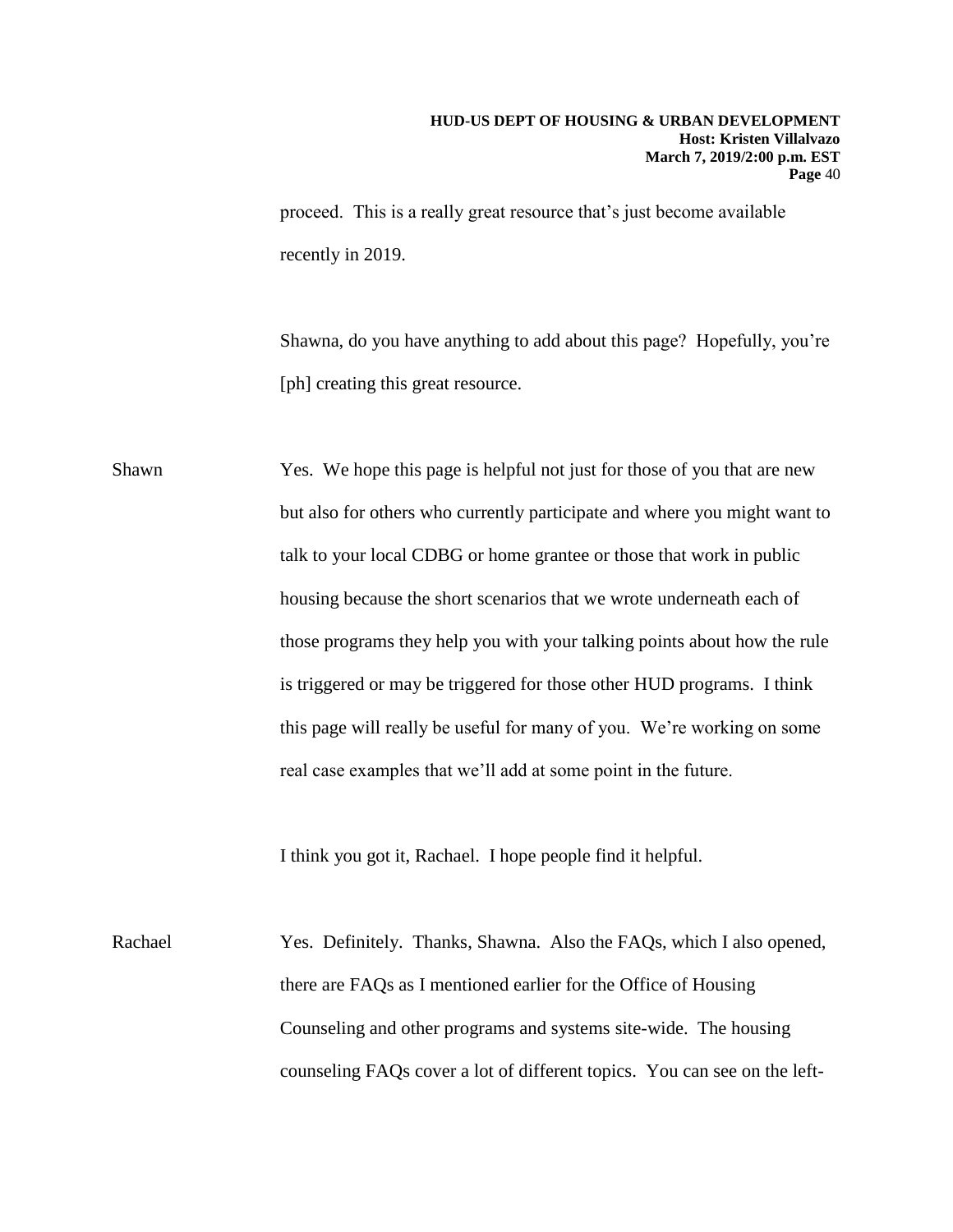hand side there are reimbursement related FAQs, FAQs for HECM counseling, a variety of different program requirements that are covered as well as some reporting and recordkeeping questions for example 9902 or HCS CMS. A really robust section of our FAQs all relate to certification so you can browse through all of these different topics, for example program requirements, questions specific to the exam, any of these topics here and also on specific HUD programs you can filter down to the program that you're interested in learning more about.

Every FAQ has a keyword search. If you're looking specifically for an FAQ on something you can type it in right here on this keyword search page. Just a note that the FAQ keyword search functions a little bit differently than the site-wide search. When you search-site wide it acts in a similar way to Google where no matter what words you put in, how many, and in whatever order it will show you the most relevant search results. The FAQ keyword search shows you the results in order of what you've searched so it's actually better to use a smaller phrase when you're searching because it's looking at those terms in order.

For example, I'm typing in, "How do I become HUD certified?" That won't yield anything because there's no question that exactly says those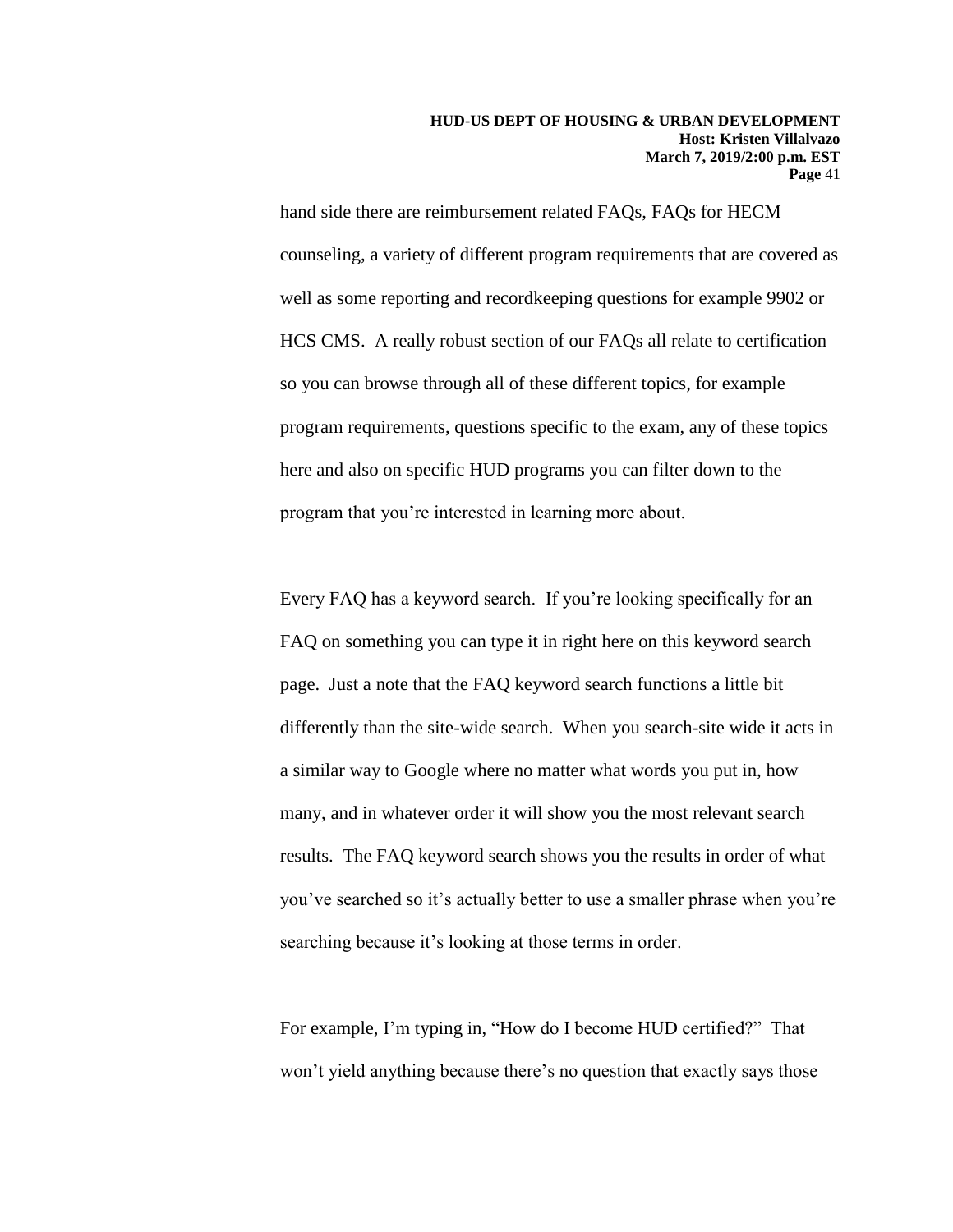words in that order. It's much better to type in "certification" and that yields a bunch of results. That's just a quick note about searching for FAQs. I know I've received that question before.

Shawn That's a really good tip, Rachael, and obviously this works the same across the other FAQ databases on the HUD Exchange. We have, and will continue to do so, tag more than one program. Those of you that work in CBD programs like [indiscernible] CDBG we've tagged those FAQs here in that database as well as housing counseling because it's all the same source. The Excel where you can download the results in Excel in the up right-hand corner is something that I frequently use in order to grab everything that I want to look at and do a deeper dive.

Rachael Yes. Thanks, Shawna, the export to Excel is definitely super helpful.

Finally, I just wanted to go back to the landing page and highlight all of the training information we have available since there's many different resources to look through. It's all super helpful and updated really often. The first resource is the Housing Counseling Weekly Training Digest. This gets updated every Monday. Right at the top of the page there are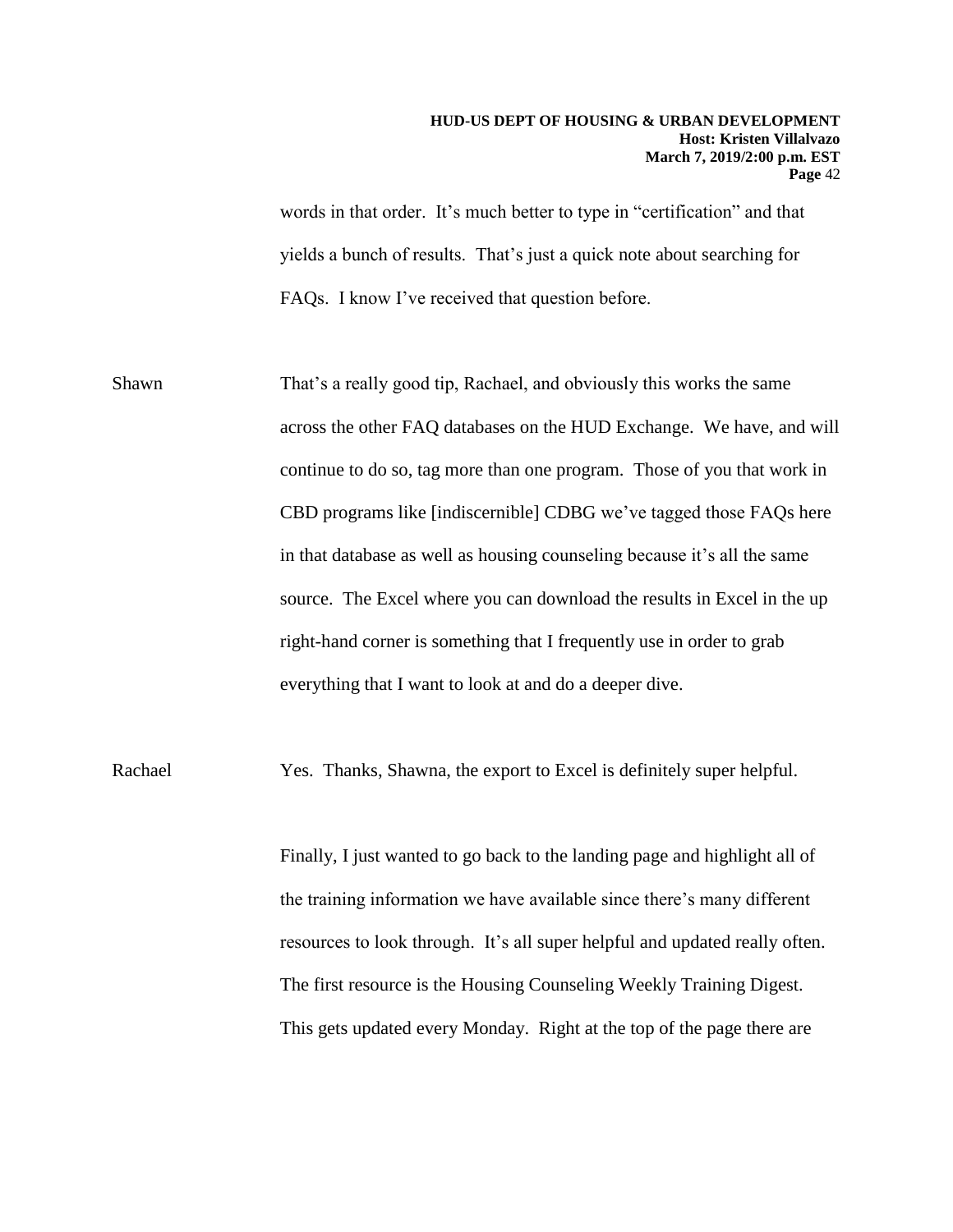important links that are drawn attention to such as the upcoming trainings, the webinar archive and the online training collection.

If you keep scrolling, you'll notice that there are HUD Office of Housing Counseling specific trainings right at the top. Then there are some nonhousing counseling trainings of interest that we call attention to sometimes in case you're interested in a program that's not affiliated with the Office of Housing Counseling but might be helpful for folks. Then we have sections for each of our HUD funded training partners, so for example, NeighborWorks, RCAC, NCRC, and [indiscernible]. They all have a ton of upcoming trainings and we update these every week as well.

Then if you keep going there's other training partners for the Office of Housing Counseling. We have a ton of training partners that have housing counseling trainings of interest. I highly recommend checking out this page if you're interested in upcoming trainings. We also call out some HECM trainings at the bottom.

Shawna HECM is, for those of you that don't know, it's the Home Equity Conversion Mortgage Program where there is specific counseling that is required to be done with that program.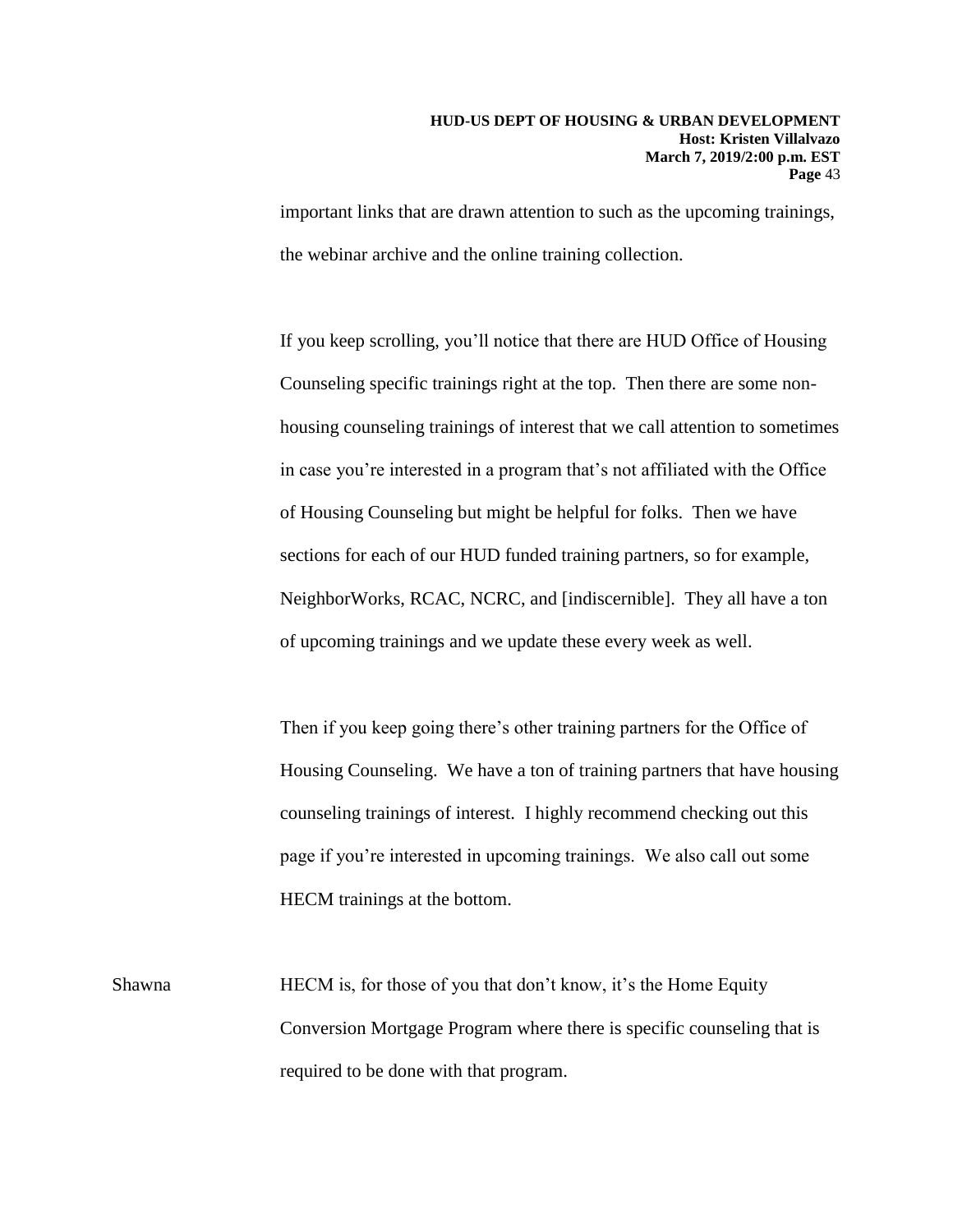| Rachael | Thanks, Shawna.                                                                                                                                          |
|---------|----------------------------------------------------------------------------------------------------------------------------------------------------------|
| Shawna  | Sure.                                                                                                                                                    |
| Rachael | We can get carried away with our acronyms sometimes. Great. I just<br>wanted to finally talk about the online training and then the webinar<br>archives. |

This is an online training module page. We have a bunch of different trainings here. We are continuously working on new ones so definitely come back and check in the future for new ones that we're going to release.

Right now the Introduction to Housing Counseling training is available. That's just a really great overview of the program. I think I mentioned this early on in the webinar. It only takes 25 minutes and it provides a lot of useful information so I highly recommend taking that. We also have recordkeeping and requirements trainings and then a network monitoring training for intermediaries.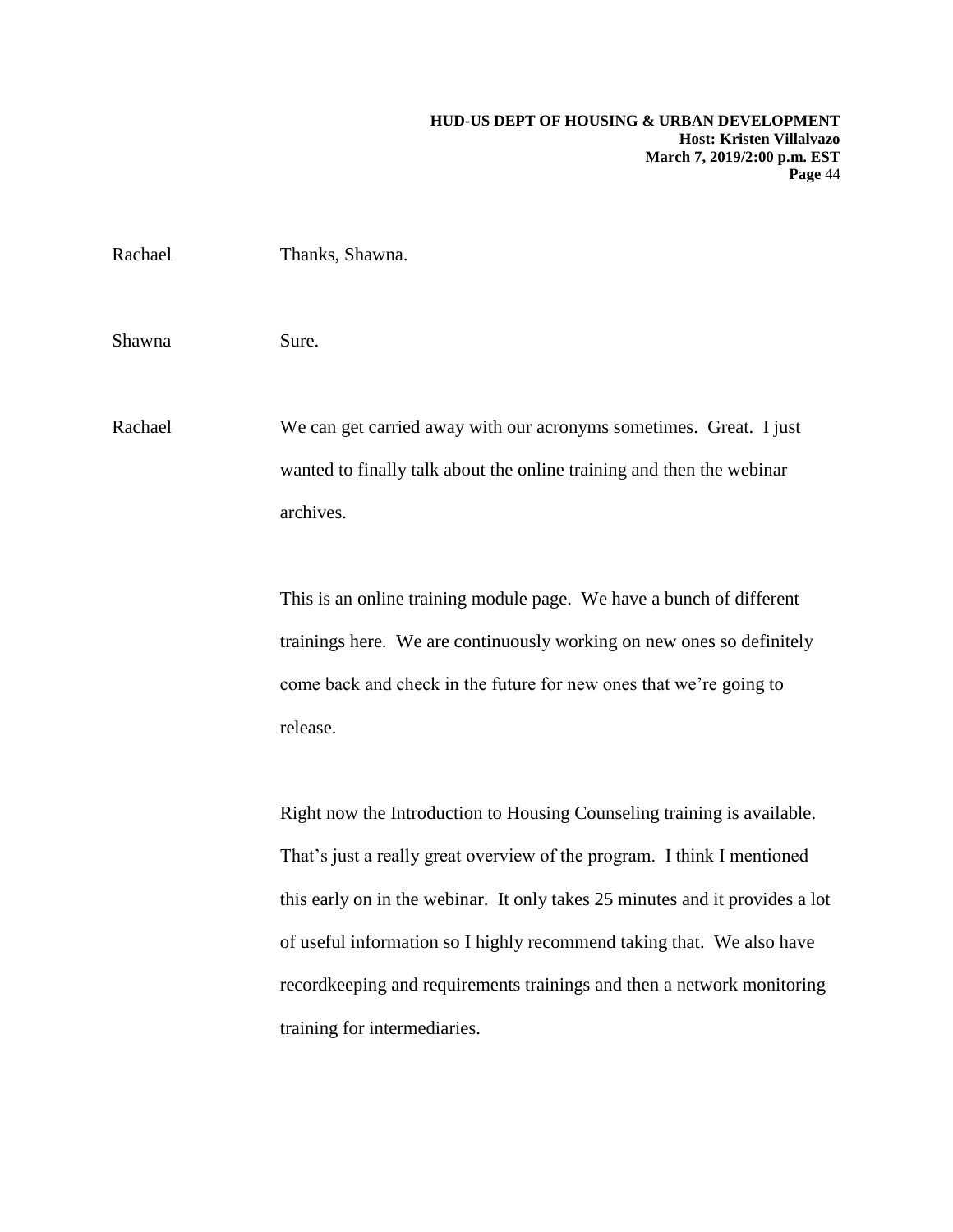There are instructions at the top of this page to accessing each of these trainings. You need an HUD Exchange account, as we went through earlier. Once you have a HUD Exchange account it's really easy to just launch these in our learning management system.

Our Webinar Archives, we post all of our webinars here once they've passed. All of our webinars have transcripts, slides, and audio replay information available. The audio replay information is only available for one year following the webinar but the slides and transcript are available at any time.

You can browse all the past trainings in order. This chronological page is helpful if you're just looking for the latest trainings. If you're looking for all of the webinars that were conducted on a specific topic we have a page that's organized by topic. Let's say you're looking for all of the trainings related to HECM counseling, home equity conversion mortgage as Shawna pointed out, and they're all collected in this section. You can browse through any of these. We have a bunch of social media trainings, trainings specifically related to the NOFA, a bunch of different categories.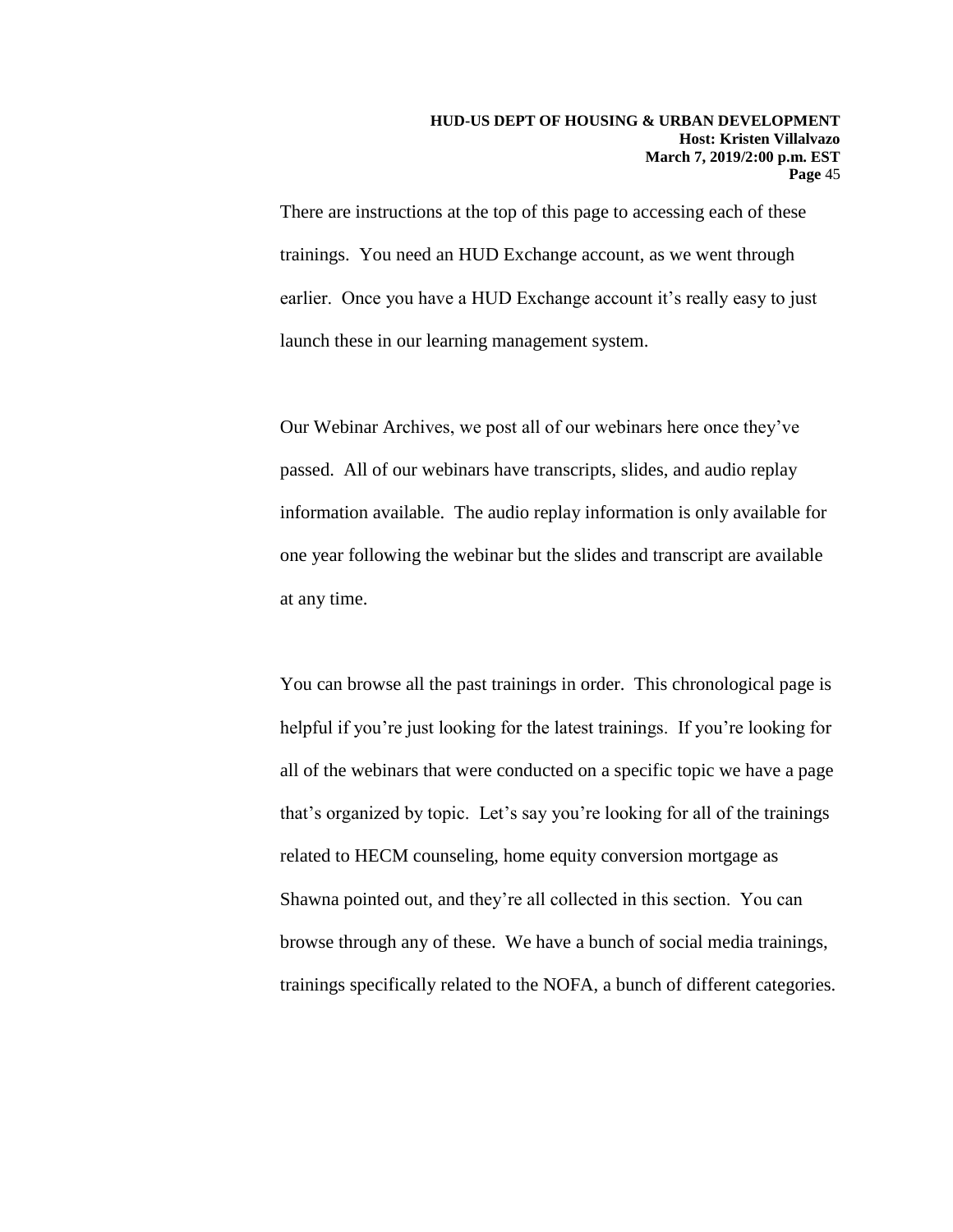Shawna This is what I was saying the team that Rachael and I work on support HUD's Office of Housing Counseling their capacity building team, and many of those folks are leading these webinars in terms of the content and the delivery as well. They also have a CPA firm who provides a deeper dive on billing methodologies, etc. Really, this is like a team effort in terms of the housing counseling webinars.

Rachael Thanks, Shawna. Finally before we wrap up I will just demonstrate how you would get credit for a training, an online training or a webinar. We'll use some of the skills that we learned earlier in this webinar. You'll go to the top and you'll log in. If you are new to the HUD Exchange you'll create an account and you'll just enter those pretty basic information fields that I touched on earlier. If you're lucky like me your login information will be prepopulated because you clicked remember me and you'll log in.

> If you type in your user name, type in your password and it doesn't come up you can contact us and we will send you a new password; that definitely happens so no worries there. Once you log in you will be looking at My HUD Exchange. You can see everything that's available to you. You might want to take the Housing Counseling Agency Eligibility Tool.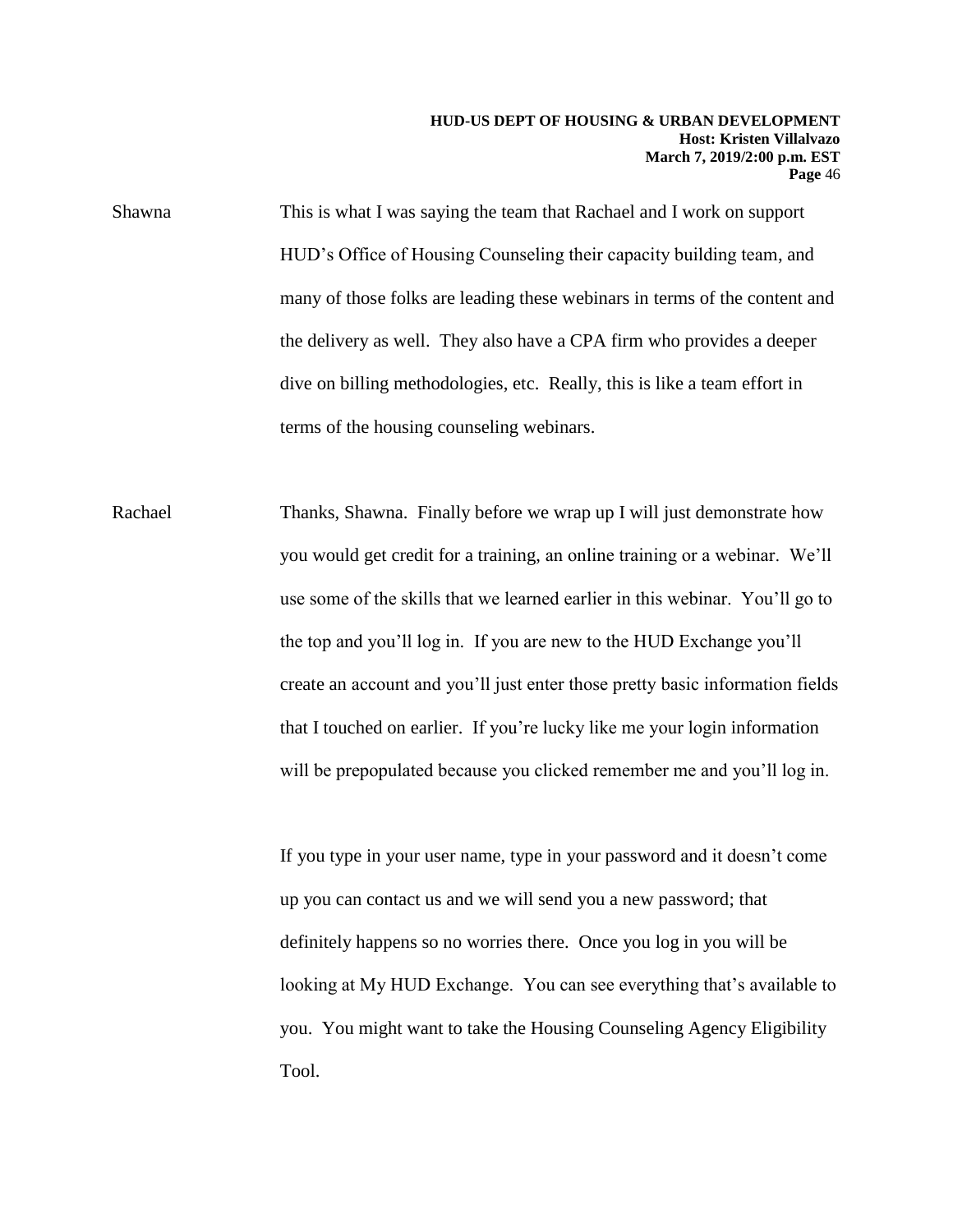In this case you know that you want to get credit for a training. You'll find the housing counseling training. You can do that a couple of ways. You can either go to the training section like I showed earlier. Let's say we want to go to the Housing Counseling Program mini site first. You can make a quick stop off, check out the landing page, see if anything new launched since you last came here, scroll down to the bottom and find your training digest, see what's upcoming, maybe register for some trainings, and then realized that, oh, you took this Understanding Indirect Rates Training.

Maybe you want to check out the slides or look at the transcript for something you missed and then you never got credit. You'll just click Get Credit. Then it launches our learning management system and you can get credit for the training on this page. You'll enroll and once you enroll you'll be able to mark as complete. It's pretty much the same process if you wanted to take an online training. Let's say I go back to our online training page. I decided I want to take Intro to Health and Counseling.

Shawna The course that everyone should take.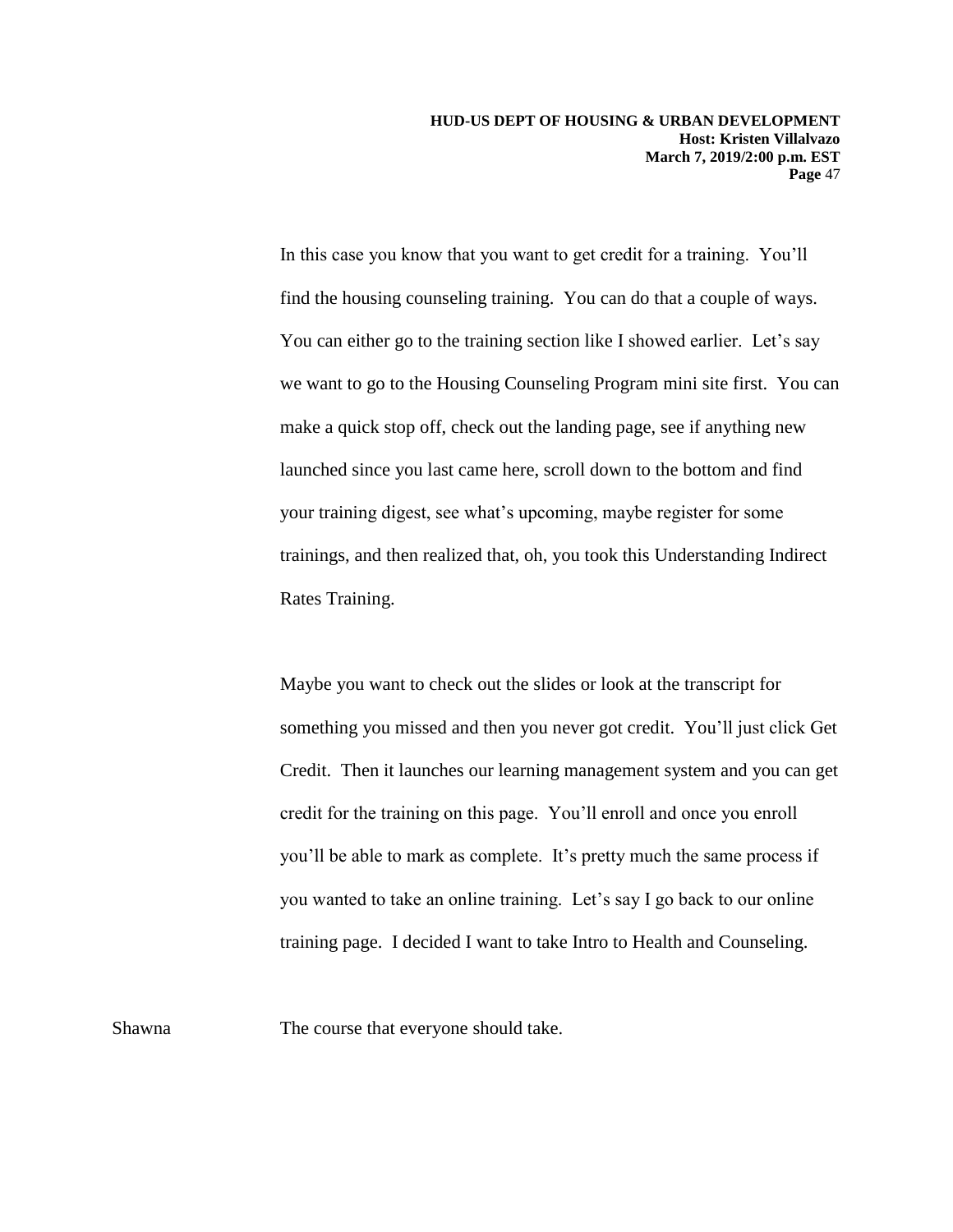Rachael Then I'll just click Go to Training. Then it'll just launch the training automatically from the learning management system.

Shawna I don't know if you mentioned this but it's probably evident. These are self-paced online training. You can take them. You can stop them if you need to. You might do ten minutes and then come back later. Then your transcript will tell you if you've completed the course or haven't completed the course so you can come back at any time.

Rachael Yes, definitely. Thanks, Shawna.

Shawna Sure. No problem.

Rachael I just caught us up on our slide deck. I did not use the slide deck to guide me through most of this demonstration, as you'll understand, because it's really about the HUD Exchange. These slides will be up on the website for posterity and they have all of the links that you would need to access. So, definitely check out the slide deck in the future if you forget something I went over or you want to grab the link for something you know I spoke about, this will be available to you.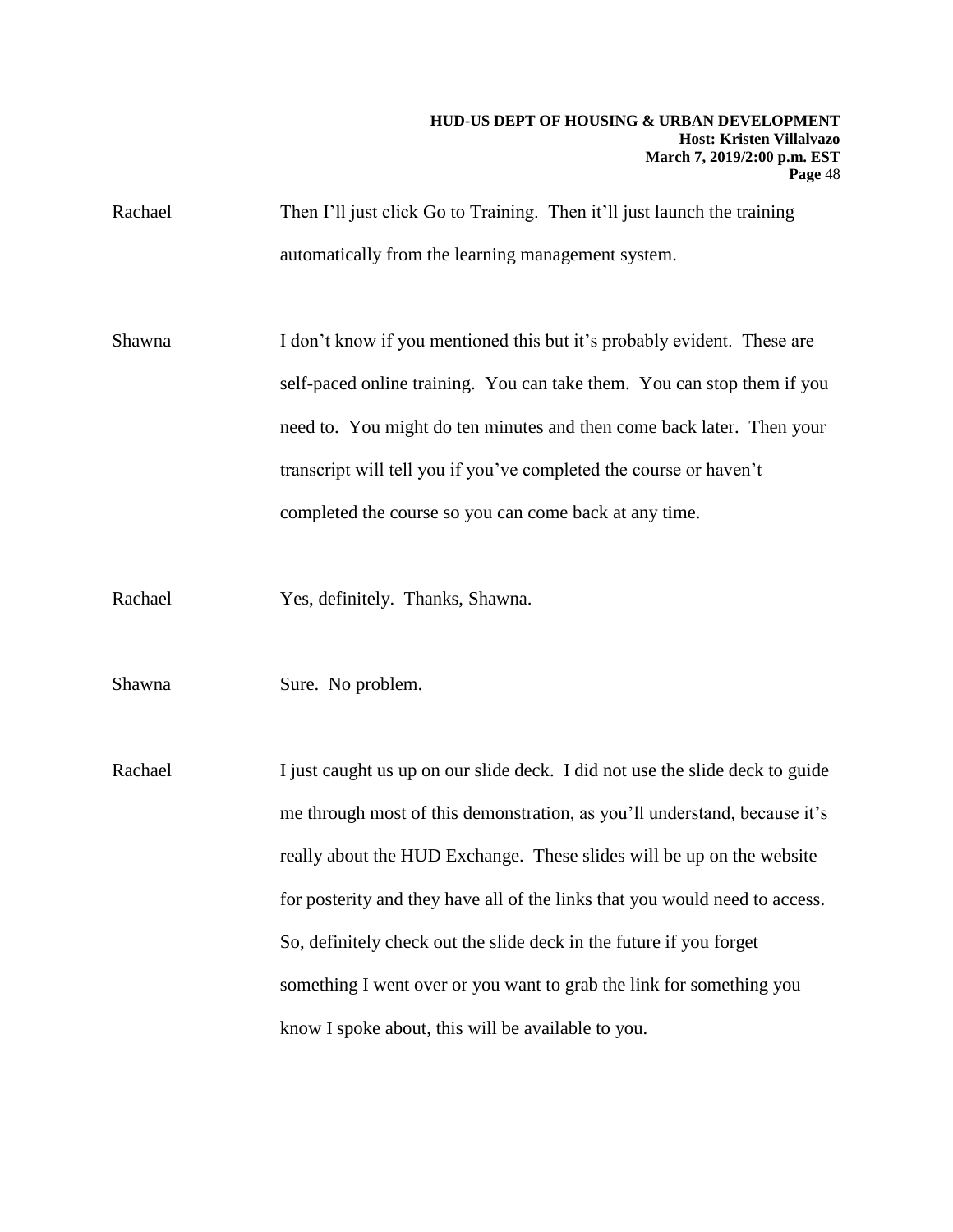Finally, before we take questions I wanted to ask a final polling question.

Jane Actually, Rachael, before we do the poll if the operator could give instructions on how to ask questions over the phone that would be great.

Moderator [Operator instructions.] One moment please while we wait for our first question.

Shawna Should we go ahead and do the poll, Jane, while we're waiting for folks to queue up?

Jane Sure. It's open now.

Rachael Great. Our last polling question is, "Following this webinar what is the first page you plan to visit on the HUD Exchange?" Option 1 is, "Create a HUD Exchange account." Option 2 is, "Immediately request a password reset for HCS." Option 3 is, "Take an online training." Option 4 is, "Visit the Certification page." And option 5 is, "Receive credit for a past webinar on the Webinar Archive page." Any answer is right except one.

Shawna Wonderful.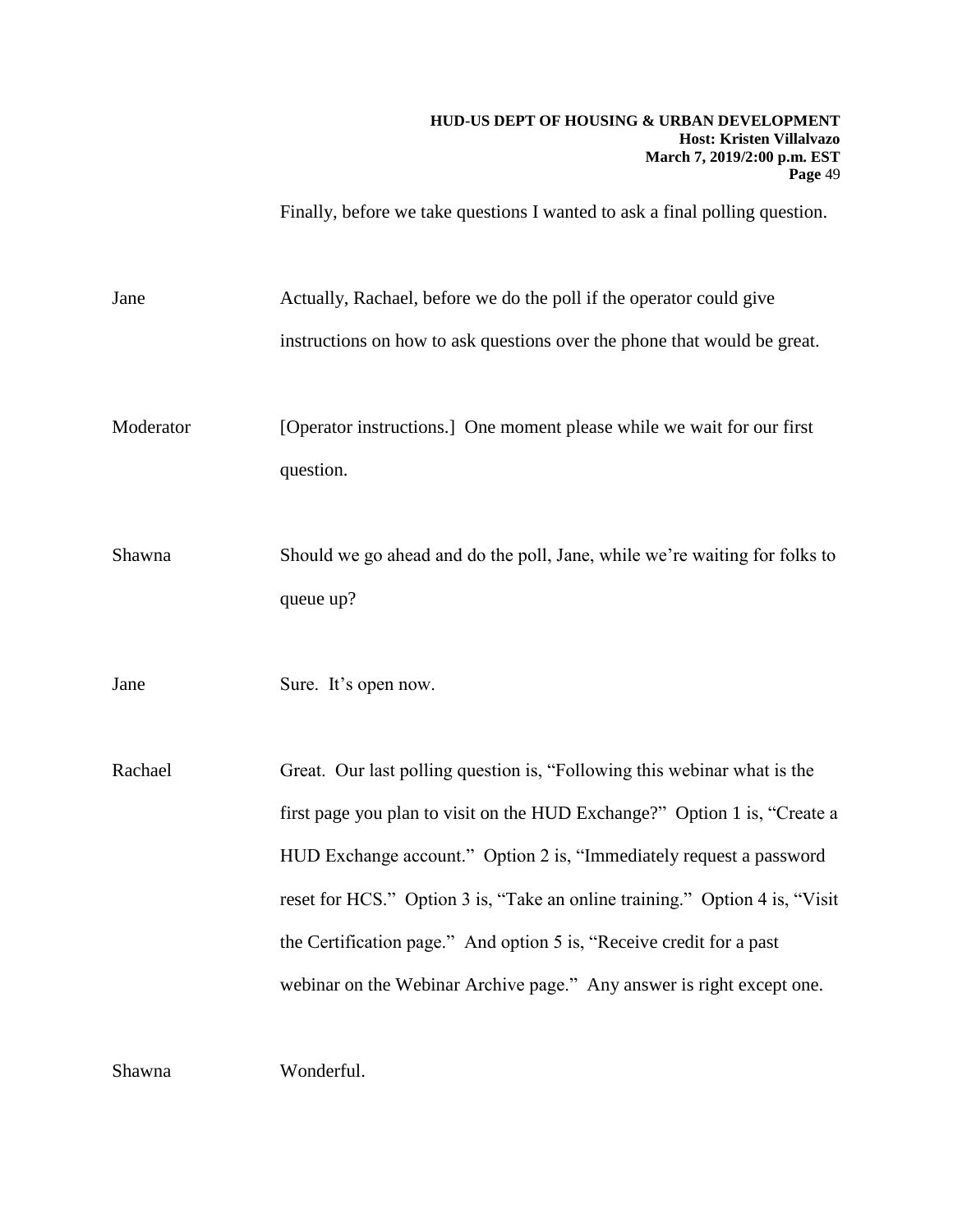Rachael Great. It looks like we have some mixed results here. Most people think create a HUD Exchange account; that's great. Hopefully folks learned all the different things they can do with HUD Exchange account that they didn't know before. Only 3% of you it looks like said, "Request a password reset for HCS." That was not the right answer but I'm going to assume you're joking.

Shawna Can I remind folks, Rachael, you request a password reset by emailing housing.counseling@HUD.gov and please put in the subject line HCS password support. Thank you.

Rachael Perfect. Yes. Thank you, Shawna. The rest of you there were mixed results between taking an online training, visiting the certification pages, and receiving credit for a past webinar. That's great.

Shawna Good next steps.

Rachael All right. I think we're ready to take some questions now.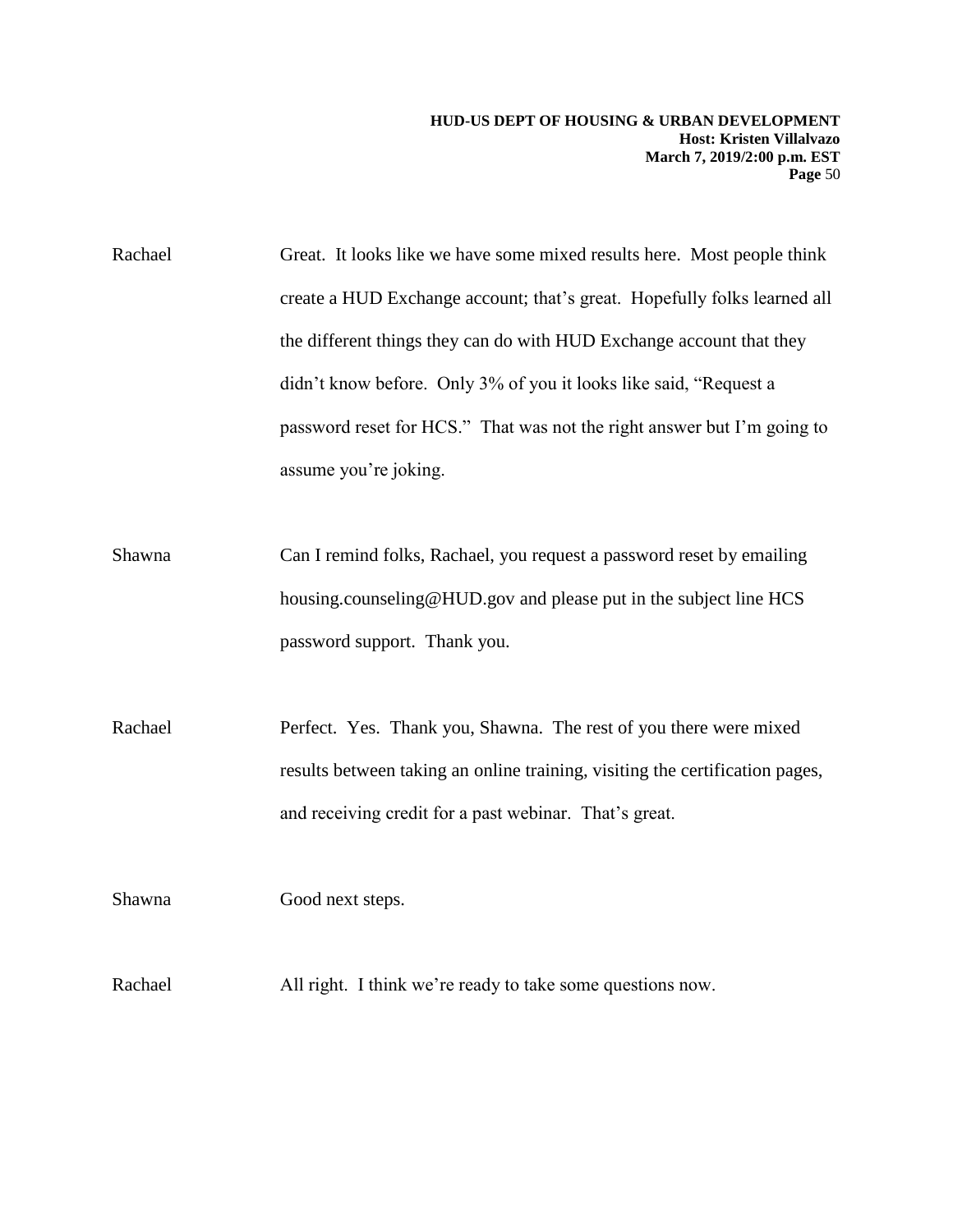Moderator Thank you. Our first question is going to be coming from the line of Charles Thomas. Please go ahead.

Charles Yes. I'm Charles Thomas and I'm with West Virginia Housing Development in Charleston, West Virginia. I have a few basic questions about the new HUD-approved housing counseling because we are such a rural state and the only single family program that we do is with the home program. It's a leverage program that we usually do with USDA and we'll do up to 14,999.

> My first question is with the new HUD-approved housing counseling does this have to be a face-to-face home buyer education course?

Shawna It does not.

Charles It can be an online course.

Shawna Well, you have to provide housing counseling to them but the format is up to you.

Charles Okay. So it could be over the phone?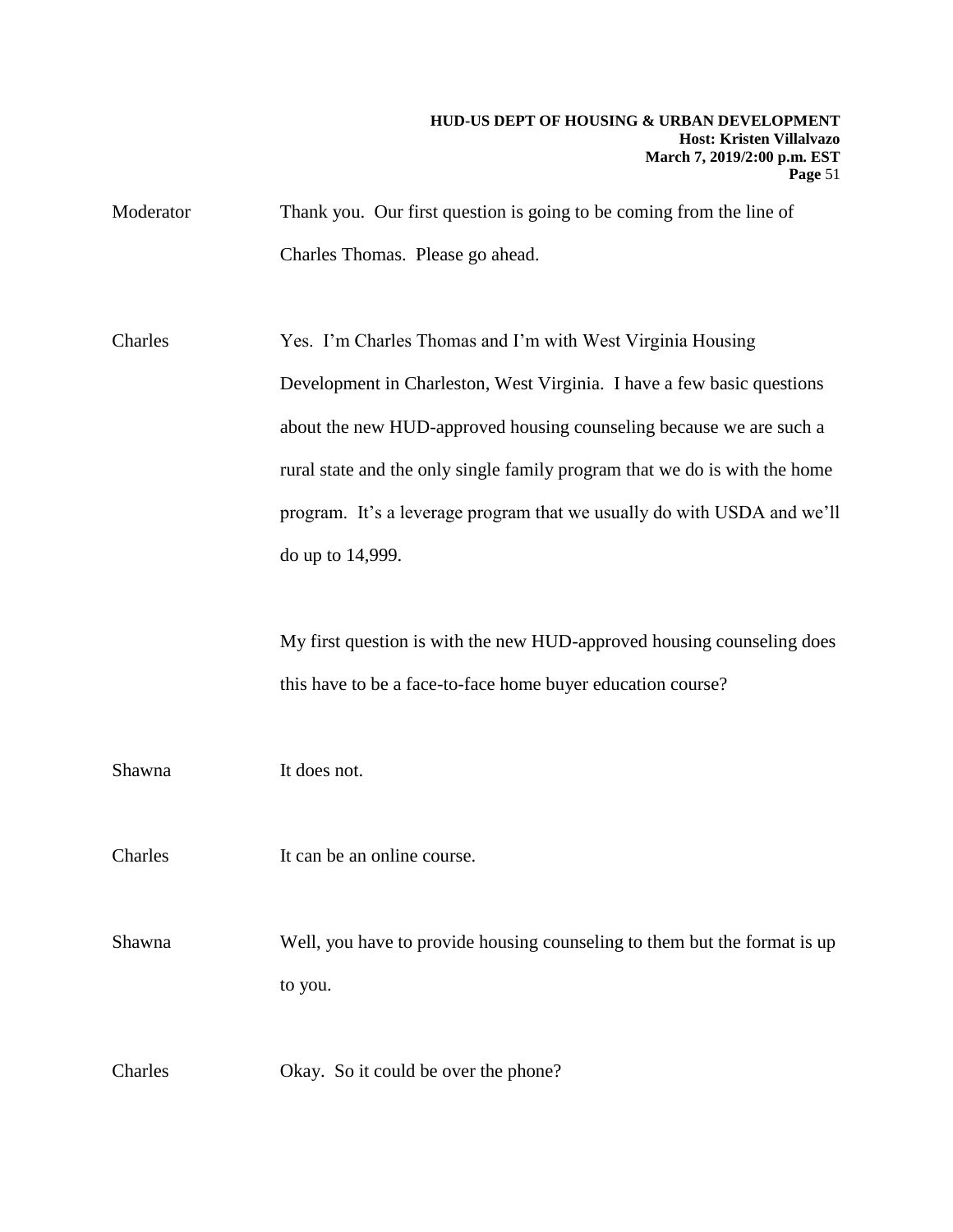| Shawna  | Yes. There's telephonic one-on-one counseling that many housing             |
|---------|-----------------------------------------------------------------------------|
|         | counseling agencies provide. I just noticed that you're not currently an    |
|         | intermediary. You're the state housing finance agency in West Virginia      |
|         | but I noticed that you folks aren't currently participating. Is that right? |
| Charles | Correct. We're having to totally rely—we're offering this program. We       |
|         | know that this requirement is coming down. Another question I have is       |
|         | how often—because I went out on HUD Exchange, I use it a lot.               |
| Shawna  | Great.                                                                      |
| Charles | I don't think that when I last looked the people that said that they were   |
|         | HUD-approved housing counselors, how often is that updated? Because I       |
|         | doubt that some of the people that showed as HUD-approved have              |
|         | completed what is going to be required.                                     |
| Shawna  | You're looking up by agency?                                                |
| Charles | Well, I'm looking up by West Virginia of who's a HUD-approved housing       |
|         | counselor.                                                                  |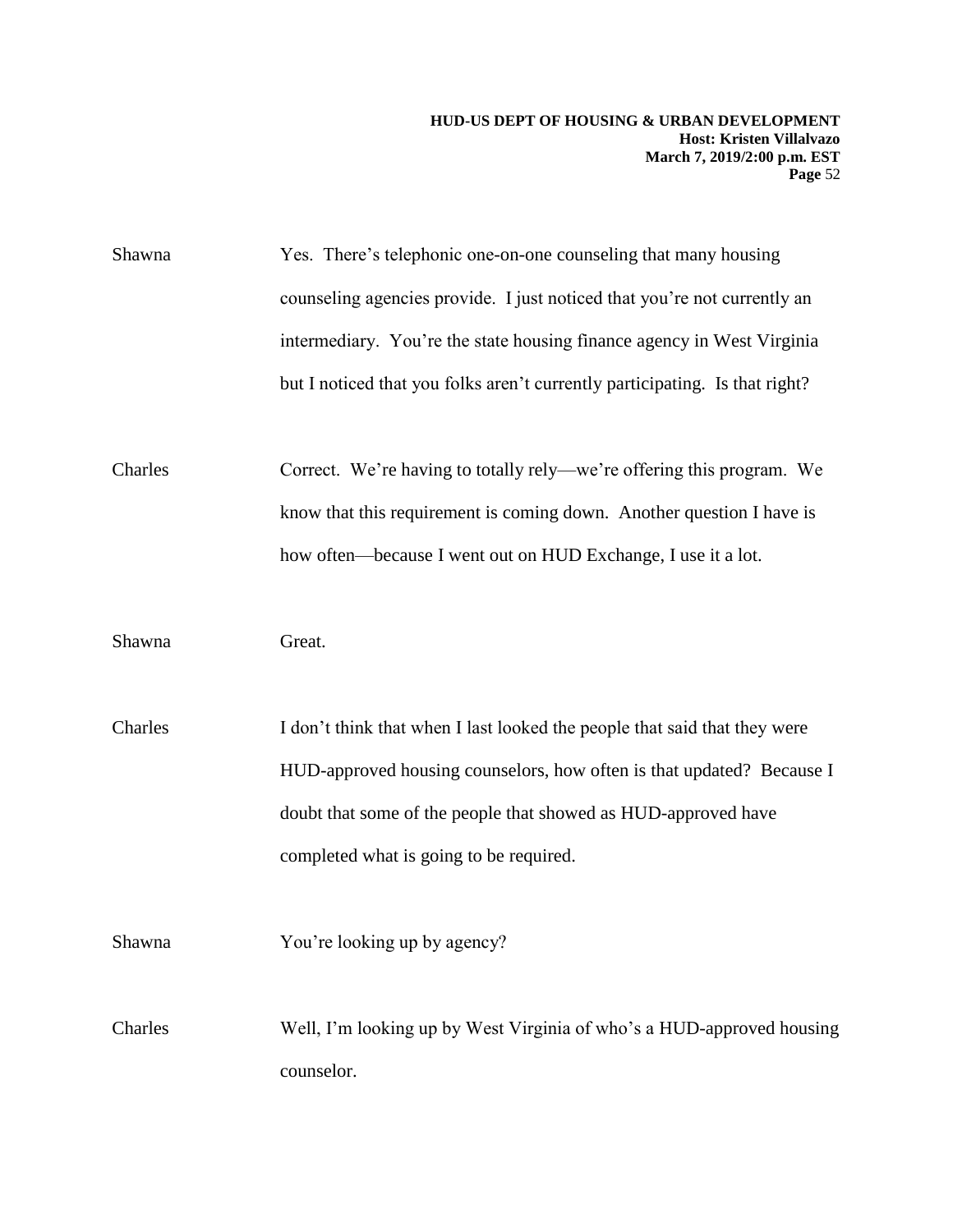Shawna You're looking at the agency. Yes. We have the agency search. I think that's what Rachael's going to pull up. Currently that agency search doesn't tell you, and you're exactly right, if they have counselors that are certified.

Charles Right.

Shawna Rachael's going to do like a real test case here. We're going to pull West Virginia and we're going to see the organizations there. It's my understanding that this list of HUD-approved agency is updated, Jane, daily?

Jane That's correct. Yes.

Shawna So it's real-time, real-time.

Rachael Also, because the Final Rule for certified counselors is not—the final compliance date is not until August 2020.

Charles Right.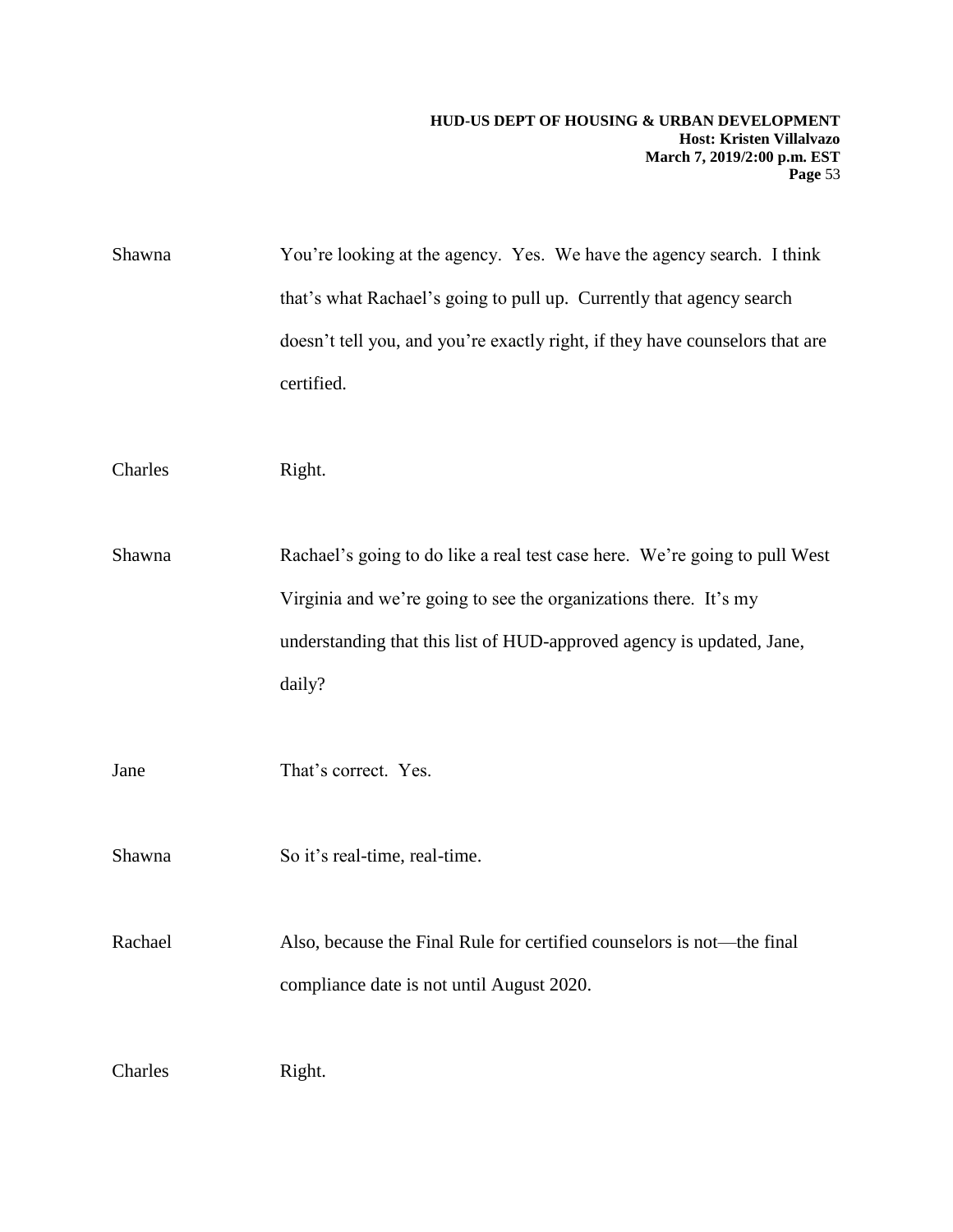| Rachael | Just because people are shown on this list doesn't mean that they've met |
|---------|--------------------------------------------------------------------------|
|         | that requirement yet because they were HUD-approved and it hasn't been   |
|         | 2020 yet. They aren't technically required to comply until that date.    |
|         |                                                                          |
| Shawna  | You have the choice. Right? You can choose to participate as a state     |
|         | housing finance agency or you can rely upon your organizations and -     |
|         |                                                                          |
| Charles | And that's what we hope to do.                                           |
|         |                                                                          |
| Shawna  | Okay. Then you might need to get a couple of them independently          |
|         | become HUD-approved if you're not seeing them on the list, or encourage  |
|         | them to join a HUD intermediary that's available nationally.             |
|         |                                                                          |
| Charles | Can she scroll her list down so I can see the rest of it?                |
|         |                                                                          |
| Shawna  | Sure.                                                                    |
|         |                                                                          |
| Charles | Like you're saying these could be but they've not because, to my         |
|         | understanding, not only does an individual have to be HUD-approved       |
|         | housing counselor but the agency also has to be HUD-approved.            |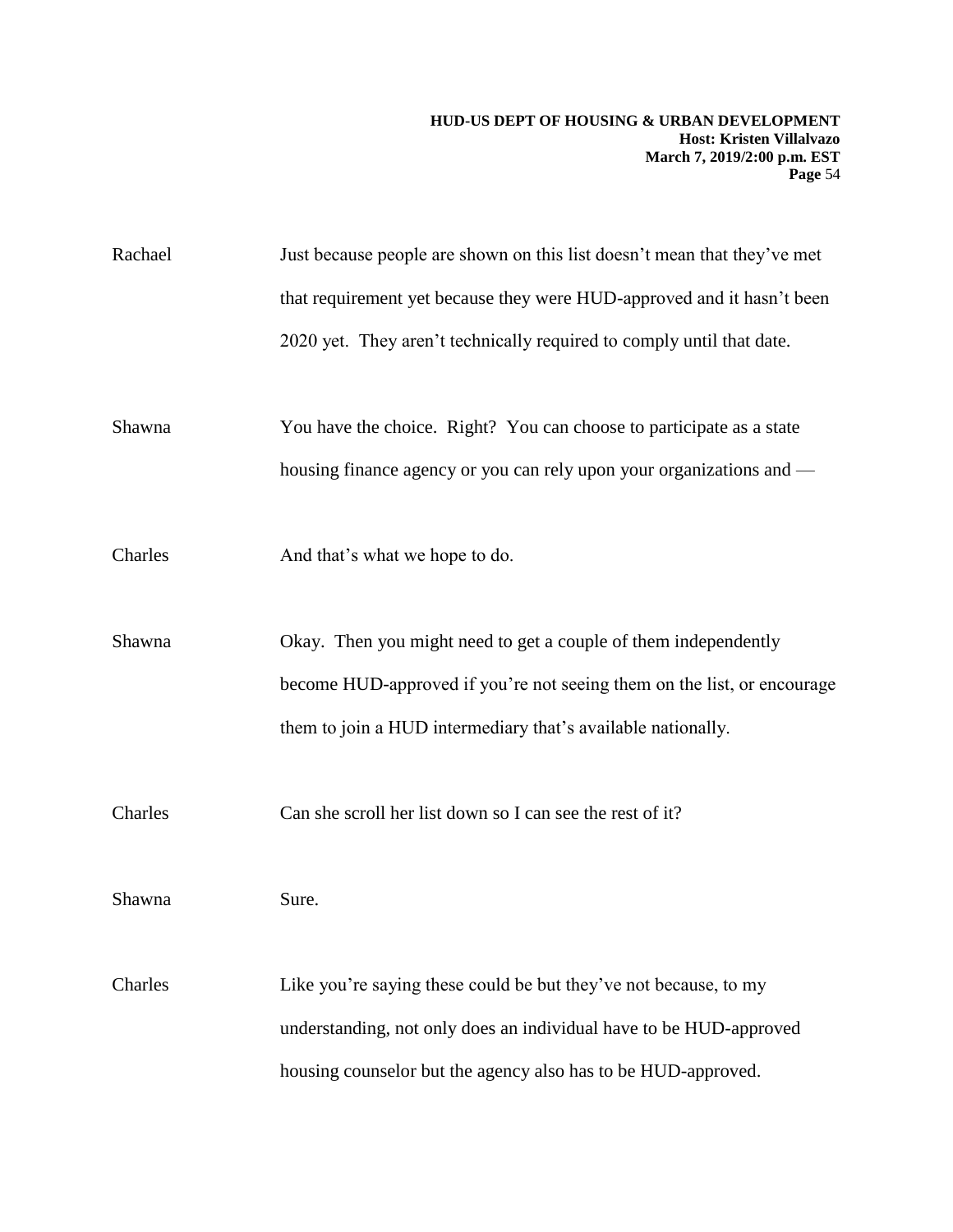Shawna Right. If a HUD certified housing counselor works for a HUD-approved housing counseling agency, there are really two steps here. Charles Right. Shawna Thanks for your question. Charles It can be, if necessary, they can provide the counseling by phone because West Virginia is a very spread out state. It's very rural. We've had challenges in the past. We just don't even have people offering housing counseling like we used to. Everybody had NeighborWorks America and were having home buyer ed courses and we had to get to the point to where we were having to let people take them online. It was going to be two to three hours for them to drive to a class. You can't expect somebody to do that, especially low income person. They may not even have a vehicle.

Shawna Right. [Audio disruption]. Yes. We actually have a technology page that you might be interested that Rachael can switch to. We're providing various platforms that might be very helpful for you as well.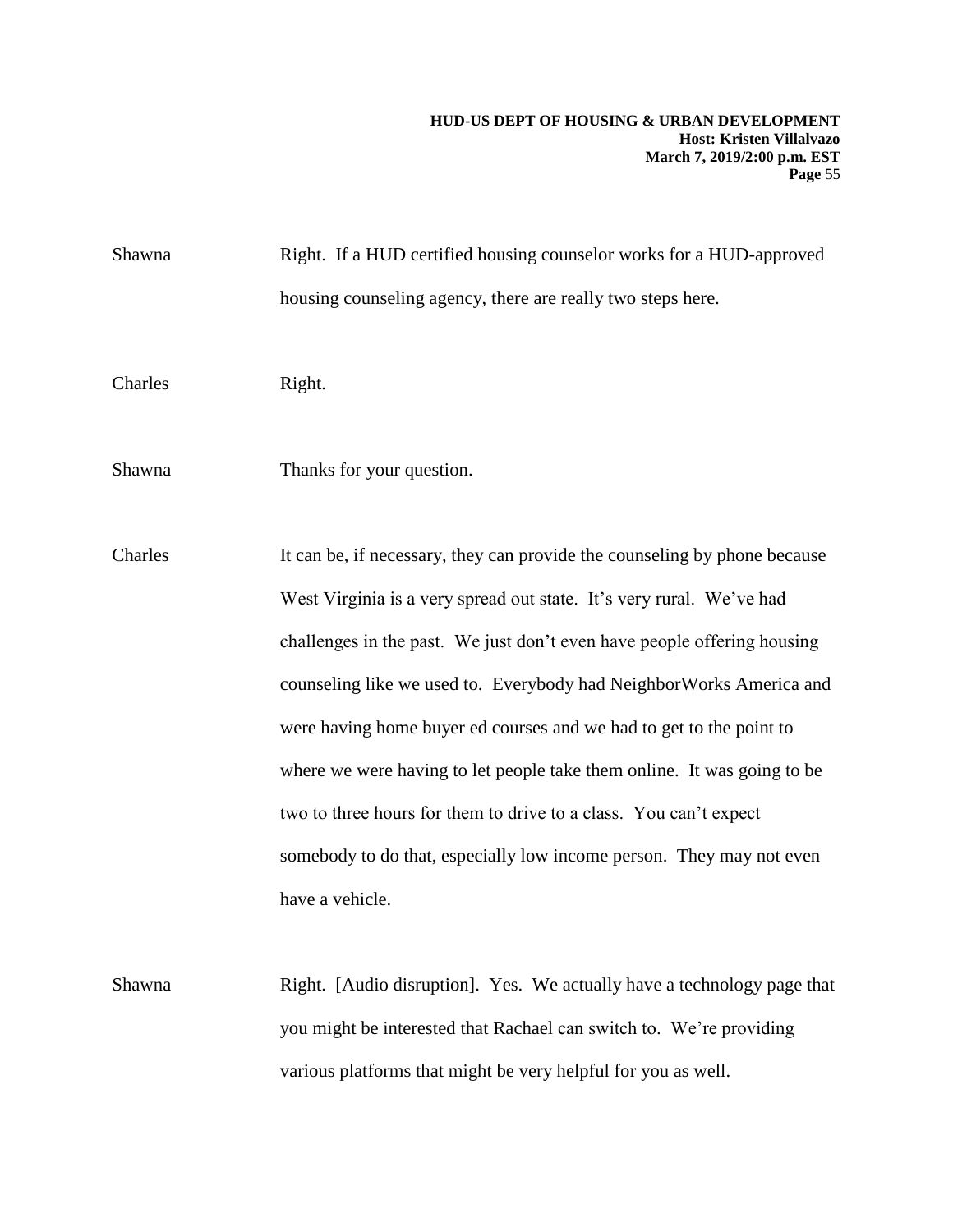| Charles   | Yes. That's great.                                                                                                                                                                                                                |
|-----------|-----------------------------------------------------------------------------------------------------------------------------------------------------------------------------------------------------------------------------------|
| Moderator | Thank you. [Operator instructions.] We have a question from the line of<br>Charlene Newman. Please go ahead. Charlene, your question?                                                                                             |
| Shawna    | Hopefully we didn't lose her.                                                                                                                                                                                                     |
| Moderator | [Operator instructions.]                                                                                                                                                                                                          |
| Shawna    | Jane, do we have any questions that have been written in that we should<br>cover in the meantime?                                                                                                                                 |
| Jane      | Yes. We've had some people ask if you could show again how to get<br>credit training, please.                                                                                                                                     |
| Shawna    | Wonderful.                                                                                                                                                                                                                        |
| Rachael   | Sure. I think just so we're clear the Get Credit button is only available<br>once the webinar audio replay and slides are available. For this webinar,<br>for example, you might have to wait a bit to get credit because the Get |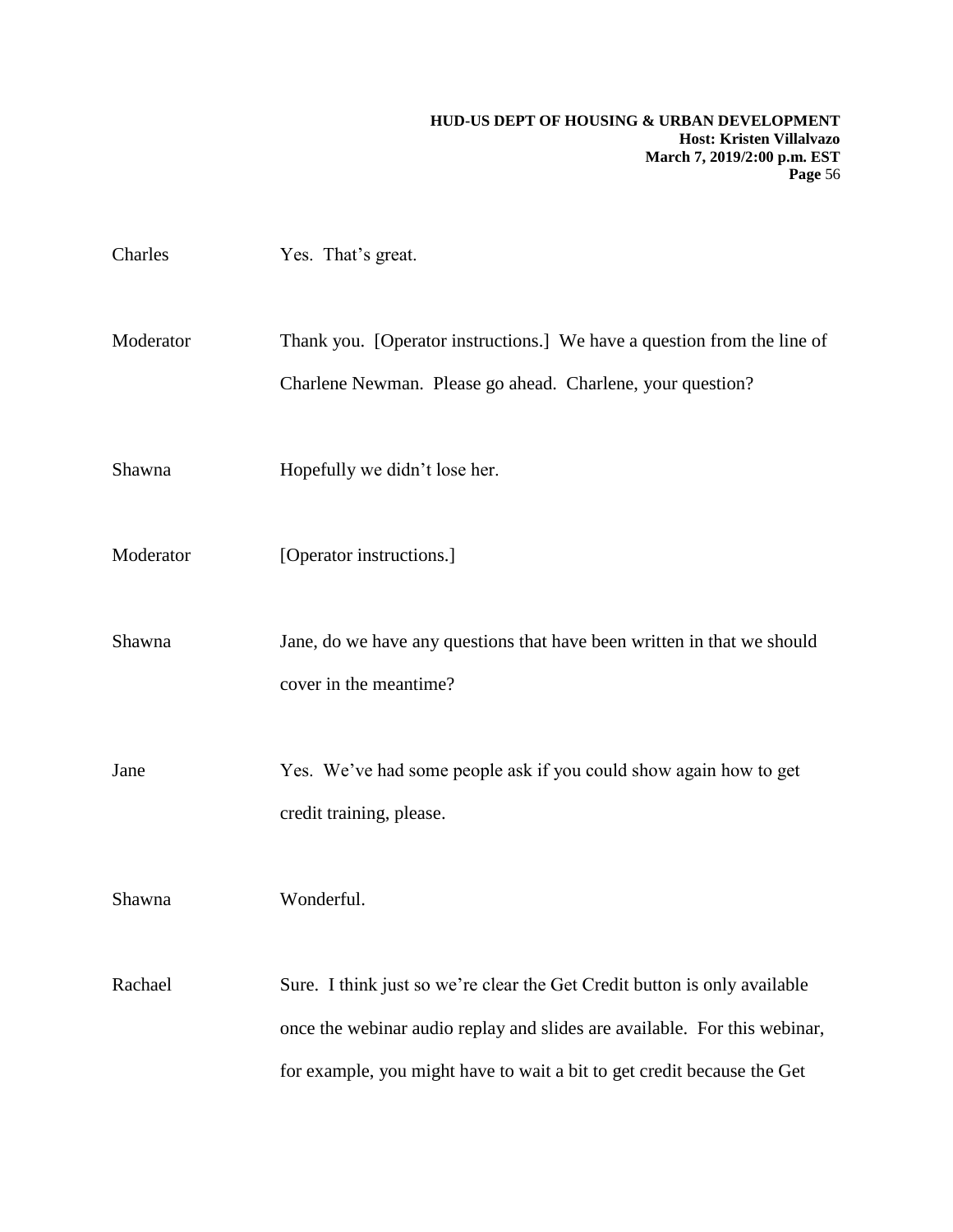Credit button is accessible to anyone on the HUD Exchange. Only those who are able to view the slides and transcript can get credit.

The most recent webinars are available on the Webinar Archive page. If I wanted to get credit for the Overview, Financial, and Administrative Reviews Webinar which took place on February  $14<sup>th</sup>$ , I could click that and then the Get Credit button is here on the right. Today's webinar page looks very similar to this. Once the material has been posted and the audio replay information is available you'll be able to get credit. A certificate will be sent to you from Go-To webinar following this presentation so you'll get that as well.

Shawna Other questions, Jane?

Jane Somebody had a question about how to update their profile? They moved from an MSO to a LACA.

Rachael Sure. Once you've logged in to your HUD Exchange account under My HUD Exchange you'll see a bunch of different options and in the top left corner Update My Account is the best place to do that. So, you can change your password, you can update your information, or you can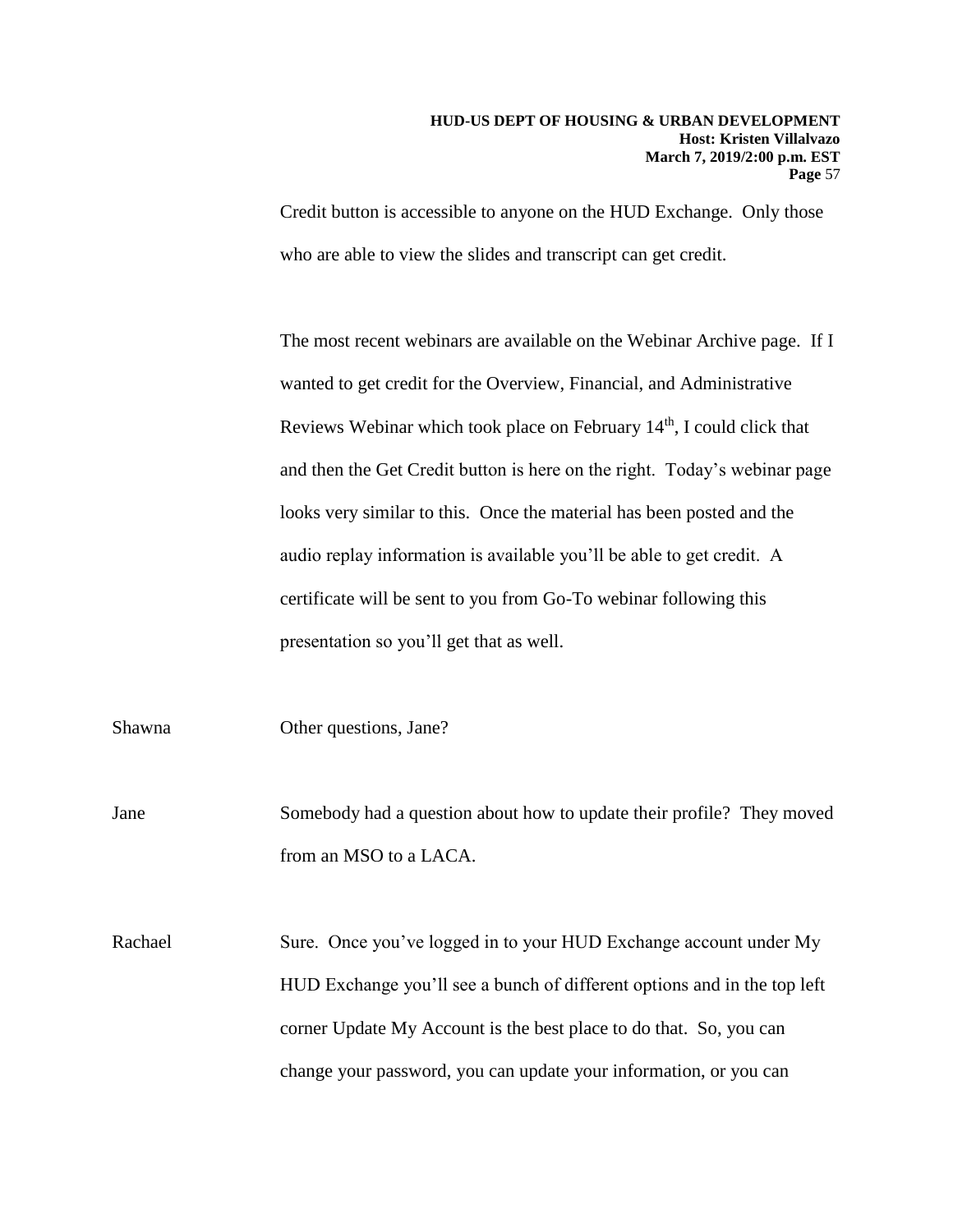change your learner profile. To update your organization right now it says, "I'm a TA provider ICF," but let's say I switched to organizations. I can go to Update. Then I could switch my organization type by unselecting TA Provider and selecting something different or I could dropdown and select a different organization name.

Shawna Great question. We know folks change jobs so it's nice that you can kind of manage this yourself. I wish I could manage my own profile in other sites as well as we can here. Other questions?

Moderator We have a question from the line of Tracy. Please go ahead.

Tracy Yes. Good afternoon, everyone. My question is the intermediaries or the persons that have the TA grants to do the training, are they at liberty to say who can attend the trainings and who cannot to become a HUD-approved counsel agency?

Shawna When you say, "at liberty" what do you mean? Are you looking to know if the HUD has four training partners and do they have criteria for attendance or what's your question?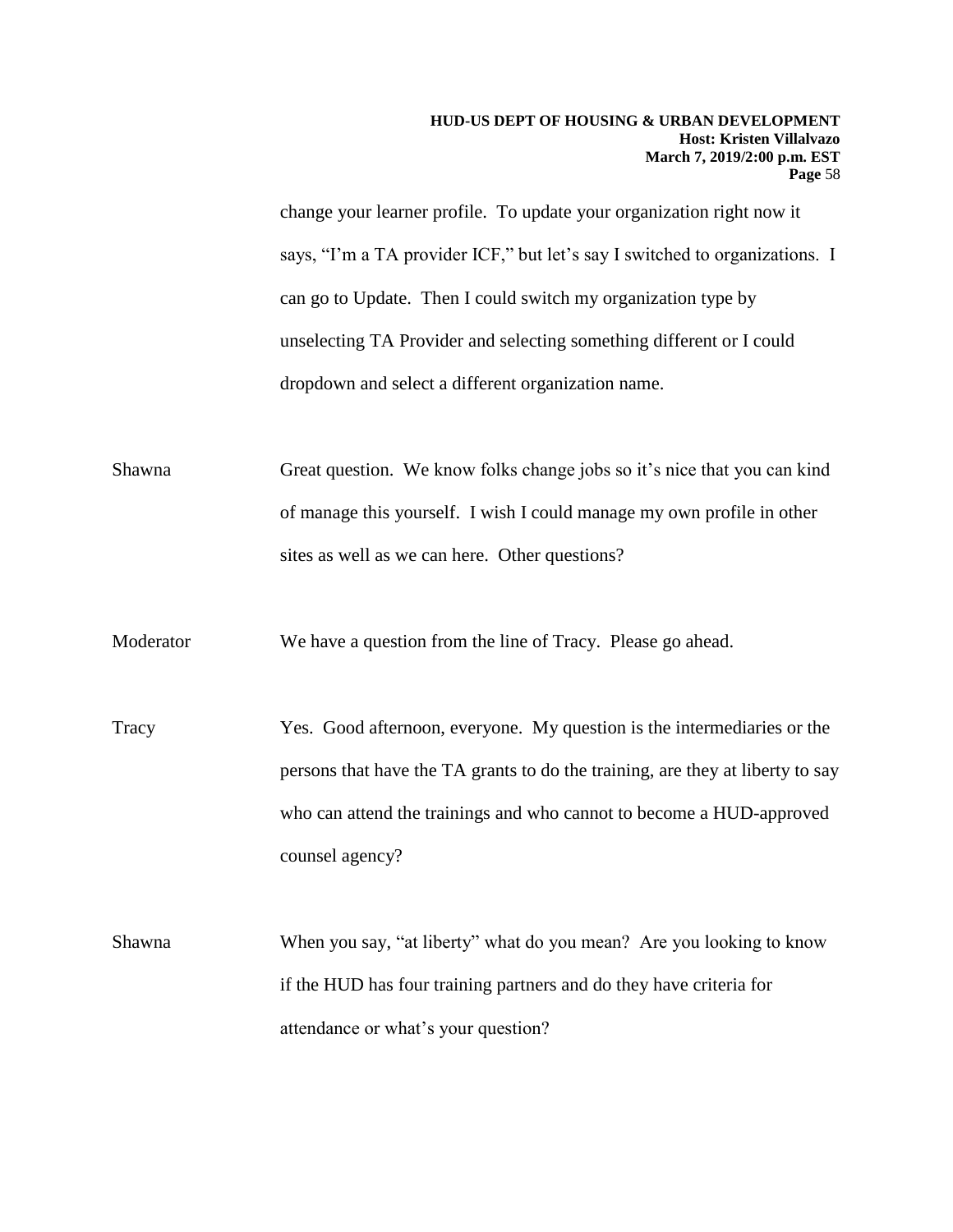| Tracy | Yes. Say that if you're an attendee who worked in the past with HUD and     |
|-------|-----------------------------------------------------------------------------|
|       | then when you try to come in to receive training that updates your          |
|       | portfolio in housing counseling and then they tell you you're not qualified |
|       | to become one when you know that you've had intensive training with         |
|       | your agency HUD, do they have the right to tell someone that?               |
|       |                                                                             |

Shawna I think I know what you're saying now. All the HUD intermediaries across the country can have, in addition to the basic criteria, their own and go above and beyond what's required for you to be a part of their network on an agency level and also on the counselor level.

Jane, would you say anything differently or clarify what I just said?

Jane That's correct. It's on an individual basis based on the organization.

Tracy Thank you, guys, for answering the question.

Shawna Absolutely. You might try—there are a lot of organizations that have capacity to add other sub-grantees or affiliates. If one doesn't have the need for your services go to somebody else. There's a lot of need right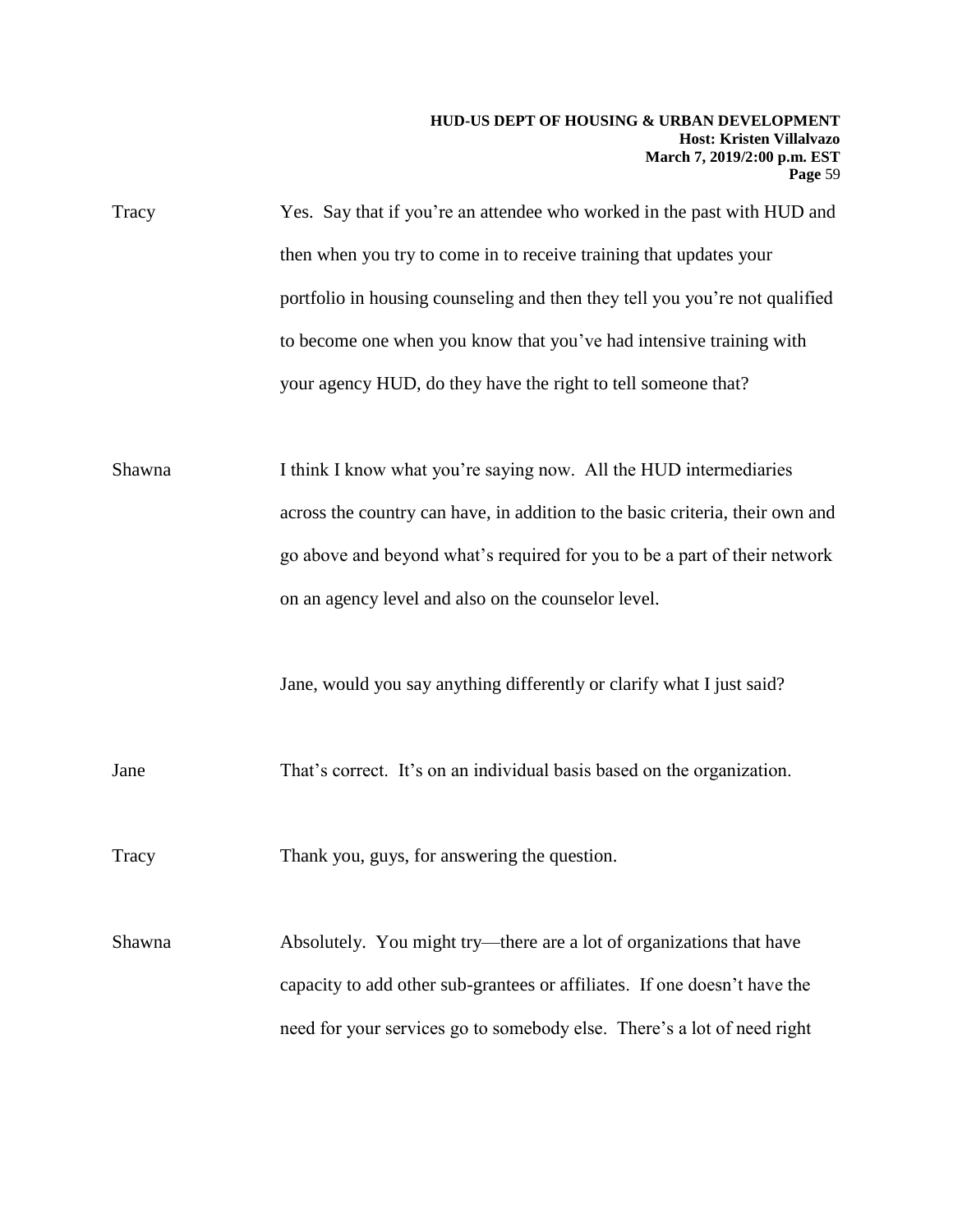now particularly with these other HUD covered programs. I just encourage you to find another national partner or regional partner, etc.

Tracy Thank you.

Shawna Of course.

Moderator Thank you. We have a question from the line of Jeanette Velazquez. Please go ahead.

Jeanette Yes. I had a question about the 9902. If a member changes the type of services, so for example, if they were in foreclosure intervention and then they were interested in financial literacy after they've resolved their delinquency, would we go ahead and close their file and then reopen a new one? This was something that was brought up during a NeighborWorks training and I just want to see if there's any guidance on that. Is there a place on the HUD Exchange that I can find that specific item?

Jane Please send your question to the housing.counseling@HUD.gov mailbox so we can make sure you get the best answer.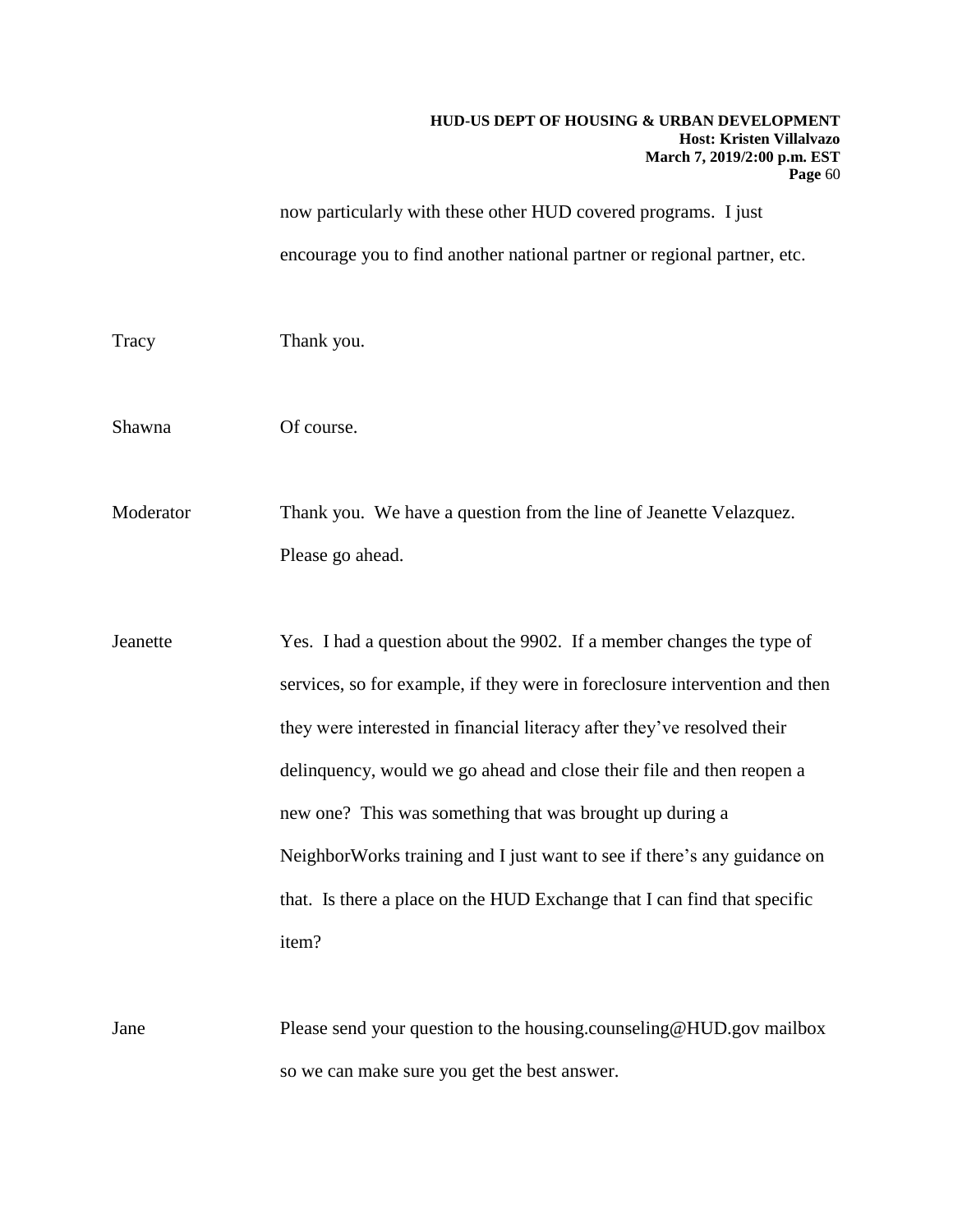Rachael Yes. If you send it to that email address and they provide you with guidance we will update the 9902 toolkit with that guidance so that others have it. To my knowledge I don't think we have guidance on that on the website yet but I really appreciate your question. We can definitely make sure that's posted once we have an answer.

- Jeanette Okay. Sounds good. Thank you.
- Jane Are there any other callers in the queue?

Moderator Yes. We have a question from the line of Mario Trevino. Please go ahead.

Mario Hi. Good afternoon. My question is I work for Bryan College Station Habitat for Humanity here in Texas. I know we do home buyer classes as part of our process. I just wanted to see what are our options, whether we have to become HUD-approved agencies or do we go through an intermediary so we can make our services HUD-approved and have some counselors here at our affiliate.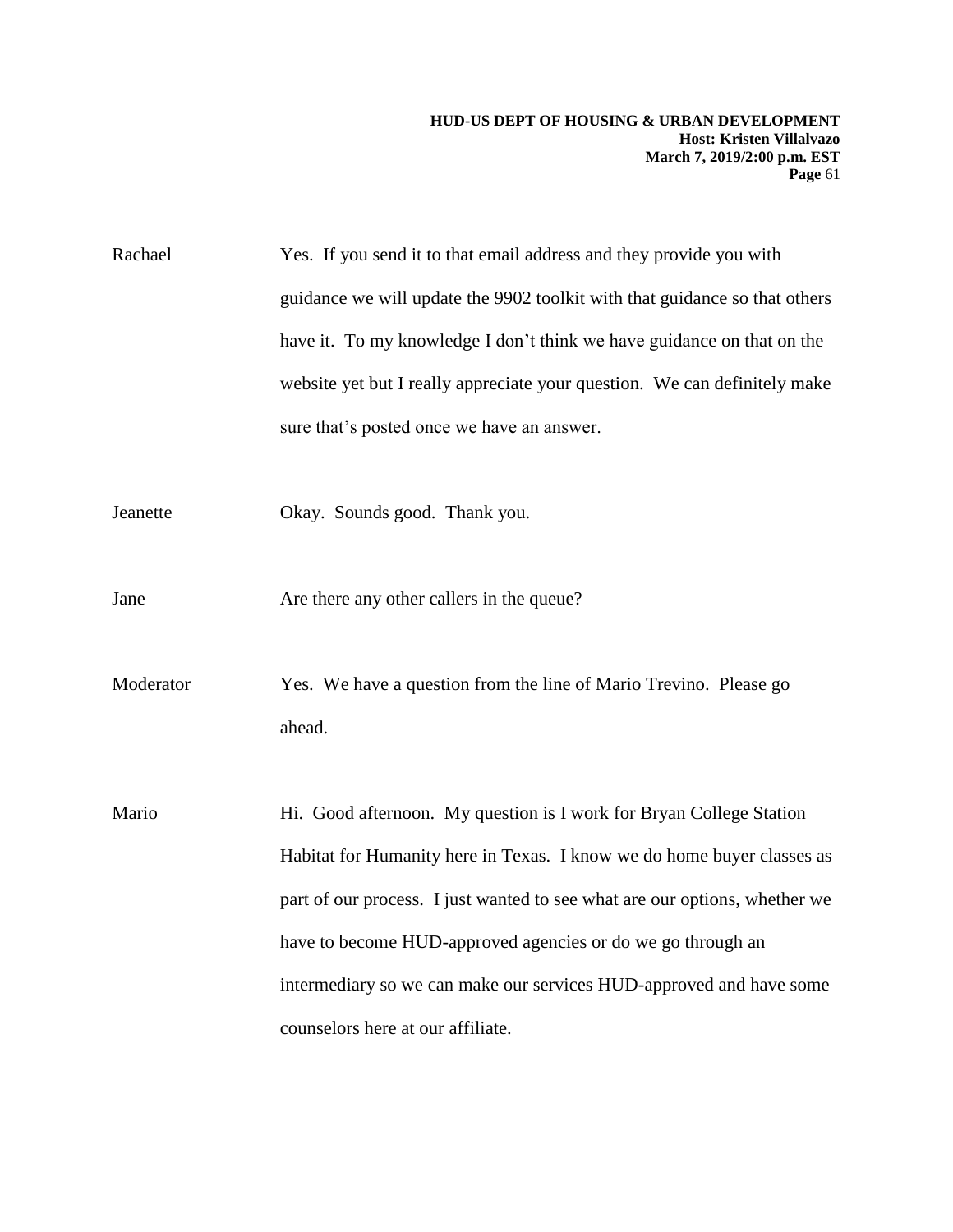Shawna Rachael, do you mind showing him—we have a resource that kind of sorts through. You're going to go somewhere different but that's fine.

Rachael I can go to a different page. I was thinking about the options at the bottom of this page for partnering or becoming HUD-approved.

Shawna Yes. That's a good place to go. I also like the overview that we have with the Housing Counseling Agency Eligibility Tool. This might be helpful for our friend from West Virginia as well just to kind of understand the options. It's on the HUD Approval page. You can go to the HUD Approval page, just how to participate, yes, whatever you want to do.

> I find that this one page guidance with the options on how to participate can be really helpful to you. It talks about your organization and taking like the Housing Counseling Agency Eligibility Tool as a first step. Then you decide based upon your results, and the tool itself has a lot of guidance within it. It's meant to be an educational tool that explains the requirements for becoming HUD approved. Then you decide, am I going to use this to work with HUD and get the HUD approval or am I going to work with a national organization or those that have networks as you see here?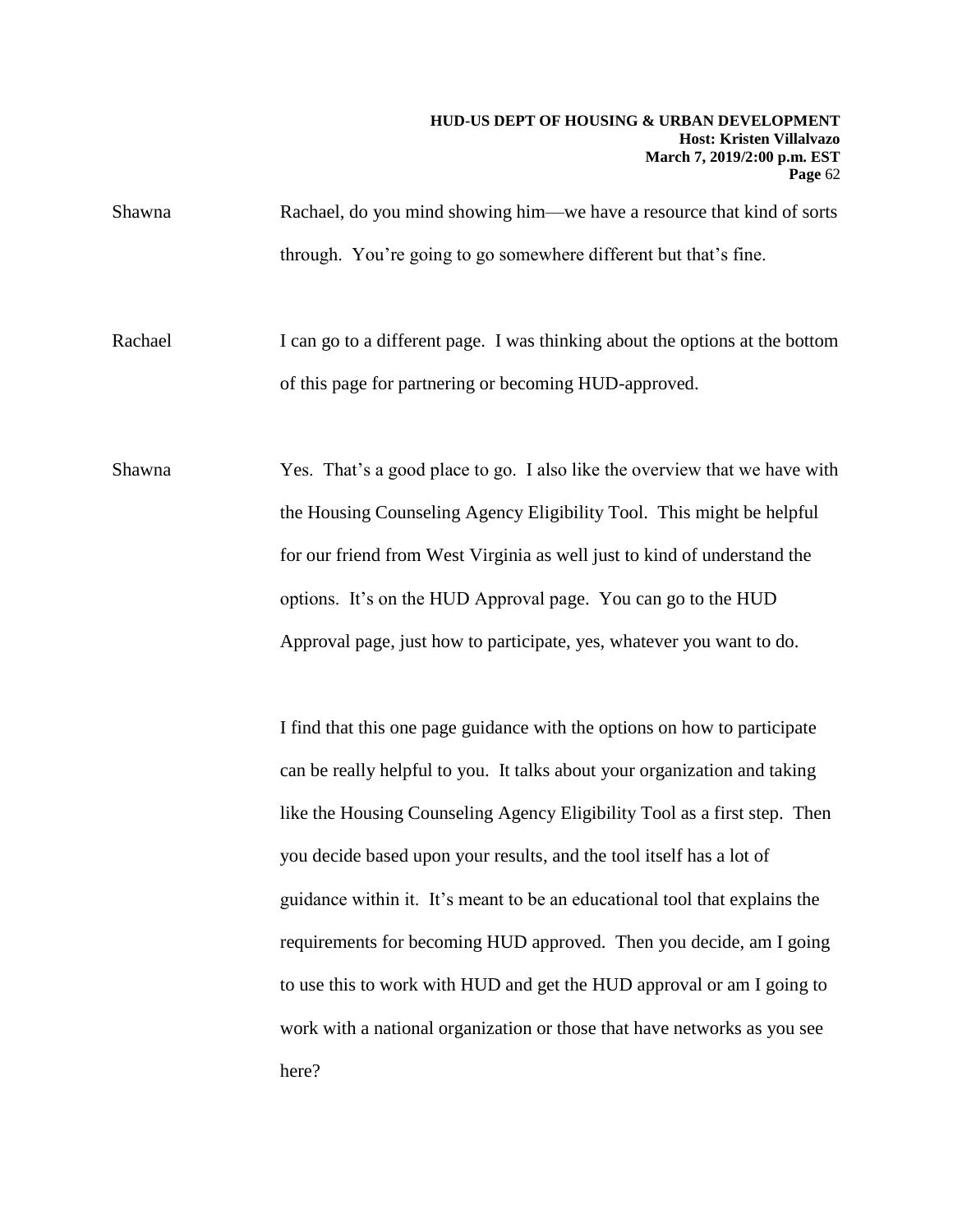# Mario Right.

Shawna Sometimes those national organizations require HUD approval as well. They also have their own criteria that we talked about with one of the other callers. I think this is a quick-at-a-glance. Between Rachael's options and I think this graphic hopefully that gives you a good start to be able to help you make your decision.

Mario All right. I'm guessing the home buyer classes that we have already in place would be part of what we submit as part of our application.

Shawna There are some specific requirements that you'll need to meet in terms of your type of housing counseling that you deliver. You might want to take the Intro to Housing Counseling that basic 25 minute course and that also goes through some of the options.

> Then there's a part one and part two of the requirements of the grant so you might want to look there as well because they're going to talk about the changes that you may need to make. For example underneath the certification rule, you have to cover the entire process of home ownership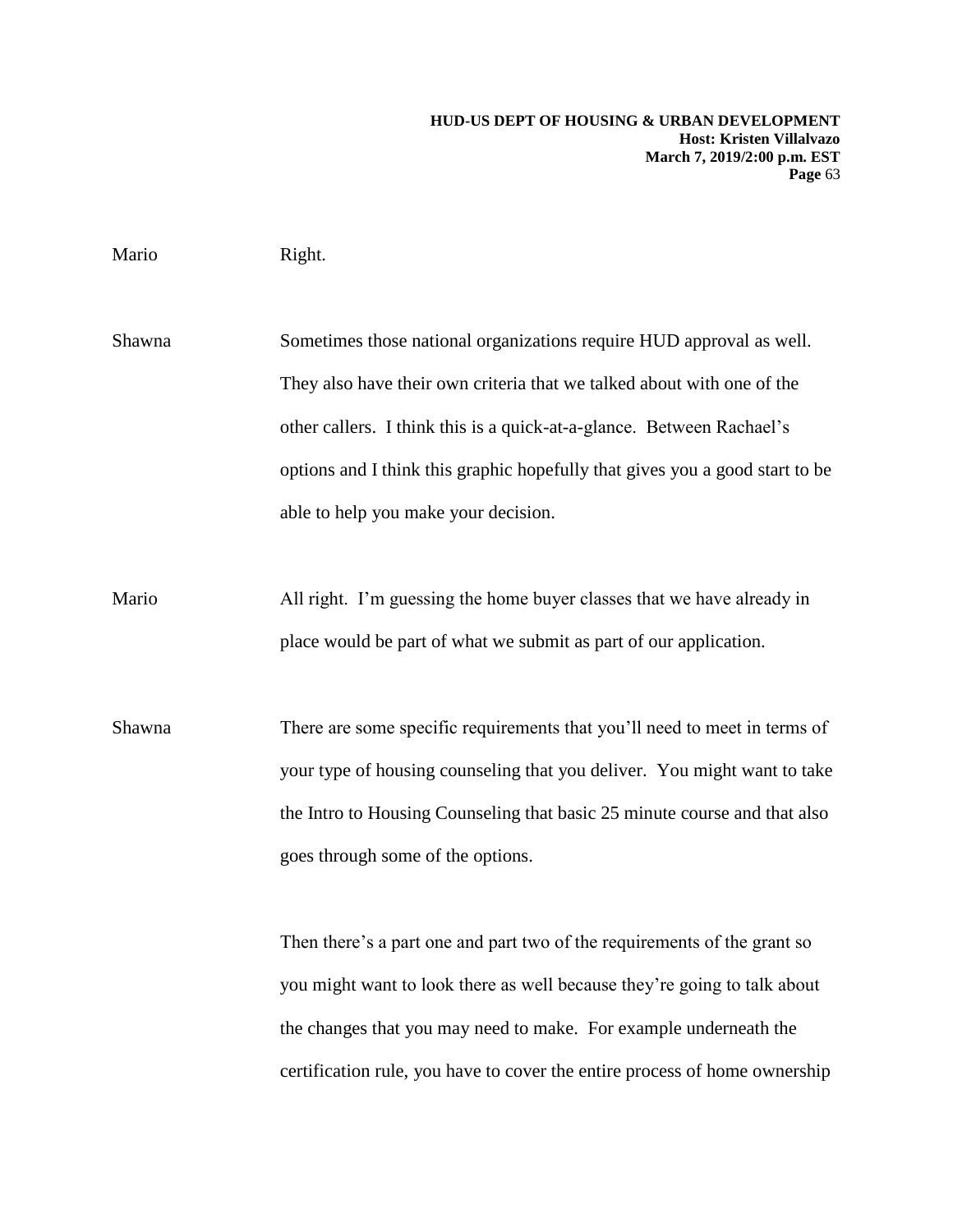and there's several different things to talk about including disposition of that property. Maybe you didn't have disposition covered in your current counseling; you might need to add that element. So if you go through those couple of courses then that will help you make a decision. Also, a lot of the national intermediaries and other organizations are great in terms of providing technical assistance to help you.

Mario Great. All right. Thank you very much.

Shawna Yes. Sure. No problem. I think that's our last caller is what I had heard. Did anything change, Shawn?

Moderator We have a question from Heypin. Please go ahead.

Heypin Just a quick question. I know that you'll be sending our certificates in a couple of days. Even though we get the certificate we would still have to go to the website and claim the credit. Is that correct?

Rachael If you want for it to show up on your HUD Exchange Learning Management Transcripts you can certainly go and get credit. It's not a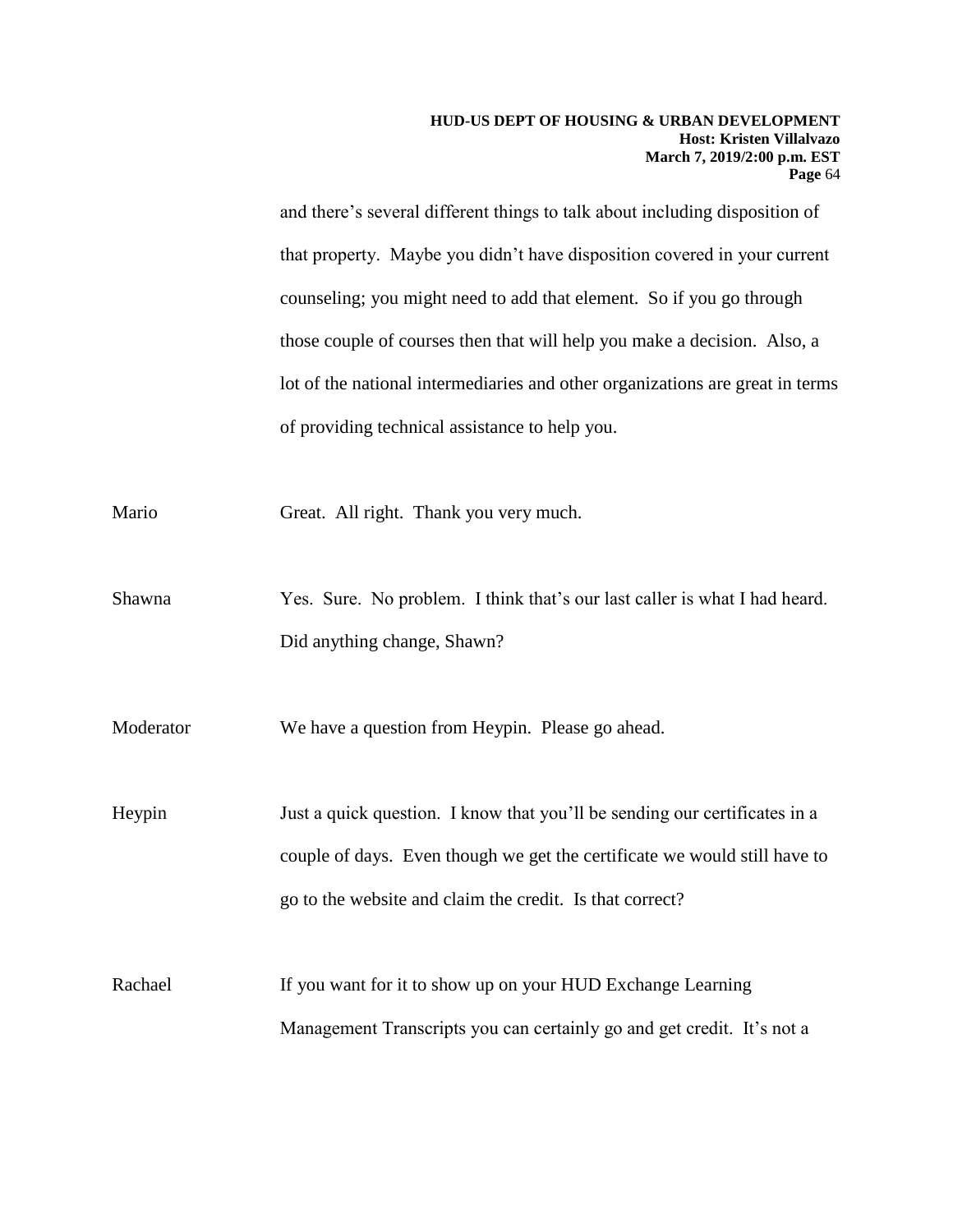requirement though. It really depends on if you want it to show up in your HUD Exchange specific user transcript.

Shawna Can I just say, because this is not intuitive I don't think, but I always try to remind myself that the learner transcript is about you, an individual. It's your controlling your destiny. Which is classes you take online, which webinars you want to receive credit for is part of this learner transcript. It's really about you. There isn't sort of an auto credit component.

Heypin Got it. Thank you.

Shawna Of course. Any questions that have been written in, Jane, that we should take? Lots of great questions.

Jane Yes. Lots of good questions today. We really appreciate everyone. We've run out of time unfortunately. If we weren't able to get to your question I apologize for that. Please feel free to send it to our housing.counseling@HUD.gov mailbox or if you have any comments or ideas for future webinars or training that would be helpful, too. Thank you.